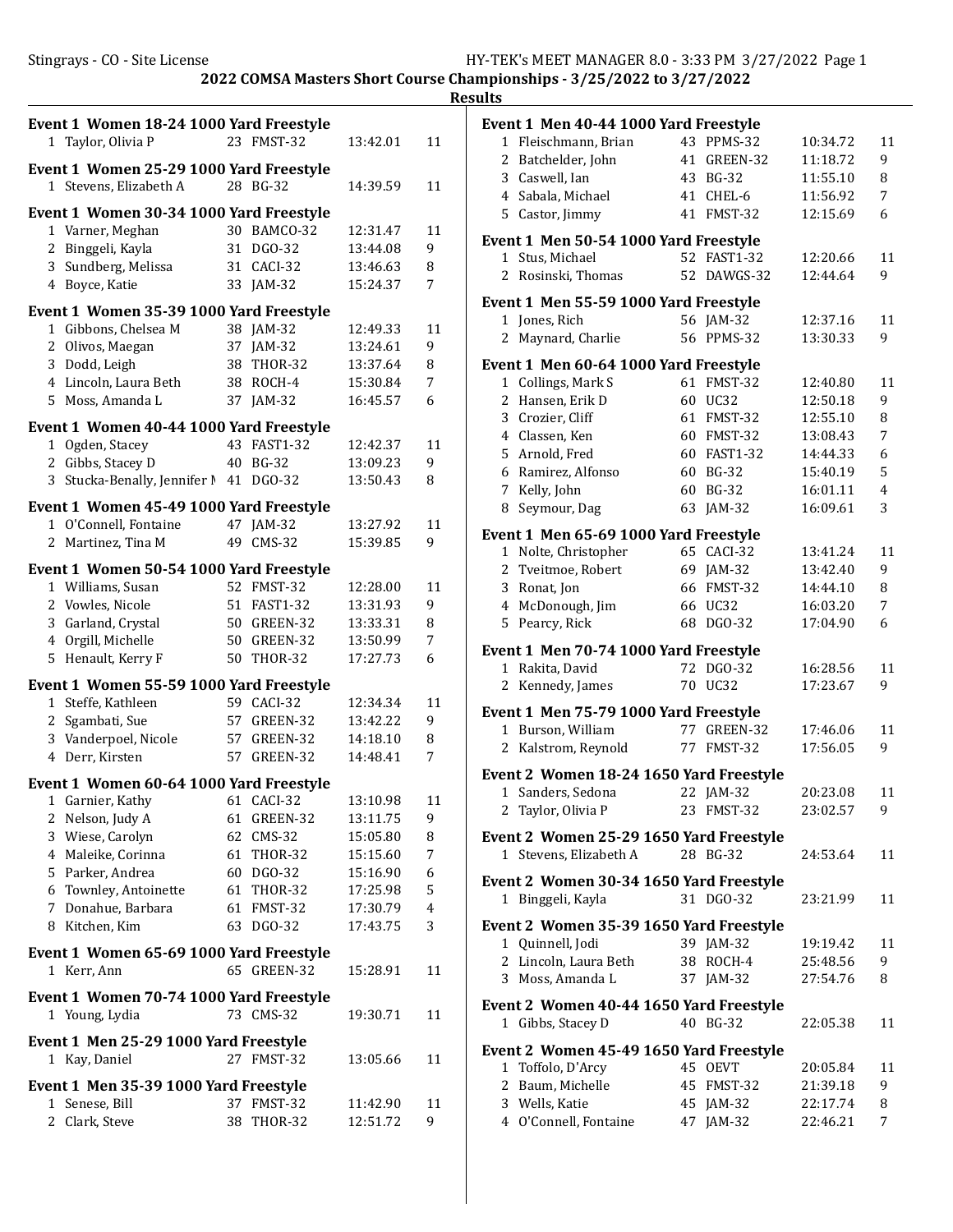| (Event 2 Women 45-49 1650 Yard Freestyle)                      |    |                |          |         |
|----------------------------------------------------------------|----|----------------|----------|---------|
| 5 Haskett, Stephanie                                           |    | 46 BG-32       | 23:43.15 | 6       |
| 6 Martinez, Tina M                                             |    | 49 CMS-32      | 26:18.20 | 5       |
| 7 White, Crystal                                               |    | 48 BG-32       | 31:49.01 | 4       |
| Event 2 Women 50-54 1650 Yard Freestyle                        |    |                |          |         |
| 1 Bierstedt, Michele                                           |    | 51 FMST-32     | 22:15.56 | 11      |
| 2 Orgill, Michelle                                             | 50 | GREEN-32       | 23:18.67 | 9       |
| Early, Sarah<br>3                                              | 50 | THOR-32        | 26:56.86 | 8       |
| Event 2 Women 55-59 1650 Yard Freestyle                        |    |                |          |         |
| $\mathbf{1}$<br>Steffe, Kathleen                               |    | 59 CACI-32     | 21:19.58 | 11      |
| 2 Sgambati, Sue                                                | 57 | GREEN-32       | 22:21.77 | 9       |
| 3 Vanderpoel, Nicole                                           |    | 57 GREEN-32    | 23:39.60 | 8       |
| 4 Derr, Kirsten                                                |    | 57 GREEN-32    | 24:31.10 | 7       |
| 5 McDonald, Kae                                                |    | 59 CMS-32      | 26:35.61 | 6       |
|                                                                |    |                |          |         |
| Event 2 Women 60-64 1650 Yard Freestyle                        |    | 61 CACI-32     |          |         |
| 1 Garnier, Kathy                                               |    |                | 21:44.40 | 11<br>9 |
| 2 Maleike, Corinna                                             | 61 | THOR-32        | 26:02.23 |         |
| 3 Donahue, Barbara                                             | 61 | FMST-32        | 29:04.32 | 8       |
| 4 Kitchen, Kim                                                 | 63 | DGO-32         | 29:06.03 | 7       |
| 5 Broad, Catherine                                             | 62 | $JAM-32$       | 29:44.91 | 6       |
| 6 Townley, Antoinette                                          | 61 | <b>THOR-32</b> | 30:04.34 | 5       |
| Event 2 Women 65-69 1650 Yard Freestyle                        |    |                |          |         |
| Brinton, Marjorie H<br>1                                       |    | 66 DGO-32      | 27:48.96 | 11      |
| Event 2 Men 25-29 1650 Yard Freestyle                          |    |                |          |         |
| Bunch, Dylan<br>$1\,$                                          |    | 28 GREEN-32    | 16:28.56 | 11      |
| Bergstrom, Scott<br>$\mathbf{2}$                               |    | 27 FMST-32     | 18:21.32 | 9       |
|                                                                |    |                |          |         |
| Event 2 Men 30-34 1650 Yard Freestyle                          |    |                |          |         |
| 1 Hepper, Charles                                              |    | 31 JAM-32      | 18:31.37 | 11      |
| Event 2 Men 35-39 1650 Yard Freestyle                          |    |                |          |         |
| Senese, Bill<br>$1 \quad$                                      |    | 37 FMST-32     | 20:19.11 | 11      |
| 2 Gullett, Jeffrey                                             |    | 38 THOR-32     | 21:02.40 | 9       |
| Clark, Steve<br>3                                              | 38 | <b>THOR-32</b> | 21:29.76 | 8       |
| Event 2 Men 40-44 1650 Yard Freestyle                          |    |                |          |         |
| 1 Batchelder, John                                             |    | 41 GREEN-32    | 19:10.58 | 11      |
| 2 Caswell, Ian                                                 |    | 43 BG-32       | 20:41.50 | 9       |
|                                                                |    |                |          |         |
| Event 2 Men 45-49 1650 Yard Freestyle<br>Crosscup, Daniel<br>1 |    | 46 FAST1-32    | 22:28.98 | 11      |
|                                                                |    |                |          |         |
| Event 2 Men 50-54 1650 Yard Freestyle                          |    |                |          |         |
| 1 Rosinski, Thomas                                             |    | 52 DAWGS-32    | 21:33.41 | 11      |
| 2<br>White, Brad                                               |    | 52 BG-32       | 26:40.57 | 9       |
| Event 2 Men 55-59 1650 Yard Freestyle                          |    |                |          |         |
| 1 Barringer, Rob                                               |    | 56 CMS-32      | 19:47.95 | 11      |
| 2 Edgerton, Karl                                               |    | 59 OPA-32      | 20:46.34 | 9       |
| 3 Jones, Rich                                                  |    | 56 JAM-32      | 20:50.84 | 8       |
| Event 2 Men 60-64 1650 Yard Freestyle                          |    |                |          |         |
| Bakel, Joseph<br>1                                             | 60 | FAST1-32       | 20:54.91 | 11      |
| 2 Hansen, Erik D                                               | 60 | UC32           | 21:48.22 | 9       |
| 3 Crozier, Cliff                                               | 61 | FMST-32        | 21:50.51 | 8       |
| 4 Classen, Ken                                                 |    | 60 FMST-32     | 22:19.61 | 7       |
| 5 Kelly, John                                                  |    | 60 BG-32       | 27:09.16 | 6       |
| Reetziii, Eric<br>6                                            | 62 | BG-32          | 29:59.85 | 5       |
|                                                                |    |                |          |         |

|                     | Event 2 Men 65-69 1650 Yard Freestyle         |          |                         |                    |        |
|---------------------|-----------------------------------------------|----------|-------------------------|--------------------|--------|
| $\mathbf{1}$        | Tveitmoe, Robert                              |          | 69 JAM-32               | 23:16.49           | 11     |
| $\overline{2}$      | Ronat, Jon                                    | 66       | FMST-32                 | 24:44.08           | 9      |
|                     | 3 McDonough, Jim                              | 66       | UC32                    | 27:06.90           | 8      |
|                     | 4 Pearcy, Rick                                | 68       | DGO-32                  | 29:20.16           | 7      |
|                     | 5 Valvano, John J                             | 65       | $IAM-32$                | 32:09.06           | 6      |
|                     | Event 2 Men 70-74 1650 Yard Freestyle         |          |                         |                    |        |
|                     | 1 Bailey, Mark                                |          | 71 BAMCO-32             | 25:40.88           | 11     |
|                     | Event 3 Women 18-24 500 Yard Freestyle        |          |                         |                    |        |
| $\mathbf{1}$        | Cardie, Alicia J                              | 24       | <b>BG-32</b>            | 5:39.59            | 11     |
| 2                   | Sanders, Sedona                               | 22       | JAM-32                  | 5:56.98            | 9      |
|                     | 3 Strebel, Abby                               | 23       | CACI-32                 | 6:17.49            | 8      |
|                     | 4 Grabow, Maiti                               | 22       | AM-32                   | 6:38.39            | 7      |
| 5                   | Taylor, Olivia P                              | 23       | FMST-32                 | 6:49.02            | 6      |
|                     | <b>Event 3 Women 25-29 500 Yard Freestyle</b> |          |                         |                    |        |
|                     | 1 Demsher, Krystin                            |          | 26 UC32                 | 6:00.49            | 11     |
|                     | 2 Deer, LillyBelle                            | 28       | UC32                    | 6:02.43            | 9      |
| 3                   | DeMent, Faith                                 | 25       | <b>FAST1-32</b>         | 6:50.39            | 8      |
|                     | 4 Stevens, Elizabeth A                        | 28       | <b>BG-32</b>            | 7:12.52            | 7      |
|                     | Event 3 Women 30-34 500 Yard Freestyle        |          |                         |                    |        |
| 1                   | Prigge, Alex                                  | 34       | <b>FAST1-32</b>         | 6:25.11            | 11     |
| 2                   | Sundberg, Melissa                             | 31       | CACI-32                 | 6:33.15            | 9      |
| 3                   | Binggeli, Kayla                               | 31       | DGO-32                  | 6:34.58            | 8      |
| 4                   | Boyce, Katie                                  | 33       | JAM-32                  | 7:26.46            | 7      |
| 5                   | Roehrig, Erin                                 | 31       | <b>FAST1-32</b>         | 8:04.55            | 6      |
|                     | Event 3 Women 35-39 500 Yard Freestyle        |          |                         |                    |        |
|                     | 1 Quinnell, Jodi                              |          | 39 JAM-32               | 5:37.11            | 11     |
|                     | 2 Sawicz, Kasia                               |          | 37 CHEL-6               | 6:02.53            | 9      |
| 3                   | Olivos, Maegan                                | 37       | $JAM-32$                | 6:30.72            | 8      |
|                     | 4 Dodd, Leigh                                 | 38       | <b>THOR-32</b>          | 6:37.66            | 7      |
| 5                   | Lincoln, Laura Beth                           | 38       | ROCH-4                  | 7:29.68            | 6      |
| 6                   | Moss, Amanda L                                | 37       | $JAM-32$                | 7:52.80            | 5      |
|                     |                                               |          |                         |                    |        |
|                     | Event 3 Women 40-44 500 Yard Freestyle        |          | 43 FAST1-32             |                    |        |
| 1                   | Ogden, Stacey                                 |          |                         | 6:07.80            | 11     |
| $\overline{c}$<br>3 | Gibbs, Stacey D                               |          | 40 BG-32<br><b>UC32</b> | 6:26.27            | 9      |
|                     | Daelli, Carly<br>4 Moffatt, Kathleen M        | 41<br>43 | FMST-32                 | 6:28.35<br>7:20.24 | 8<br>7 |
|                     |                                               |          |                         |                    |        |
| 1                   | Event 3  Women 45-49 500 Yard Freestyle       |          | 45 OPA-32               | 5:25.02            | 11     |
| 2                   | Glenn, Katie<br>Baum, Michelle                | 45       | FMST-32                 | 6:22.24            | 9      |
|                     | 3 Wells, Katie                                | 45       |                         | 6:24.31            | 8      |
|                     | 4 Haskett, Stephanie                          | 46       | JAM-32                  |                    | 7      |
|                     |                                               |          | BG-32<br>49 CMS-32      | 7:00.53            |        |
|                     | 5 Martinez, Tina M                            |          |                         | 7:32.97            | 6      |
|                     | 6 Gaston, Katherine                           | 46       | $JAM-32$                | 7:35.87            | 5      |
|                     | 7 Martin, Barbara                             | 46       | <b>FAST1-32</b>         | 7:58.28            | 4      |
| 8                   | White, Crystal                                | 48       | <b>BG-32</b>            | 9:03.26            | 3      |
|                     | Event 3 Women 50-54 500 Yard Freestyle        |          |                         |                    |        |
|                     | 1 Williams, Susan                             |          | 52 FMST-32              | 5:55.83            | 11     |
| $\mathbf{2}$        | Bierstedt, Michele                            | 51       | FMST-32                 | 6:30.54            | 9      |
| 3                   | Orgill, Michelle                              |          | 50 GREEN-32             | 6:59.66            | 8      |
|                     | Event 3 Women 55-59 500 Yard Freestyle        |          |                         |                    |        |
| 1                   | Steffe, Kathleen                              |          | 59 CACI-32              | 6:01.51            | 11     |
| 2                   | Sgambati, Sue                                 | 57       | GREEN-32                | 6:49.34            | 9      |
|                     |                                               |          |                         |                    |        |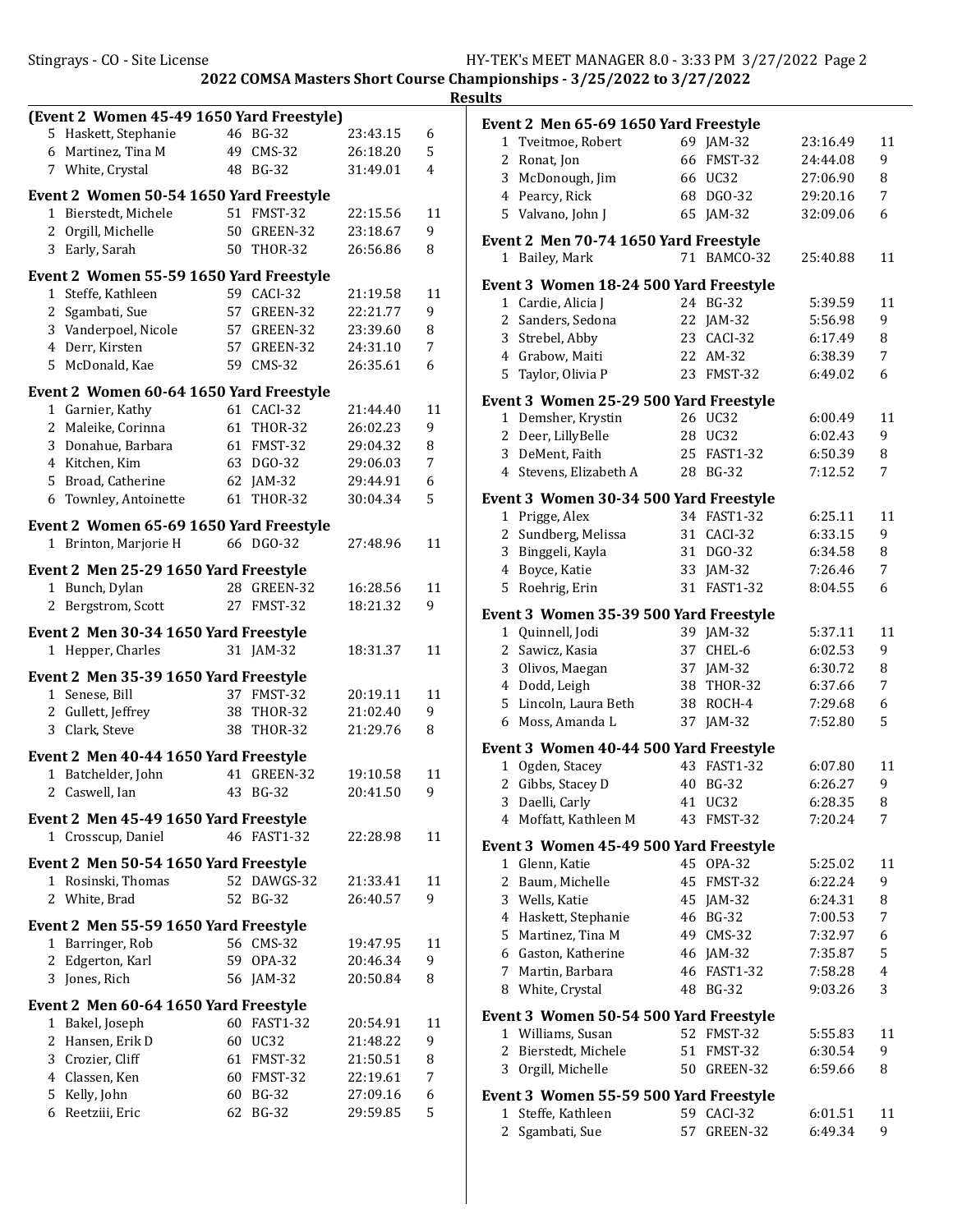|                |                                                            |    |             |         |                | <b>Results</b> |
|----------------|------------------------------------------------------------|----|-------------|---------|----------------|----------------|
|                | (Event 3 Women 55-59 500 Yard Freestyle)                   |    |             |         |                | Eve            |
|                | 3 Vanderpoel, Nicole                                       |    | 57 GREEN-32 | 6:57.10 | 8              |                |
|                | 4 McDonald, Kae                                            |    | 59 CMS-32   | 7:49.86 | 7              |                |
|                | Event 3 Women 60-64 500 Yard Freestyle                     |    |             |         |                |                |
|                | 1 Garnier, Kathy                                           |    | 61 CACI-32  | 6:11.63 | 11             | Eve            |
|                | 2 Nelson, Judy A                                           |    | 61 GREEN-32 | 6:16.23 | 9              |                |
|                | 3 Maleike, Corinna                                         |    | 61 THOR-32  | 7:12.77 | 8              |                |
|                | 4 Wiese, Carolyn                                           |    | 62 CMS-32   | 7:21.78 | 7              |                |
|                | 5 Parker, Andrea                                           |    | 60 DGO-32   | 7:29.39 | 6              |                |
|                | 6 Townley, Antoinette                                      |    | 61 THOR-32  | 8:28.94 | 5              |                |
|                | 7 Donahue, Barbara                                         |    | 61 FMST-32  | 8:33.64 | $\overline{4}$ | Eve            |
|                | 8 Kitchen, Kim                                             |    | 63 DGO-32   | 9:07.66 | 3              |                |
|                | Event 3 Women 65-69 500 Yard Freestyle                     |    |             |         |                |                |
|                | 1 Lambert, Judy E                                          |    | 65 BG-32    | 7:37.80 | 11             | Eve            |
|                | 2 Achterberg, Elaine                                       |    | 67 FMST-32  | 7:38.74 | 9              |                |
|                | 3 Bloomfield, Sue A                                        |    | 69 FAST1-32 | 7:45.00 | 8              |                |
|                | 4 Brinton, Marjorie H                                      |    | 66 DGO-32   | 8:24.47 | 7              |                |
|                | 5 Hoffecker, Lily                                          |    | 66 CMS-32   | 9:23.88 | 6              | Eve            |
|                | Event 3 Women 70-74 500 Yard Freestyle                     |    |             |         |                |                |
|                | 1 Nelson, Mary Anne                                        |    | 71 DGO-32   | 8:36.53 | 11             |                |
|                |                                                            |    |             |         |                |                |
|                | Event 4 Men 25-29 500 Yard Freestyle                       |    |             |         |                |                |
|                | 1 Bunch, Dylan                                             |    | 28 GREEN-32 | 4:35.82 | 11             | Eve            |
|                | 2 Bergstrom, Scott                                         |    | 27 FMST-32  | 5:00.05 | 9              |                |
|                | 3 Blumberg, Marc                                           |    | 28 UC32     | 5:06.35 | 8              |                |
|                | Event 4 Men 35-39 500 Yard Freestyle                       |    |             |         |                |                |
|                | 1 Gullett, Jeffrey                                         |    | 38 THOR-32  | 5:38.38 | 11             |                |
|                | 2 Senese, Bill                                             |    | 37 FMST-32  | 5:49.86 | 9              |                |
|                | Event 4 Men 40-44 500 Yard Freestyle                       |    |             |         |                | Eve            |
|                | 1 Fleischmann, Brian                                       |    | 43 PPMS-32  | 5:07.63 | 11             |                |
|                | 2 Batchelder, John                                         |    | 41 GREEN-32 | 5:34.06 | 9              |                |
|                | 3 Caswell, Ian                                             |    | 43 BG-32    | 5:37.91 | 8              |                |
|                | 4 Sabala, Michael                                          |    | 41 CHEL-6   | 5:49.99 | 7              |                |
|                |                                                            |    |             |         |                |                |
|                | Event 4 Men 45-49 500 Yard Freestyle<br>1 Hultgren, Edward |    | 49 CACI-32  | 5:58.82 | 11             |                |
|                |                                                            |    |             |         |                |                |
|                | Event 4 Men 50-54 500 Yard Freestyle                       |    |             |         |                | Eve            |
|                | 1 Brown, Brian                                             |    | 51 GREEN-32 | 5:52.11 | 11             |                |
|                | 2 Rosinski, Thomas                                         |    | 52 DAWGS-32 | 6:04.72 | 9              |                |
|                | 3 Holmes, Todd                                             |    | 52 AM-32    | 6:36.39 | 8              |                |
|                | 4 Lingle, Jeffrey                                          | 51 | CGPS-32     | 8:31.27 | 7              |                |
|                | Event 4 Men 55-59 500 Yard Freestyle                       |    |             |         |                | Eve            |
|                | 1 Barringer, Rob                                           |    | 56 CMS-32   | 5:28.39 | 11             |                |
|                | 2 Wise, Mike                                               |    | 57 FMST-32  | 5:55.24 | 9              |                |
| 3              | Edgerton, Karl                                             |    | 59 OPA-32   | 5:57.63 | 8              |                |
| 4              | Maynard, Charlie                                           |    | 56 PPMS-32  | 6:29.64 | 7              |                |
|                | 5 Bennett, Dean                                            |    | 55 CMS-32   | 9:22.49 | 6              |                |
|                | Event 4 Men 60-64 500 Yard Freestyle                       |    |             |         |                |                |
|                | 1 Bakel, Joseph                                            |    | 60 FAST1-32 | 6:01.73 | 11             | Eve            |
| $\overline{2}$ | Collings, Mark S                                           |    | 61 FMST-32  | 6:03.85 | 9              |                |
|                | 3 Hansen, Erik D                                           |    | 60 UC32     | 6:07.51 | 8              |                |
| $\overline{4}$ | Sheahan, Dan                                               |    | 64 KM-35    | 7:17.86 | 7              |                |
| 5.             | Kelly, John                                                |    | 60 BG-32    | 7:39.83 | 6              |                |
| 6              | Seymour, Dag                                               | 63 | JAM-32      | 7:42.95 | 5              |                |
|                |                                                            |    |             |         |                |                |

|                | Event 4 Men 65-69 500 Yard Freestyle     |    |                       |          |    |
|----------------|------------------------------------------|----|-----------------------|----------|----|
|                | 1 Tveitmoe, Robert                       |    | 69 JAM-32             | 6:36.79  | 11 |
|                | 2 Ronat, Jon                             | 66 | FMST-32               | 7:18.93  | 9  |
|                | 3 Pearcy, Rick                           |    | 68 DGO-32             | 8:23.84  | 8  |
|                | Event 4 Men 70-74 500 Yard Freestyle     |    |                       |          |    |
|                | 1 Carney, Kent                           |    | 74 CMS-32             | 7:46.30  | 11 |
|                | 2 Rakita, David                          | 72 | DGO-32                | 8:11.88  | 9  |
|                | 3 Kennedy, James                         |    | 70 UC32               | 8:38.95  | 8  |
|                | 4 Netting, Rob                           | 72 | $AM-32$               | 9:05.31  | 7  |
|                | Event 4 Men 75-79 500 Yard Freestyle     |    |                       |          |    |
|                | 1 Burson, William                        |    | 77 GREEN-32           | 8:21.03  | 11 |
|                | 2 Zaparanick, Robert                     |    | 76 CMS-32             | 11:09.25 | 9  |
|                | Event 5 Women 18-24 100 Yard Backstroke  |    |                       |          |    |
| 1              | Sanders, Sedona                          |    | 22 JAM-32             | 1:12.13  | 11 |
| $\overline{2}$ | Taylor, Olivia P                         | 23 | FMST-32               | 1:16.84  | 9  |
|                | 3 Grabow, Maiti                          |    | 22 AM-32              | 1:18.67  | 8  |
|                | Event 5 Women 25-29 100 Yard Backstroke  |    |                       |          |    |
|                | 1 Johnson, Paige                         |    | 25 GREEN-32           | 1:04.63  | 11 |
| $\overline{2}$ | Deer, LillyBelle                         |    | 28 UC32               | 1:12.18  | 9  |
|                | 3 Stevens, Elizabeth A                   | 28 | <b>BG-32</b>          | 1:26.60  | 8  |
|                | Event 5 Women 30-34 100 Yard Backstroke  |    |                       |          |    |
|                | 1 Sundberg, Melissa                      |    | 31 CACI-32            | 1:10.17  | 11 |
|                | 2 Meyer, Lauren K                        |    | 34 FMST-32            | 1:10.52  | 9  |
|                | 3 Sassler, Sarah                         | 33 | JAM-32                | 1:14.54  | 8  |
|                | 4 Prigge, Alex                           |    | 34 FAST1-32           | 1:16.00  | 7  |
| 5              | Roehrig, Erin                            | 31 | <b>FAST1-32</b>       | 1:32.58  | 6  |
|                | Event 5  Women 35-39 100 Yard Backstroke |    |                       |          |    |
| $\mathbf{1}$   | Quinnell, Jodi                           |    | 39 JAM-32             | 1:04.08  | 11 |
| $\overline{2}$ | Jones, Elizabeth                         | 38 | JAM-32                | 1:06.48  | 9  |
| 3              | Tien, Lauren                             |    | 36 JAM-32             | 1:12.09  | 8  |
|                | 4 Dodd, Leigh                            |    | 38 THOR-32            | 1:12.70  | 7  |
|                | 5 Small, Whitney                         | 35 | <b>OEVT</b>           | 1:17.49  | 6  |
|                | 6 Lincoln, Laura Beth                    | 38 | ROCH-4                | 1:22.08  | 5  |
| 7              | Moss, Amanda L                           | 37 | $IAM-32$              | 1:48.34  | 4  |
|                | Event 5 Women 40-44 100 Yard Backstroke  |    |                       |          |    |
| 1              | Linke, Lyndsey                           | 41 | FAST <sub>1</sub> -32 | 1:05.54  | 11 |
| 2              | Lee, Jodi                                | 44 | JAM-32                | 1:06.74  | 9  |
| 3              | Brewster, Natalie                        | 43 | CGPS-32               | 1:15.93  | 8  |
| $\overline{4}$ | Gibbs, Stacey D                          | 40 | <b>BG-32</b>          | 1:20.58  | 7  |
|                | Event 5  Women 45-49 100 Yard Backstroke |    |                       |          |    |
| 1              | Johnson, Suzanne                         | 47 | DGO-32                | 1:10.44  | 11 |
| $\overline{2}$ | Wells, Katie                             | 45 | $JAM-32$              | 1:13.41  | 9  |
| 3              | Fostvedt, Alishia                        | 45 | AM-32                 | 1:14.63  | 8  |
| 4              | O'Connell, Fontaine                      | 47 | JAM-32                | 1:25.19  | 7  |
| 5              | Haskett, Stephanie                       | 46 | <b>BG-32</b>          | 1:30.43  | 6  |
| 6              | Martin, Barbara                          | 46 | <b>FAST1-32</b>       | 1:33.20  | 5  |
|                | Event 5  Women 50-54 100 Yard Backstroke |    |                       |          |    |
| 1              | Dravenstott, Laura                       |    | 50 CACI-32            | 1:11.55  | 11 |
| 2              | Williams, Susan                          | 52 | FMST-32               | 1:12.69  | 9  |
| 3              | Batizy-Morley, Julianna                  | 51 | $CMS-32$              | 1:16.24  | 8  |
| $\overline{4}$ | Vowles, Nicole                           | 51 | <b>FAST1-32</b>       | 1:20.80  | 7  |
| 5              | Bierstedt, Michele                       | 51 | FMST-32               | 1:23.20  | 6  |
| 6              | Early, Sarah                             | 50 | <b>THOR-32</b>        | 1:31.78  | 5  |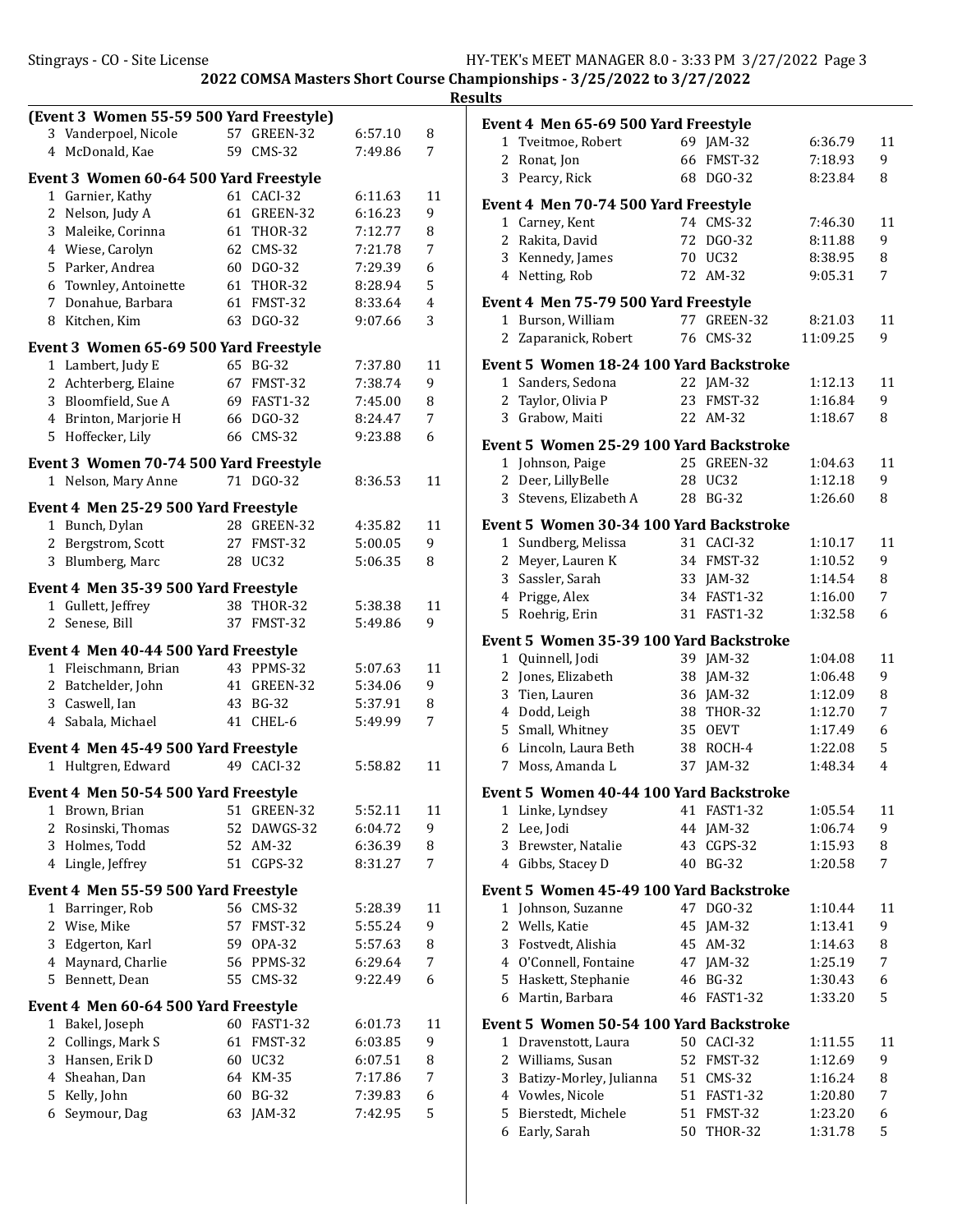|                | (Event 5 Women 50-54 100 Yard Backstroke)<br>7 Henault, Kerry F |          | 50 THOR-32          | 1:33.95            | 4       |
|----------------|-----------------------------------------------------------------|----------|---------------------|--------------------|---------|
|                |                                                                 |          |                     |                    |         |
|                | Event 5 Women 55-59 100 Yard Backstroke                         |          |                     |                    |         |
| 1              | Sappey, Collette H                                              | 57       | <b>CMS-32</b>       | 1:08.79            | 11      |
| $\overline{c}$ | Steffe, Kathleen                                                | 59       | CACI-32             | 1:14.83            | 9       |
|                | 3 Vanderpoel, Nicole                                            | 57       | GREEN-32            | 1:24.65            | 8       |
|                | 4 Puerner, Jennifer                                             | 58       | <b>BG-32</b>        | 1:32.62            | 7       |
|                | Event 5 Women 60-64 100 Yard Backstroke                         |          |                     |                    |         |
|                | 1 Cotton, Suzy                                                  |          | 62 CACI-32          | 1:12.97            | 11      |
|                | 2 Wiese, Carolyn                                                |          | 62 CMS-32           | 1:24.32            | 9       |
|                | 3 Garnier, Kathy                                                | 61       | CACI-32             | 1:31.14            | 8       |
|                | 4 Parker, Andrea                                                | 60       | DGO-32              | 1:36.47            | 7       |
|                | 5 Townley, Antoinette                                           | 61       | <b>THOR-32</b>      | 1:55.75            | 6       |
|                | Event 5 Women 65-69 100 Yard Backstroke                         |          |                     |                    |         |
|                | 1 Metz, Catherine                                               | 66       | DGO-32              | 1:11.60            | 11      |
| 2              | Achterberg, Elaine                                              | 67       | FMST-32             | 1:30.20            | 9       |
| 3              | Bennett, Aimee                                                  | 65       | <b>CMS-32</b>       | 2:12.60            | 8       |
|                | Event 5 Women 70-74 100 Yard Backstroke                         |          |                     |                    |         |
| 1              | Shaffer, Cynthia                                                |          | 71 BAMCO-32         | 1:25.15            | 11      |
| $\overline{2}$ | Young, Lydia                                                    | 73       | $CMS-32$            | 1:46.31            | 9       |
| 3              | Wolberg, Neice                                                  | 71       | CACI-32             | 1:56.70            | 8       |
|                |                                                                 |          |                     |                    |         |
| $\mathbf{1}$   | Event 6 Men 25-29 100 Yard Backstroke<br>Price, Shane           | 29       | <b>FAST1-32</b>     | 54.05              | 11      |
| 2              | Blumberg, Marc                                                  | 28       | <b>UC32</b>         | 1:00.09            | 9       |
|                |                                                                 |          |                     |                    |         |
|                | Event 6 Men 30-34 100 Yard Backstroke                           |          |                     |                    |         |
| $1\,$          | Paknys, Ramunas                                                 |          | 30 PPMS-32          | 51.37              | 11      |
|                | Event 6 Men 35-39 100 Yard Backstroke                           |          |                     |                    |         |
|                | 1 Senese, Bill                                                  |          | 37 FMST-32          | 54.89              | 11      |
|                | 2 Colvert, Brian                                                | 38       | PPMS-32             | 57.16              | 9       |
|                | 3 Heaton, Jesse                                                 | 37       | PPMS-32             | 1:04.16            | 8       |
|                | 4 Kunin, Timothy                                                | 38       | <b>OEVT</b>         | 1:06.08            | 7       |
|                | Event 6 Men 40-44 100 Yard Backstroke                           |          |                     |                    |         |
| 1              | Caswell, Ian                                                    | 43       | $BG-32$             | 57.15              | 11      |
| 2              | Foster, Steven                                                  | 42       | DGO-32              | 1:02.74            | 9       |
| 3.             | Bergford, Brian                                                 | 40       | THOR-32             | 1:03.29            | 8       |
| 4              | Sabala, Michael                                                 | 41       | CHEL-6              | 1:05.96            | 7       |
| 5              | Castor, Jimmy                                                   | 41       | FMST-32             | 1:07.71            | 6       |
| 6              | Batchelder, John                                                | 41       | GREEN-32            | 1:08.03            | 5       |
|                | <b>Event 6 Men 50-54 100 Yard Backstroke</b>                    |          |                     |                    |         |
| 1              | Moore, Ryan                                                     | 52       | <b>FAST1-32</b>     | 1:14.46            | 11      |
| 2              | Weis, Robert                                                    | 51       | <b>BG-32</b>        | 1:25.56            | 9       |
|                |                                                                 |          |                     |                    |         |
|                | <b>Event 6 Men 55-59 100 Yard Backstroke</b>                    |          |                     |                    |         |
| 1<br>2         | Jimenez, Ignacio                                                | 56<br>56 | CRZ8-32             | 1:01.47            | 11<br>9 |
| 3              | Barringer, Rob<br>Wise, Mike                                    | 57       | $CMS-32$<br>FMST-32 | 1:03.99<br>1:13.93 | 8       |
|                |                                                                 |          |                     |                    |         |
|                | Event 6 Men 60-64 100 Yard Backstroke                           |          |                     |                    |         |
| 1              | Hansen, Erik D                                                  |          | 60 UC32             | 1:10.02            | 11      |
| 2              | Cattles, Steve                                                  | 62       | <b>BG-32</b>        | 2:33.30            | 9       |
|                | Event 6 Men 65-69 100 Yard Backstroke                           |          |                     |                    |         |
| 1              | Stanback, John H                                                | 68       | FAST1-32            | 1:07.31            | 11      |
| 2              | Tveitmoe, Robert                                                | 69       | $IAM-32$            | 1:18.17            | 9       |
|                |                                                                 |          |                     |                    |         |

|                | Event 6 Men 70-74 100 Yard Backstroke        |          |                       |                |        |
|----------------|----------------------------------------------|----------|-----------------------|----------------|--------|
|                | 1 Wolff, Charles W                           |          | 70 OEVT               | 1:19.96        | 11     |
| 2              | Kennedy, James                               | 70       | UC32                  | 1:32.91        | 9      |
| 3              | Rakita, David                                |          | 72 DGO-32             | 1:34.87        | 8      |
|                | Event 6  Men 75-79 100 Yard Backstroke       |          |                       |                |        |
| 1              | Ogilby, Chuck                                | 78       | <b>CMS-32</b>         | 1:17.23        | 11     |
| 2              | Tobin, John                                  | 79       | $CMS-32$              | 1:51.70        | 9      |
| 3              | McDanal, Steven                              | 78       | JAM-32                | 2:01.32        | 8      |
| 4              | Zaparanick, Robert                           | 76       | <b>CMS-32</b>         | 2:03.82        | 7      |
|                | Event 6 Men 85-89 100 Yard Backstroke        |          |                       |                |        |
|                | 1 Plummer, Mark A                            |          | 85 CACI-32            | 2:04.17        | 11     |
|                | <b>Event 7 Women 18-24 50 Yard Butterfly</b> |          |                       |                |        |
|                | 1 Cardie, Alicia J                           |          | 24 BG-32              | 27.34          | 11     |
|                | 2 Majeticova, Iva                            | 24       | <b>BG-32</b>          | 31.22          | 9      |
| 3              | Majeticova, Lucie                            |          | 24 BG-32              | 32.08          | 8      |
|                | 4 Hildebrand, Veronica                       | 19       | CACI-32               | 32.33          | 7      |
|                | Event 7 Women 25-29 50 Yard Butterfly        |          |                       |                |        |
|                | 1 Wrolson, Maddie                            |          | 26 JAM-32             | 26.33          | 11     |
| 2              | Demsher, Krystin                             | 26       | UC32                  | 27.68          | 9      |
| 3              | Johnson, Paige                               | 25       | GREEN-32              | 29.52          | 8      |
|                | 4 Gordon, Victoria                           |          | 28 UC32               | 31.29          | 7      |
| 5              | Idle, Megan M                                | 27       | <b>CMS-32</b>         | 32.00          | 6      |
|                | 6 Gotto, Sidney M                            | 25       | <b>CMS-32</b>         | 38.39          | 5      |
| 7 <sup>7</sup> | Stevens, Elizabeth A                         | 28       | <b>BG-32</b>          | 43.92          | 4      |
|                | <b>Event 7 Women 30-34 50 Yard Butterfly</b> |          |                       |                |        |
| 1              | Biggs, Brittany                              | 32       | AM-32                 | 28.16          | 11     |
| 2              | McGreevy, Mary C                             | 31       | CACI-32               | 29.43          | 9      |
| 3              | Sassler, Sarah                               | 33       | JAM-32                | 32.17          | 8      |
| 4              | Sundberg, Melissa                            | 31       | CACI-32               | 32.91          | 7      |
| 5              | Boyce, Katie                                 | 33       | $JAM-32$              | 37.95          | 6      |
| 6              | Roehrig, Erin                                | 31       | FAST1-32              | 46.48          | 5      |
|                | <b>Event 7 Women 35-39 50 Yard Butterfly</b> |          |                       |                |        |
|                | 1 Jones, Elizabeth                           |          | 38 JAM-32             | 28.94          | 11     |
|                | 2 Sawicz, Kasia                              | 37       | CHEL-6                | 29.09          | 9      |
| 3              | Marne, Courtney                              | 35       | FMST-32               | 31.41          | 8      |
|                | 4 Klane, Kathryn                             | 35       | FMST-32               | 31.61          | 7      |
| 5              | Gibbons, Chelsea M                           |          | 38 JAM-32             | 31.81          | 6      |
| 6              | Small, Whitney                               | 35       | <b>OEVT</b>           | 32.98          | 5      |
| 7              | Lincoln, Laura Beth                          | 38       | ROCH-4                | 38.19          | 4      |
| 8              | Shupe, Abigail                               | 37       | FAST1-32              | 42.50          | 3      |
|                |                                              |          |                       |                |        |
|                | <b>Event 7 Women 40-44 50 Yard Butterfly</b> | 41       | FAST1-32              |                |        |
| 1<br>2         | Linke, Lyndsey                               |          |                       | 28.58<br>30.60 | 11     |
|                | Ogden, Stacey<br>3 Ayers, Amber              | 43       | <b>FAST1-32</b>       |                | 9      |
|                |                                              | 40       | PPMS-32               | 30.97          | 8      |
|                | 4 Brewster, Natalie                          | 43<br>41 | CGPS-32               | 31.42          | 7      |
| 5<br>6         | Stucka-Benally, Jennifer M                   |          | DGO-32                | 32.47          | 6      |
| 7              | Gibbs, Stacey D<br>Despain, Christina        | 40<br>44 | <b>BG-32</b><br>AM-32 | 32.61<br>32.67 | 5<br>4 |
| 8              | Daelli, Carly                                | 41       | UC32                  | 32.98          | 3      |
| 9              | Ross, Karen                                  | 41       | <b>BG-32</b>          | 46.18          | 2      |
|                |                                              |          |                       |                |        |
|                | <b>Event 7 Women 45-49 50 Yard Butterfly</b> |          |                       |                |        |
| 1              | Johnson, Suzanne                             | 47       | DGO-32                | 29.72          | 11     |
| $\overline{2}$ | Baum, Michelle                               | 45       | FMST-32               | 32.58          | 9      |
|                |                                              |          |                       |                |        |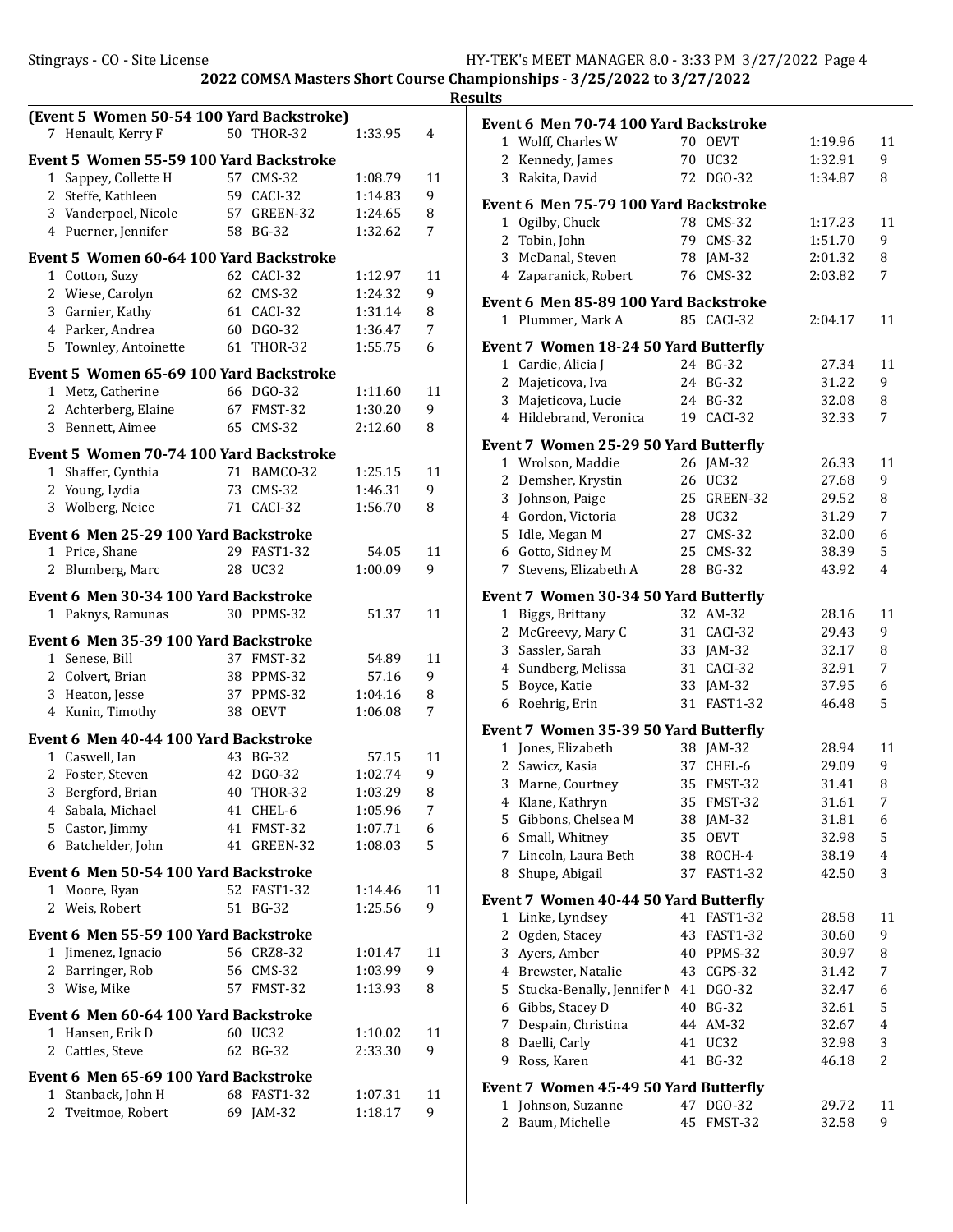Stingrays - CO - Site License **HY-TEK's MEET MANAGER 8.0** - 3:33 PM 3/27/2022 Page 5

|              |                                                           |    |                            |                | R       |
|--------------|-----------------------------------------------------------|----|----------------------------|----------------|---------|
|              | (Event 7 Women 45-49 50 Yard Butterfly)                   |    |                            |                |         |
|              | 3 Fostvedt, Alishia                                       |    | 45 AM-32                   | 33.04          | 8       |
|              | 4 O'Connell, Fontaine                                     |    | 47 JAM-32                  | 39.72          | 7       |
|              | 5 Haskett, Stephanie                                      |    | 46 BG-32                   | 40.73          | 6       |
|              | 6 Martin, Barbara                                         |    | 46 FAST1-32                | 42.31          | 5       |
|              | Event 7 Women 50-54 50 Yard Butterfly                     |    |                            |                |         |
|              | 1 Moss, Bonnie                                            |    | 50 PPMS-32                 | 28.34          | 11      |
|              | 2 Williams, Susan                                         |    | 52 FMST-32                 | 31.07          | 9       |
|              | 3 Dravenstott, Laura                                      |    | 50 CACI-32                 | 31.90          | 8       |
|              | 4 Albano, Susan B                                         |    | 51 GREEN-32                | 32.65          | 7       |
|              | 5 Vowles, Nicole                                          |    | 51 FAST1-32                | 33.85          | 6       |
|              | 6 Garland, Crystal                                        |    | 50 GREEN-32                | 34.27          | 5       |
|              | 7 Early, Sarah                                            |    | 50 THOR-32                 | 44.50          | 4       |
|              | Event 7 Women 55-59 50 Yard Butterfly                     |    |                            |                |         |
|              | 1 Steffe, Kathleen                                        |    | 59 CACI-32                 | 32.05          | 11      |
|              | 2 Campbell, Ellen                                         |    | 58 CACI-32                 | 32.61          | 9       |
|              | 3 Lee, Julie                                              |    | 56 FMST-32                 | 34.17          | 8       |
|              | 4 Puerner, Jennifer                                       |    | 58 BG-32                   | 41.50          | 7       |
|              | 5 Vanderpoel, Nicole                                      |    | 57 GREEN-32                | 47.22          | 6       |
|              | 6 Walker, Laurie                                          |    | 57 AM-32                   | 47.26          | 5       |
|              |                                                           |    |                            |                |         |
|              | Event 7 Women 60-64 50 Yard Butterfly<br>1 Nelson, Judy A |    | 61 GREEN-32                | 34.07          | 11      |
|              | 2 Garnier, Kathy                                          |    | 61 CACI-32                 | 36.86          | 9       |
|              | 3 Maleike, Corinna                                        |    | 61 THOR-32                 | 39.65          | 8       |
|              | 4 Broad, Catherine                                        |    | 62 JAM-32                  | 46.45          | 7       |
|              | 5 Gillespie, Melissa                                      |    | 60 GREEN-32                | 51.04          | 6       |
|              | 6 Corbett, Mary                                           |    | 60 CMS-32                  | 56.75          | 5       |
|              |                                                           |    |                            |                |         |
|              | Event 7 Women 65-69 50 Yard Butterfly                     |    |                            |                |         |
|              | 1 Metz, Catherine                                         |    | 66 DGO-32                  | 31.95          | 11      |
|              | 2 Rosener, Karen                                          |    | 68 FAST1-32                | 36.58          | 9       |
|              | 3 Lambert, Judy E                                         |    | 65 BG-32                   | 48.25          | 8       |
|              | 4 Hoffecker, Lily                                         |    | 66 CMS-32                  | 57.77          | 7       |
| 5            | Johns, Margaret                                           |    | 67 PPMS-32                 | 1:23.10        | 6       |
|              | Event 7 Women 70-74 50 Yard Butterfly                     |    |                            |                |         |
|              | 1 Young, Lydia                                            |    | 73 CMS-32                  | 54.18          | 11      |
|              | Event 8 Men 18-24 50 Yard Butterfly                       |    |                            |                |         |
| 1            | Lively, Chris                                             |    | 23 DAWGS-32                | 26.03          | 11      |
|              |                                                           |    |                            |                |         |
|              | Event 8 Men 25-29 50 Yard Butterfly                       | 27 |                            |                |         |
| 1<br>2       | Bergstrom, Scott                                          |    | FMST-32<br>28 UC32         | 24.15<br>24.54 | 11<br>9 |
|              | Blumberg, Marc                                            |    |                            |                |         |
|              | 3 May, Eric<br>4 Kay, Daniel                              |    | 28 LMS-32                  | 25.02          | 8<br>7  |
|              | 5 Paradis, Bennett                                        |    | 27 FMST-32                 | 25.98          |         |
|              |                                                           |    | 28 GREEN-32<br>26 GREEN-32 | 25.99<br>26.10 | 6<br>5  |
|              | 6 Stockinger, Andy<br>7 Kezer, Loren                      |    | 29 BG-32                   | 26.23          | 4       |
|              | 8 Essells, Ben T                                          |    | 28 PPMS-32                 | 28.18          | 3       |
|              |                                                           |    |                            |                |         |
|              | Event 8 Men 30-34 50 Yard Butterfly                       |    |                            |                |         |
| 1            | Hepper, Charles                                           |    | 31 JAM-32                  | 25.47          | 11      |
| 2            | Zarian, Steven                                            |    | 31 JAM-32                  | 26.38          | 9       |
|              | 3 Claveau, David                                          |    | 33 JAM-32                  | 30.54          | 8       |
|              | Event 8 Men 35-39 50 Yard Butterfly                       |    |                            |                |         |
| $\mathbf{1}$ | Gullett, Jeffrey                                          | 38 | <b>THOR-32</b>             | 24.84          | 11      |

| ılts |                                            |    |              |       |                         |
|------|--------------------------------------------|----|--------------|-------|-------------------------|
| 2    | White, J.D.                                |    | 38 BG-32     | 25.07 | 9                       |
| 3    | Senese, Bill                               |    | 37 FMST-32   | 27.71 | 8                       |
|      | Event 8 Men 40-44 50 Yard Butterfly        |    |              |       |                         |
| 1    | Pierce, Jeffrey                            |    | 41 FAST1-32  | 25.00 | 11                      |
| 2    | Caswell, Ian                               |    | 43 BG-32     | 25.61 | 9                       |
|      | 3 Sabala, Michael                          |    | 41 CHEL-6    | 28.03 | 8                       |
|      | 4 Bergford, Brian                          |    | 40 THOR-32   | 28.35 | 7                       |
|      |                                            |    |              |       |                         |
|      | 5 Foster, Steven                           |    | 42 DGO-32    | 28.45 | 6                       |
|      | 6 Heath, James                             |    | 41 UC32      | 28.46 | 5                       |
|      | 7 Castor, Jimmy                            |    | 41 FMST-32   | 29.15 | 4                       |
|      | Event 8 Men 45-49 50 Yard Butterfly        |    |              |       |                         |
| 1    | O'Sullivan, Chris                          | 47 | CRZ8-32      | 23.87 | 11                      |
| 2    | Braney, Kevin                              |    | 49 JAM-32    | 31.55 | 9                       |
|      | 3 Rockwell, Michael                        |    | 48 FMST-32   | 31.94 | 8                       |
|      | 4 Newbrough, Nathan                        |    | 47 PPMS-32   | 34.92 | 7                       |
|      | Event 8 Men 50-54 50 Yard Butterfly        |    |              |       |                         |
|      | 1 Garland, Bob                             |    | 52 GREEN-32  | 26.24 | 11                      |
|      |                                            |    |              |       |                         |
|      | 2 Gotto, Tony                              |    | 50 CMS-32    | 28.01 | 9                       |
| 3    | Brown, Brian                               |    | 51 GREEN-32  | 29.33 | 8                       |
|      | 4 Pazmino, Jorge                           |    | 52 AM-32     | 30.22 | 7                       |
|      | 5 Holmes, Todd                             |    | 52 AM-32     | 30.56 | 6                       |
|      | 6 Barnes, Daudi                            |    | 52 DGO-32    | 30.79 | 5                       |
| 7    | Rosinski, Thomas                           |    | 52 DAWGS-32  | 31.54 | 4                       |
|      | 8 White, Brad                              |    | 52 BG-32     | 32.91 | 3                       |
|      | <b>Event 8 Men 55-59 50 Yard Butterfly</b> |    |              |       |                         |
|      | 1 Ponthier, Chuck                          |    | 59 CACI-32   | 25.79 | 11                      |
|      | 2 Barringer, Rob                           |    | 56 CMS-32    | 27.77 | 9                       |
|      | 3 Neilsen, Eric                            |    | 56 FAST1-32  | 30.72 | 8                       |
|      | 4 Wise, Mike                               |    | 57 FMST-32   | 31.81 | 7                       |
|      | 5 Carlson, David                           |    | 59 FMST-32   | 43.72 | 6                       |
|      |                                            |    |              |       |                         |
|      | Event 8 Men 60-64 50 Yard Butterfly        |    |              |       |                         |
| 1    | Hugo, John                                 |    | 61 CMS-32    | 28.56 | 11                      |
|      | 2 Hansen, Erik D                           |    | 60 UC32      | 29.93 | 9                       |
|      | 3 Collings, Mark S                         |    | 61 FMST-32   | 30.09 | 8                       |
| 4    | Bunevich, Steven                           |    | 61 FMST-32   | 30.64 | 7                       |
| 5    | Pedelty, Jeffrey                           |    | 64 UC32      | 32.67 | 6                       |
|      | 6 Kalin, Dan M                             |    | 64 PPMS-32   | 34.14 | 5                       |
| 7    | Erzinger, Martin J                         |    | 64 GREEN-32  | 34.20 | $\overline{\mathbf{4}}$ |
| 8    | Ramirez, Alfonso                           |    | 60 BG-32     | 38.54 | 3                       |
| 9    | O'Keeffe, John                             |    | 60 BG-32     | 42.11 | 2                       |
| 10   | Miller, David                              |    | 64 GREEN-32  | 43.31 | 1                       |
| 11   | Reetziii, Eric                             |    | 62 BG-32     | 49.02 |                         |
|      |                                            |    |              |       |                         |
|      | Event 8 Men 65-69 50 Yard Butterfly        |    |              |       |                         |
| 1    | Hess, Richard                              | 67 | <b>BG-32</b> | 29.20 | 11                      |
| 2    | Nolte, Christopher                         | 65 | CACI-32      | 31.13 | 9                       |
| 3    | Alvarado, Ray                              |    | 65 CMS-32    | 40.34 | 8                       |
| 4    | Pearcy, Rick                               |    | 68 DGO-32    | 48.10 | 7                       |
| 5    | Valvano, John J                            |    | 65 JAM-32    | 53.32 | 6                       |
|      | Event 8 Men 70-74 50 Yard Butterfly        |    |              |       |                         |
| 1    | Kennedy, James                             |    | 70 UC32      | 39.12 | 11                      |
| 2    | Carney, Kent                               | 74 | $CMS-32$     | 39.42 | 9                       |
| 3    | Rakita, David                              |    | 72 DGO-32    | 48.37 | 8                       |
|      |                                            |    |              |       |                         |
|      | Event 8 Men 75-79 50 Yard Butterfly        |    |              |       |                         |
| 1    | Abrahams, Richard                          | 77 | CRZ8-32      | 28.98 | 11                      |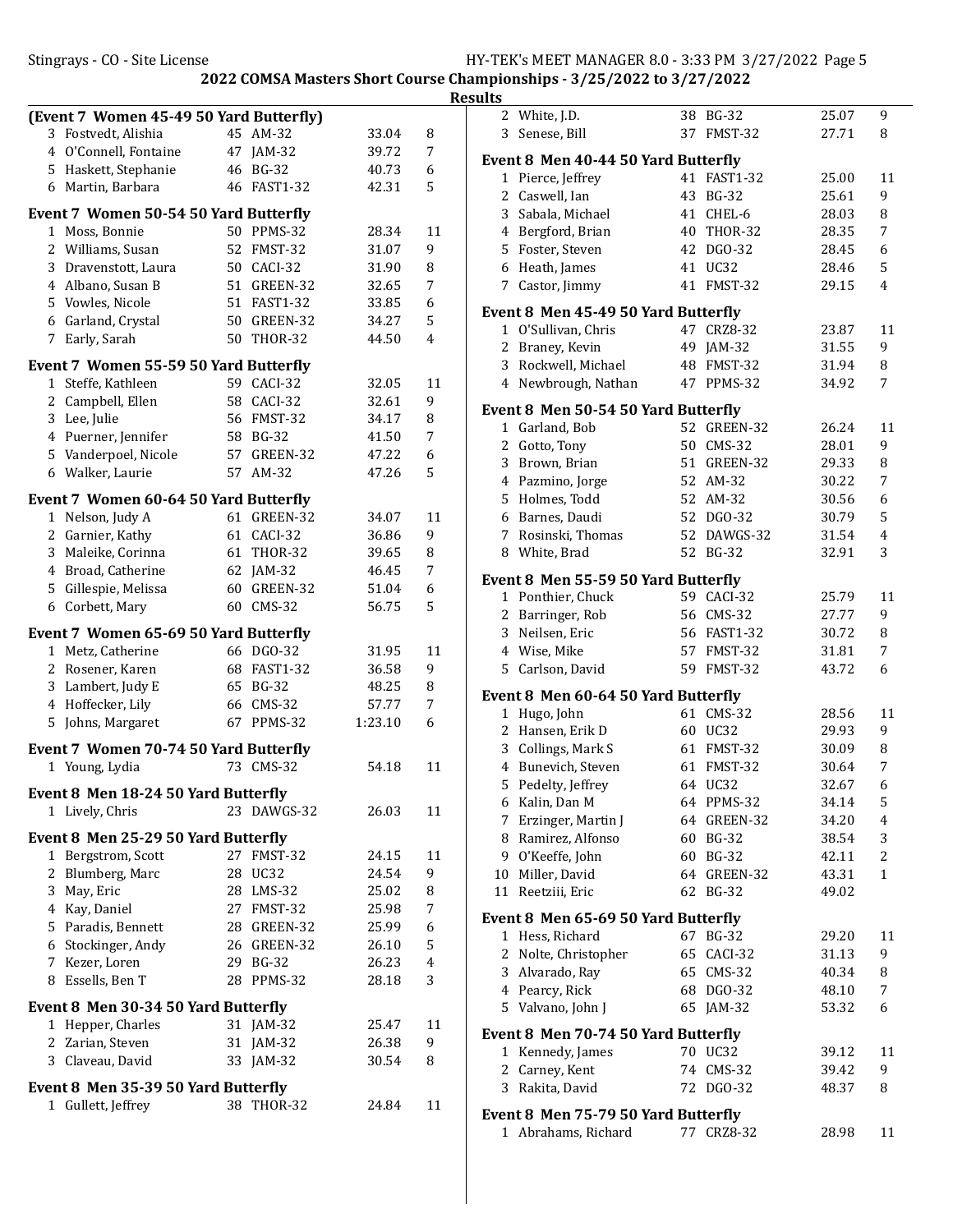| (Event 8 Men 75-79 50 Yard Butterfly)            |    |                    |                    |         |
|--------------------------------------------------|----|--------------------|--------------------|---------|
| 2 McDanal, Steven                                |    | 78 JAM-32          | 51.17              | 9       |
| 3 Kalstrom, Reynold                              |    | 77 FMST-32         | 54.91              | 8       |
| Event 9 Women 18-24 200 Yard Breaststroke        |    |                    |                    |         |
| 1<br>Majeticova, Lucie                           |    | 24 BG-32           | 2:38.76            | 11      |
| 2<br>Majeticova, Iva                             | 24 | BG-32              | 2:42.46            | 9       |
| <b>Event 9 Women 30-34 200 Yard Breaststroke</b> |    |                    |                    |         |
| 1<br>Prigge, Alex                                |    | 34 FAST1-32        | 3:01.53            | 11      |
| 2<br>Burggraaf, Kelly                            | 31 | FMST-32            | 3:04.65            | 9       |
| 3 Person, Hannah                                 | 34 | FMST-32            | 3:14.02            | 8       |
| 4 Boyce, Katie                                   | 33 | $IAM-32$           | 3:20.15            | 7       |
|                                                  |    |                    |                    |         |
| Event 9 Women 35-39 200 Yard Breaststroke        |    |                    |                    |         |
| 1 Sawicz, Kasia                                  |    | 37 CHEL-6          | 2:42.07            | 11      |
| 2 Gibbons, Chelsea M                             | 38 | $JAM-32$           | 2:46.29            | 9       |
| 3 Moss, Amanda L                                 | 37 | $IAM-32$           | 3:57.71            | 8       |
| <b>Event 9 Women 40-44 200 Yard Breaststroke</b> |    |                    |                    |         |
| Stucka-Benally, Jennifer N<br>$1\,$              |    | 41 DGO-32          | 2:56.54            | 11      |
| --- Lee, Jodi                                    | 44 | JAM-32             | DO.                |         |
| Event 9 Women 45-49 200 Yard Breaststroke        |    |                    |                    |         |
| 1 Glenn, Katie                                   |    | 45 OPA-32          | 2:30.14            | 11      |
| $\overline{2}$<br>Martinez, Tina M               | 49 | $CMS-32$           | 3:13.50            | 9       |
|                                                  |    |                    |                    |         |
| Event 9 Women 50-54 200 Yard Breaststroke        |    |                    |                    |         |
| 1 Vowles, Nicole                                 | 51 | FAST1-32           | 3:06.47            | 11      |
| $\mathbf{2}$<br>Henault, Kerry F                 | 50 | <b>THOR-32</b>     | 3:31.27            | 9       |
| Event 9 Women 55-59 200 Yard Breaststroke        |    |                    |                    |         |
| Steffe, Kathleen<br>1                            |    | 59 CACI-32         | 2:57.80            | 11      |
| 2 Campbell, Ellen                                |    | 58 CACI-32         | 2:59.33            | 9       |
| McDonald, Kae<br>3                               | 59 | $CMS-32$           | 3:33.87            | 8       |
| Event 9 Women 60-64 200 Yard Breaststroke        |    |                    |                    |         |
| 1 Crouch, Kim                                    |    | 60 UC32            | 2:53.72            | 11      |
| 2 Wiese, Carolyn                                 | 62 | $CMS-32$           | 3:31.39            | 9       |
| 3 Stokoe, Jeanne                                 | 60 | <b>THOR-32</b>     | 3:50.03            | 8       |
| Event 9  Women 65-69 200 Yard Breaststroke       |    |                    |                    |         |
| 1 Achterberg, Elaine                             |    | 67 FMST-32         | 3:26.18            | 11      |
| 2 Bloomfield, Sue A                              |    | 69 FAST1-32        | 3:37.26            | 9       |
|                                                  |    |                    |                    |         |
| Event 9 Women 70-74 200 Yard Breaststroke        |    |                    |                    |         |
| 1 Nelson, Mary Anne                              |    | 71 DGO-32          | 3:47.78            | 11      |
| <b>Event 10 Men 40-44 200 Yard Breaststroke</b>  |    |                    |                    |         |
| 1 Trinidad, RD                                   |    | 42 PPMS-32         | 2:17.86            | 11      |
| $\overline{2}$<br>Bergford, Brian                | 40 | THOR-32            | 2:37.07            | 9       |
| 3<br>Sabala, Michael                             | 41 | CHEL-6             | 2:40.92            | 8       |
| 4 Batchelder, John                               | 41 | GREEN-32           | 2:44.71            | 7       |
| Event 10 Men 45-49 200 Yard Breaststroke         |    |                    |                    |         |
| Crosscup, Daniel<br>$1\,$                        |    | 46 FAST1-32        | 3:00.67            | 11      |
|                                                  |    |                    |                    |         |
| Event 10 Men 55-59 200 Yard Breaststroke         |    |                    |                    |         |
| Jimenez, Ignacio<br>1<br>2                       | 58 | 56 CRZ8-32<br>UC32 | 2:26.50<br>2:43.91 | 11<br>9 |
| Jankelow, Mark<br>Neilsen, Eric<br>3             | 56 | <b>FAST1-32</b>    | 3:13.40            | 8       |
| --- Bennett, Dean                                |    | 55 CMS-32          | DQ                 |         |
|                                                  |    |                    |                    |         |

|                | Event 10 Men 65-69 200 Yard Breaststroke         |    |                 |         |                |
|----------------|--------------------------------------------------|----|-----------------|---------|----------------|
|                | 1 Louie, Jamie                                   |    | 65 COSAM-32     | 2:49.97 | 11             |
| 2              | Stanback, John H                                 | 68 | <b>FAST1-32</b> | 2:58.22 | 9              |
|                | 3 Valvano, John J                                | 65 | JAM-32          | 4:14.26 | 8              |
|                | Event 10 Men 70-74 200 Yard Breaststroke         |    |                 |         |                |
|                | 1 Kennedy, James                                 |    | 70 UC32         | 3:34.75 | 11             |
|                | Event 10 Men 75-79 200 Yard Breaststroke         |    |                 |         |                |
| $\mathbf{1}$   | Riker, Tony                                      |    | 77 WISC-20      | 3:48.45 | 11             |
|                | <b>Event 10  Men 85-89 200 Yard Breaststroke</b> |    |                 |         |                |
|                | 1 Plummer, Mark A                                |    | 85 CACI-32      | 5:37.35 | 11             |
|                | Event 11 Women 18-24 100 Yard Freestyle          |    |                 |         |                |
|                | 1 Sanders, Sedona                                |    | 22 JAM-32       | 1:00.38 | 11             |
|                | 2 Strebel, Abby                                  |    | 23 CACI-32      | 1:02.17 | 9              |
| 3              | Taylor, Olivia P                                 | 23 | FMST-32         | 1:08.51 | 8              |
|                | 4 Grabow, Maiti                                  |    | 22 AM-32        | 1:08.71 | 7              |
|                | Event 11 Women 25-29 100 Yard Freestyle          |    |                 |         |                |
|                | 1 Wrolson, Maddie                                |    | 26 JAM-32       | 53.91   | 11             |
| 2              | Demsher, Krystin                                 | 26 | UC32            | 56.42   | 9              |
| 3              | Palmer, Kelly                                    | 28 | THOR-32         | 58.00   | 8              |
| 4              | Johnson, Paige                                   |    | 25 GREEN-32     | 58.53   | 7              |
| 5              | Deer, LillyBelle                                 |    | 28 UC32         | 1:01.84 | 6              |
|                | 6 Gordon, Victoria                               |    | 28 UC32         | 1:05.34 | 5              |
| 7              | Idle, Megan M                                    |    | 27 CMS-32       | 1:06.01 | 4              |
| 8              | Gotto, Sidney M                                  |    | 25 CMS-32       | 1:10.11 | 3              |
| 9              | Stevens, Elizabeth A                             | 28 | <b>BG-32</b>    | 1:15.91 | 2              |
| 10             | Peditto, Kati                                    | 28 | $LMS-32$        | 1:17.42 | $\mathbf{1}$   |
|                | Event 11 Women 30-34 100 Yard Freestyle          |    |                 |         |                |
| 1              | Biggs, Brittany                                  | 32 | AM-32           | 57.61   | 11             |
| 2              | Meyer, Lauren K                                  |    | 34 FMST-32      | 1:04.57 | 9              |
| 3              | Sundberg, Melissa                                |    | 31 CACI-32      | 1:06.69 | 8              |
| $\overline{4}$ | Prigge, Alex                                     |    | 34 FAST1-32     | 1:06.94 | 7              |
| 5              | Burggraaf, Kelly                                 |    | 31 FMST-32      | 1:07.65 | 6              |
| 6              | Binggeli, Kayla                                  |    | 31 DGO-32       | 1:08.59 | 5              |
| 7              | Roehrig, Erin                                    | 31 | <b>FAST1-32</b> | 1:24.10 | $\overline{4}$ |
|                | Event 11 Women 35-39 100 Yard Freestyle          |    |                 |         |                |
|                | 1 Jones, Elizabeth                               |    | 38 JAM-32       | 56.04   | 11             |
| 2              | Tien, Lauren                                     |    | 36 JAM-32       | 1:02.18 | 9              |
| 3              | Olivos, Maegan                                   | 37 | JAM-32          | 1:02.34 | 8              |
| 4              | Dodd, Leigh                                      | 38 | THOR-32         | 1:06.84 | 7              |
| 5              | Moss, Amanda L                                   | 37 | $JAM-32$        | 1:27.83 | 6              |
|                | Event 11 Women 40-44 100 Yard Freestyle          |    |                 |         |                |
| 1              | Ayers, Amber                                     |    | 40 PPMS-32      | 58.94   | 11             |
|                | 2 Linke, Lyndsey                                 | 41 | <b>FAST1-32</b> | 59.09   | 9              |
|                | 3 Brewster, Natalie                              |    | 43 CGPS-32      | 59.69   | 8              |
|                | 4 Gibbs, Stacey D                                | 40 | <b>BG-32</b>    | 1:04.30 | 7              |
|                | 5 Daelli, Carly                                  | 41 | <b>UC32</b>     | 1:04.52 | 6              |
| 6              | Marschner, Marie                                 | 43 | JAM-32          | 1:05.31 | 5              |
|                | Event 11 Women 45-49 100 Yard Freestyle          |    |                 |         |                |
| 1              | Glenn, Katie                                     | 45 | OPA-32          | 56.41   | 11             |
| 2              | Johnson, Suzanne                                 | 47 | DGO-32          | 1:02.32 | 9              |
| 3              | Wells, Katie                                     | 45 | JAM-32          | 1:02.35 | 8              |
| 4              | Fostvedt, Alishia                                | 45 | AM-32           | 1:04.36 | 7              |
| 5              | Haskett, Stephanie                               | 46 | <b>BG-32</b>    | 1:12.70 | 6              |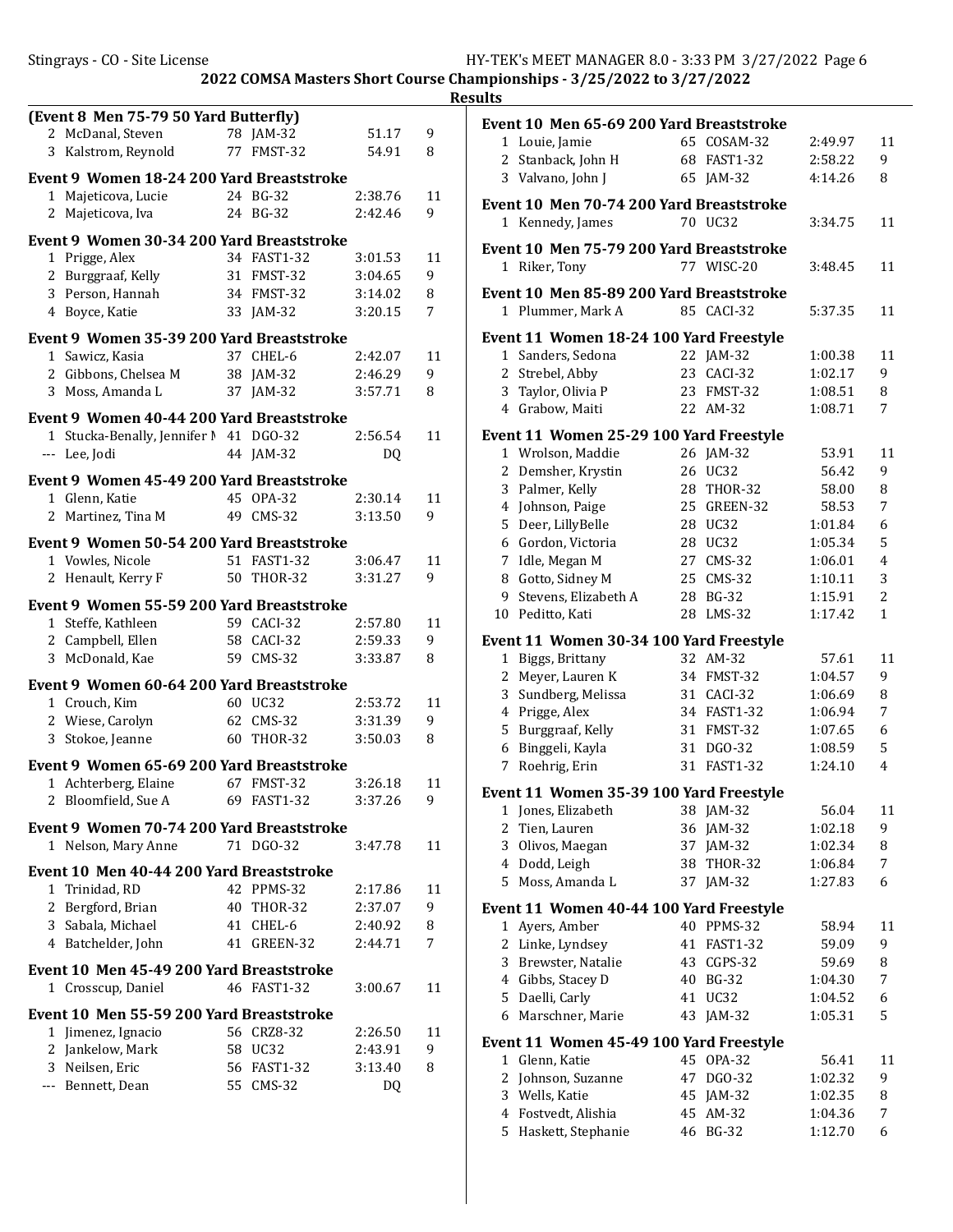|    |                                           |             |                |         |              | <b>Results</b> |                                                             |             |         |         |
|----|-------------------------------------------|-------------|----------------|---------|--------------|----------------|-------------------------------------------------------------|-------------|---------|---------|
|    | (Event 11 Women 45-49 100 Yard Freestyle) |             |                |         |              |                | *2 Gullett, Jeffrey                                         | 38 THOR-32  | 50.97   | 8.5     |
|    | 6 Martinez, Tina M                        | 49 CMS-32   |                | 1:15.23 | 5            |                | *2 White, J.D.                                              | 38 BG-32    | 50.97   | 8.5     |
|    | 7 Gaston, Katherine                       | 46 JAM-32   |                | 1:17.74 | 4            |                | 4 Heaton, Jesse                                             | 37 PPMS-32  | 55.56   | 7       |
|    | Event 11 Women 50-54 100 Yard Freestyle   |             |                |         |              |                | Event 12 Men 40-44 100 Yard Freestyle                       |             |         |         |
|    | 1 Williams, Susan                         | 52 FMST-32  |                | 1:01.45 | 11           |                | 1 Pierce, Jeffrey                                           | 41 FAST1-32 | 51.99   | 11      |
|    | 2 Dravenstott, Laura                      | 50 CACI-32  |                | 1:01.90 | 9            |                | 2 Caswell, Ian                                              | 43 BG-32    | 53.36   | 9       |
|    | 3 Albano, Susan B                         |             | 51 GREEN-32    | 1:04.79 | 8            |                | Foster, Steven                                              | 42 DGO-32   | 54.97   | 8       |
|    | 4 Seavall, Kelly                          |             | 53 GREEN-32    | 1:05.71 | 7            |                | 4 Castor, Jimmy                                             | 41 FMST-32  | 55.17   | 7       |
| 5. | Bierstedt, Michele                        | 51 FMST-32  |                | 1:06.19 | 6            | 5              | Heath, James                                                | 41 UC32     | 57.74   | 6       |
| 6  | Batizy-Morley, Julianna                   | 51 CMS-32   |                | 1:08.58 | 5            |                | 6 Bergford, Brian                                           | 40 THOR-32  | 58.58   | 5       |
| 7  | Torrence, Diane                           | 53 PPMS-32  |                | 1:09.05 | 4            | 7              | Batchelder, John                                            | 41 GREEN-32 | 1:00.62 | 4       |
| 8  | Garland, Crystal                          | 50          | GREEN-32       | 1:09.39 | 3            |                | 8 Ingebritson, Tom                                          | 43 UC32     | 1:04.85 | 3       |
| 9  | Orgill, Michelle                          | 50          | GREEN-32       | 1:11.95 | 2            |                | Event 12 Men 45-49 100 Yard Freestyle                       |             |         |         |
| 10 | Early, Sarah                              | 50 THOR-32  |                | 1:19.08 | $\mathbf{1}$ |                | 1 O'Sullivan, Chris                                         | 47 CRZ8-32  | 50.65   | 11      |
|    | Event 11 Women 55-59 100 Yard Freestyle   |             |                |         |              |                | 2 Edwards, Dan                                              | 48 CMS-32   | 55.11   | 9       |
|    | 1 Steffe, Kathleen                        | 59 CACI-32  |                | 1:02.36 | 11           | 3              | Hultgren, Edward                                            | 49 CACI-32  | 59.00   | 8       |
|    | 2 Lee, Julie                              | 56 FMST-32  |                | 1:05.36 | 9            |                | 4 Rockwell, Michael                                         | 48 FMST-32  | 1:00.42 | 7       |
|    | 3 Eldridge, Audrey                        | 59 PPMS-32  |                | 1:14.04 | 8            | 5              | Braney, Kevin                                               | 49 JAM-32   | 1:00.82 | 6       |
|    | 4 Hancock, Jacqueline                     | 59 FMST-32  |                | 1:22.28 | 7            |                | 6 Newbrough, Nathan                                         | 47 PPMS-32  | 1:05.31 | 5       |
|    | Event 11 Women 60-64 100 Yard Freestyle   |             |                |         |              |                | Event 12 Men 50-54 100 Yard Freestyle                       |             |         |         |
|    | 1 Garnier, Kathy                          | 61 CACI-32  |                | 1:02.67 | 11           |                | 1 Garland, Bob                                              | 52 GREEN-32 | 52.45   | 11      |
|    | 2 Cotton, Suzy                            | 62 CACI-32  |                | 1:03.23 | 9            |                | 2 Rosinski, Thomas                                          | 52 DAWGS-32 | 55.95   | 9       |
|    | 3 Nelson, Judy A                          |             | 61 GREEN-32    | 1:05.69 | 8            | 3              | Pazmino, Jorge                                              | 52 AM-32    | 58.89   | 8       |
|    | 4 Wiese, Carolyn                          | 62 CMS-32   |                | 1:11.98 | 7            |                | 4 Holmes, Todd                                              | 52 AM-32    | 1:01.09 | 7       |
|    | 5 Parker, Andrea                          | 60 DGO-32   |                | 1:19.71 | 6            | 5              | Moore, Ryan                                                 | 52 FAST1-32 | 1:02.79 | 6       |
| 6  | Townley, Antoinette                       | 61 THOR-32  |                | 1:27.78 | 5            |                | 6 Weis, Robert                                              | 51 BG-32    | 1:05.46 | 5       |
|    | 7 Nolte, Susan D                          | 61 CACI-32  |                | 1:29.88 | 4            | 7              | Mendez, Mario                                               | 51 OEVT     | 1:07.37 | 4       |
| 8  | Stokoe, Jeanne                            | 60          | <b>THOR-32</b> | 1:32.84 | 3            | 8              | Isert, Tim                                                  | 54 CACI-32  | 1:10.80 | 3       |
| 9  | Corbett, Mary                             | 60          | $CMS-32$       | 1:37.05 | 2            | 9              | Lingle, Jeffrey                                             | 51 CGPS-32  | 1:16.39 | 2       |
| 10 | Morrison, Mary                            | 62 CMS-32   |                | 1:38.25 | $\mathbf{1}$ |                | Event 12 Men 55-59 100 Yard Freestyle                       |             |         |         |
|    | Event 11 Women 65-69 100 Yard Freestyle   |             |                |         |              |                | 1 Barringer, Rob                                            | 56 CMS-32   | 53.70   | 11      |
|    | 1 Metz, Catherine                         | 66 DGO-32   |                | 1:02.82 | 11           |                | 2 Ponthier, Chuck                                           | 59 CACI-32  | 56.59   | 9       |
|    | 2 Rosener, Karen                          | 68 FAST1-32 |                | 1:11.85 | 9            | 3              | Wise, Mike                                                  | 57 FMST-32  | 1:01.34 | 8       |
|    | 3 Lambert, Judy E                         | 65 BG-32    |                | 1:19.16 | 8            |                | 4 Carlson, David                                            | 59 FMST-32  | 1:21.53 | 7       |
|    | Event 11 Women 70-74 100 Yard Freestyle   |             |                |         |              |                | Event 12 Men 60-64 100 Yard Freestyle                       |             |         |         |
|    | 1 Shaffer, Cynthia                        |             | 71 BAMCO-32    | 1:14.30 | 11           |                | 1 Hugo, John                                                | 61 CMS-32   | 57.02   | 11      |
|    | 2 Wolberg, Neice                          | 71 CACI-32  |                | 1:40.99 | 9            |                | 2 Hansen, Erik D                                            | 60 UC32     | 59.72   | 9       |
|    |                                           |             |                |         |              | 3              | Collings, Mark S                                            | 61 FMST-32  | 1:00.79 | 8       |
|    | Event 12 Men 18-24 100 Yard Freestyle     |             |                |         |              | 4              | Sheahan, Dan                                                | 64 KM-35    | 1:05.36 | 7       |
|    | 1 Lively, Chris                           |             | 23 DAWGS-32    | 54.88   | 11           | 5.             | Erzinger, Martin J                                          | 64 GREEN-32 | 1:16.01 | 6       |
|    | Event 12 Men 25-29 100 Yard Freestyle     |             |                |         |              |                | 6 Cattles, Steve                                            | 62 BG-32    | 2:04.10 | 5       |
|    | 1 Bunch, Dylan                            |             | 28 GREEN-32    | 47.16   | 11           |                | Event 12 Men 65-69 100 Yard Freestyle                       |             |         |         |
|    | 2 Bergstrom, Scott                        | 27 FMST-32  |                | 49.17   | 9            |                | 1 Petrie, Stephen                                           | 65 AM-32    | 1:02.36 | 11      |
|    | 3 Blumberg, Marc                          | 28 UC32     |                | 50.45   | 8            |                | 2 Tveitmoe, Robert                                          | 69 JAM-32   | 1:04.53 | 9       |
|    | 4 Paradis, Bennett                        |             | 28 GREEN-32    | 51.62   | 7            |                | 3 Morrison, Jeffrey                                         | 67 CMS-32   | 1:05.90 | 8       |
|    | 5 Stockinger, Andy                        |             | 26 GREEN-32    | 54.18   | 6            |                | 4 Valvano, John J                                           | 65 JAM-32   | 1:25.45 | 7       |
|    | 6 Essells, Ben T                          | 28 PPMS-32  |                | 56.71   | 5            |                |                                                             |             |         |         |
|    | Event 12 Men 30-34 100 Yard Freestyle     |             |                |         |              |                | Event 12 Men 70-74 100 Yard Freestyle<br>1 MacDonald, Lee H | 70 FAST1-32 | 1:06.00 |         |
|    | 1 Paknys, Ramunas                         | 30 PPMS-32  |                | 48.16   | 11           |                | 2 Rakita, David                                             | 72 DGO-32   |         | 11<br>9 |
|    | 2 Zarian, Steven                          | 31 JAM-32   |                | 51.03   | 9            |                |                                                             |             | 1:20.46 |         |
|    | 3 Davids, Thomas                          | 32 UC32     |                | 55.81   | 8            |                | Event 12 Men 75-79 100 Yard Freestyle                       |             |         |         |
|    | Event 12 Men 35-39 100 Yard Freestyle     |             |                |         |              |                | 1 Abrahams, Richard                                         | 77 CRZ8-32  | 1:00.95 | 11      |
|    | 1 Senese, Bill                            | 37 FMST-32  |                | 49.22   | 11           |                | 2 Burson, William                                           | 77 GREEN-32 | 1:22.73 | 9       |
|    |                                           |             |                |         |              |                | 3 Kalstrom, Reynold                                         | 77 FMST-32  | 1:32.94 | 8       |

| $*2$ | Gullett, Jeffrey                      | 38 | THOR-32         | 50.97   | 8.5 |
|------|---------------------------------------|----|-----------------|---------|-----|
|      | *2 White, J.D.                        | 38 | <b>BG-32</b>    | 50.97   | 8.5 |
|      | 4 Heaton, Jesse                       | 37 | PPMS-32         | 55.56   | 7   |
|      | Event 12 Men 40-44 100 Yard Freestyle |    |                 |         |     |
| 1    | Pierce, Jeffrey                       | 41 | <b>FAST1-32</b> | 51.99   | 11  |
| 2    | Caswell, Ian                          | 43 | <b>BG-32</b>    | 53.36   | 9   |
|      | 3 Foster, Steven                      | 42 | DGO-32          | 54.97   | 8   |
|      | 4 Castor, Jimmy                       |    | 41 FMST-32      | 55.17   | 7   |
| 5    | Heath, James                          |    | 41 UC32         | 57.74   | 6   |
| 6    | Bergford, Brian                       | 40 | THOR-32         | 58.58   | 5   |
|      | 7 Batchelder, John                    | 41 | GREEN-32        | 1:00.62 | 4   |
| 8    | Ingebritson, Tom                      | 43 | UC32            | 1:04.85 | 3   |
|      | Event 12 Men 45-49 100 Yard Freestyle |    |                 |         |     |
| 1    | O'Sullivan, Chris                     | 47 | CRZ8-32         | 50.65   | 11  |
|      | 2 Edwards, Dan                        | 48 | $CMS-32$        | 55.11   | 9   |
| 3    | Hultgren, Edward                      | 49 | CACI-32         | 59.00   | 8   |
|      | 4 Rockwell, Michael                   | 48 | FMST-32         | 1:00.42 | 7   |
|      | 5 Braney, Kevin                       |    | 49 JAM-32       | 1:00.82 | 6   |
| 6    | Newbrough, Nathan                     |    | 47 PPMS-32      | 1:05.31 | 5   |
|      | Event 12 Men 50-54 100 Yard Freestyle |    |                 |         |     |
|      | 1 Garland, Bob                        |    | 52 GREEN-32     | 52.45   | 11  |
|      | 2 Rosinski, Thomas                    | 52 | DAWGS-32        | 55.95   | 9   |
| 3    | Pazmino, Jorge                        | 52 | AM-32           | 58.89   | 8   |
|      | 4 Holmes, Todd                        | 52 | AM-32           | 1:01.09 | 7   |
| 5    | Moore, Ryan                           | 52 | <b>FAST1-32</b> | 1:02.79 | 6   |
|      | 6 Weis, Robert                        | 51 | <b>BG-32</b>    | 1:05.46 | 5   |
| 7    | Mendez, Mario                         | 51 | <b>OEVT</b>     | 1:07.37 | 4   |
| 8    | Isert, Tim                            | 54 | CACI-32         | 1:10.80 | 3   |
| 9    | Lingle, Jeffrey                       | 51 | CGPS-32         | 1:16.39 | 2   |
|      | Event 12 Men 55-59 100 Yard Freestyle |    |                 |         |     |
|      | 1 Barringer, Rob                      |    | 56 CMS-32       | 53.70   | 11  |
|      | 2 Ponthier, Chuck                     | 59 | CACI-32         | 56.59   | 9   |
|      | 3 Wise, Mike                          | 57 | FMST-32         | 1:01.34 | 8   |
|      | 4 Carlson, David                      | 59 | FMST-32         | 1:21.53 | 7   |
|      | Event 12 Men 60-64 100 Yard Freestyle |    |                 |         |     |
| 1    | Hugo, John                            | 61 | <b>CMS-32</b>   | 57.02   | 11  |
| 2    | Hansen, Erik D                        | 60 | UC32            | 59.72   | 9   |
| 3    | Collings, Mark S                      | 61 | FMST-32         | 1:00.79 | 8   |
| 4    | Sheahan, Dan                          | 64 | KM-35           | 1:05.36 | 7   |
| 5    | Erzinger, Martin J                    | 64 | GREEN-32        | 1:16.01 | 6   |
| 6    | Cattles, Steve                        | 62 | <b>BG-32</b>    | 2:04.10 | 5   |
|      | Event 12 Men 65-69 100 Yard Freestyle |    |                 |         |     |
| 1    | Petrie, Stephen                       |    | 65 AM-32        | 1:02.36 | 11  |
| 2    | Tveitmoe, Robert                      | 69 | $JAM-32$        | 1:04.53 | 9   |
| 3    | Morrison, Jeffrey                     | 67 | $CMS-32$        | 1:05.90 | 8   |
| 4    | Valvano, John J                       | 65 | $JAM-32$        | 1:25.45 | 7   |
|      | Event 12 Men 70-74 100 Yard Freestyle |    |                 |         |     |
| 1    | MacDonald, Lee H                      | 70 | <b>FAST1-32</b> | 1:06.00 | 11  |
| 2    | Rakita, David                         | 72 | DGO-32          | 1:20.46 | 9   |
|      | Event 12 Men 75-79 100 Yard Freestyle |    |                 |         |     |
| 1    | Abrahams, Richard                     | 77 | CRZ8-32         | 1:00.95 | 11  |
| 2    | Burson, William                       | 77 | GREEN-32        | 1:22.73 | 9   |
| 3    | Kalstrom, Reynold                     | 77 | FMST-32         | 1:32.94 | 8   |
| 4    | Zaparanick, Robert                    | 76 | <b>CMS-32</b>   | 1:44.98 | 7   |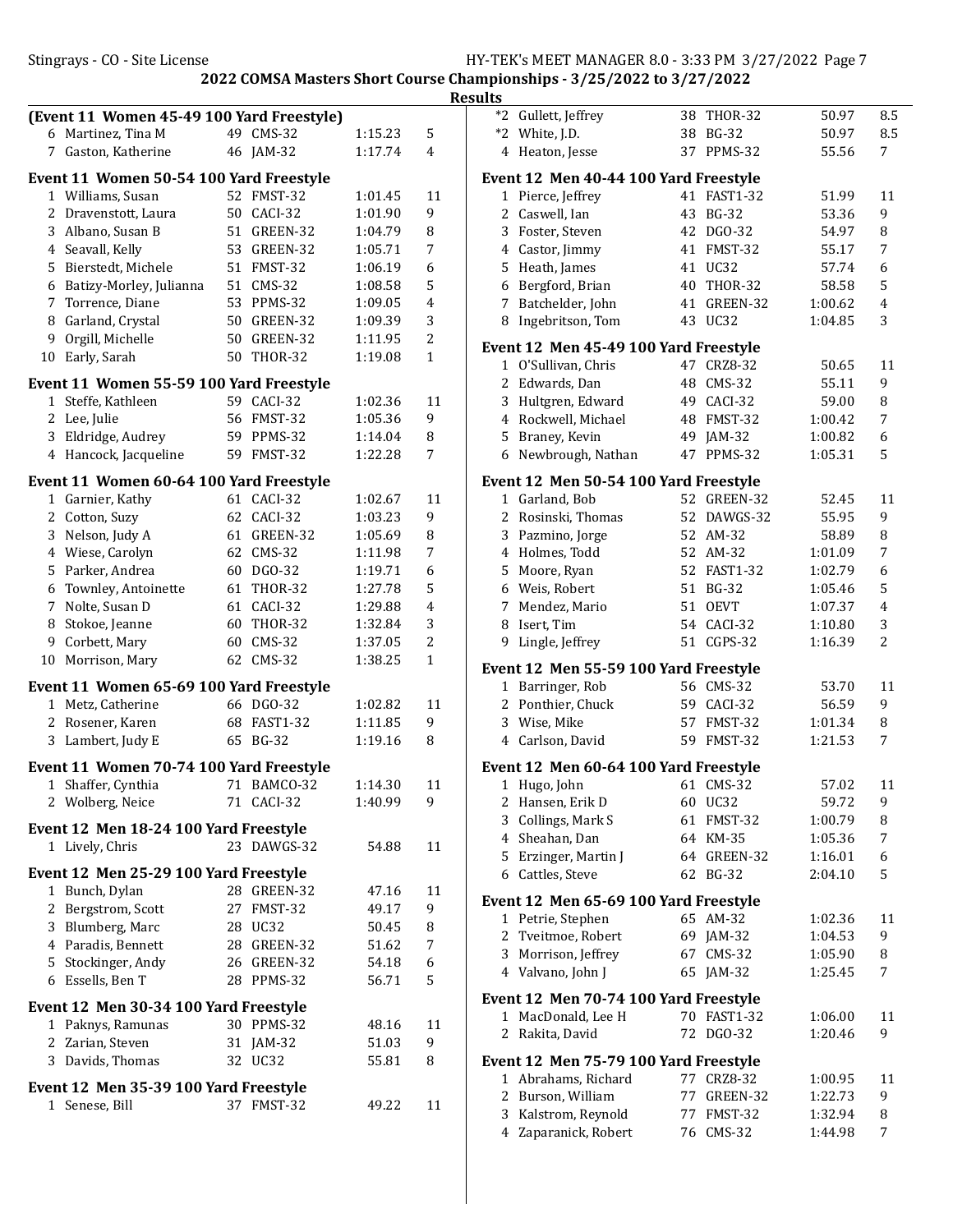|                | Event 13 Women 18-24 50 Yard Breaststroke |    |                 |       |    |
|----------------|-------------------------------------------|----|-----------------|-------|----|
| $\mathbf{1}$   | Majeticova, Lucie                         |    | 24 BG-32        | 33.52 | 11 |
|                | 2 Cardie, Alicia J                        | 24 | <b>BG-32</b>    | 34.36 | 9  |
|                | 3 Strebel, Abby                           |    | 23 CACI-32      | 34.98 | 8  |
|                | 4 Majeticova, Iva                         |    | 24 BG-32        | 36.02 | 7  |
|                | 5 Hildebrand, Veronica                    |    | 19 CACI-32      | 39.26 | 6  |
| 6              | Taylor, Olivia P                          | 23 | FMST-32         | 45.52 | 5  |
|                | Event 13 Women 25-29 50 Yard Breaststroke |    |                 |       |    |
| $1\,$          | Palmer, Kelly                             | 28 | THOR-32         | 34.64 | 11 |
| 2              | DeMent, Faith                             | 25 | <b>FAST1-32</b> | 38.05 | 9  |
| 3              | Deer, LillyBelle                          | 28 | <b>UC32</b>     | 39.92 | 8  |
|                | 4 Gordon, Victoria                        | 28 | UC32            | 41.08 | 7  |
|                | 5 Gotto, Sidney M                         | 25 | $CMS-32$        | 44.83 | 6  |
|                | 6 Stevens, Elizabeth A                    | 28 | BG-32           | 46.49 | 5  |
|                | Event 13 Women 30-34 50 Yard Breaststroke |    |                 |       |    |
|                | 1 McGreevy, Mary C                        |    | 31 CACI-32      | 34.40 | 11 |
|                | 2 Sundberg, Melissa                       | 31 | CACI-32         | 39.56 | 9  |
|                | 3 Person, Hannah                          |    | 34 FMST-32      | 41.26 | 8  |
|                |                                           |    |                 |       |    |
|                | Event 13 Women 35-39 50 Yard Breaststroke |    |                 |       |    |
| 1              | Jones, Elizabeth                          |    | 38 JAM-32       | 34.90 | 11 |
|                | 2 Gibbons, Chelsea M                      | 38 | $IAM-32$        | 35.69 | 9  |
|                | 3 Marne, Courtney                         |    | 35 FMST-32      | 37.52 | 8  |
|                | 4 Klane, Kathryn                          |    | 35 FMST-32      | 41.02 | 7  |
| 5              | Small, Whitney                            | 35 | <b>OEVT</b>     | 41.21 | 6  |
|                | Event 13 Women 40-44 50 Yard Breaststroke |    |                 |       |    |
|                | 1 Linke, Lyndsey                          |    | 41 FAST1-32     | 34.36 | 11 |
| $\overline{2}$ | Stucka-Benally, Jennifer N                | 41 | DGO-32          | 35.25 | 9  |
| 3              | Ayers, Amber                              | 40 | PPMS-32         | 36.62 | 8  |
|                | 4 Ogden, Stacey                           | 43 | <b>FAST1-32</b> | 40.82 | 7  |
| 5              | Despain, Christina                        | 44 | AM-32           | 41.62 | 6  |
|                | 6 Gibbs, Stacey D                         | 40 | <b>BG-32</b>    | 42.12 | 5  |
| 7              | Ross, Karen                               | 41 | <b>BG-32</b>    | 48.04 | 4  |
|                | Event 13 Women 45-49 50 Yard Breaststroke |    |                 |       |    |
| 1              | Glenn, Katie                              |    | 45 OPA-32       | 31.51 | 11 |
| 2              | Fostvedt, Alishia                         | 45 | AM-32           | 36.97 | 9  |
|                | 3 Signorelli, Jackie                      |    | 48 FAST1-32     | 39.23 | 8  |
|                | 4 Baum, Michelle                          |    | 45 FMST-32      | 39.55 | 7  |
| 5.             | Martinez, Tina M                          | 49 | $CMS-32$        | 44.19 | 6  |
|                | 6 Haskett, Stephanie                      | 46 | <b>BG-32</b>    | 45.99 | 5  |
| 7              | O'Connell, Fontaine                       | 47 | $JAM-32$        | 46.19 | 4  |
| 8              | Martin, Barbara                           | 46 | <b>FAST1-32</b> | 50.13 | 3  |
|                | Event 13 Women 50-54 50 Yard Breaststroke |    |                 |       |    |
| 1              | Seavall, Kelly                            |    | 53 GREEN-32     | 41.86 | 11 |
|                | 2 Garland, Crystal                        | 50 | GREEN-32        | 42.31 | 9  |
| 3              | Henault, Kerry F                          | 50 | <b>THOR-32</b>  | 44.27 | 8  |
|                | 4 Early, Sarah                            | 50 | <b>THOR-32</b>  | 44.95 | 7  |
|                | Event 13 Women 55-59 50 Yard Breaststroke |    |                 |       |    |
| 1              | Campbell, Ellen                           |    | 58 CACI-32      | 38.72 | 11 |
| 2              | Lee, Julie                                | 56 | FMST-32         | 41.10 | 9  |
| 3              | McDonald, Kae                             | 59 | <b>CMS-32</b>   | 42.65 | 8  |
| 4              | Eldridge, Audrey                          | 59 | PPMS-32         | 42.79 | 7  |
| 5              | Sellard, Tracy                            | 57 | UC32            | 45.15 | 6  |
| 6              | Puerner, Jennifer                         | 58 | <b>BG-32</b>    | 46.13 | 5  |
| 7              | Hancock, Jacqueline                       | 59 | FMST-32         | 47.98 | 4  |
|                |                                           |    |                 |       |    |

| .              |                                                              |    |                      |                |                     |
|----------------|--------------------------------------------------------------|----|----------------------|----------------|---------------------|
|                | 8 Vanderpoel, Nicole                                         |    | 57 GREEN-32          | 53.03          | 3                   |
|                | 9 Walker, Laurie                                             | 57 | AM-32                | 53.61          | 2                   |
|                |                                                              |    |                      |                |                     |
|                | Event 13 Women 60-64 50 Yard Breaststroke                    |    |                      |                |                     |
| 1              | Crouch, Kim                                                  | 60 | UC32<br>61 CACI-32   | 36.96          | 11<br>9             |
| 2<br>3         | Garnier, Kathy                                               |    |                      | 43.29<br>43.80 |                     |
| $\overline{4}$ | Wiese, Carolyn                                               |    | 62 CMS-32            |                | 8<br>7              |
|                | Stokoe, Jeanne                                               |    | 60 THOR-32           | 44.98          |                     |
| 5              | Maleike, Corinna                                             |    | 61 THOR-32           | 46.22          | 6                   |
|                | 6 Broad, Catherine                                           | 62 | $JAM-32$             | 48.90          | 5<br>$\overline{4}$ |
|                | 7 Gillespie, Melissa                                         |    | 60 GREEN-32          | 54.74          |                     |
| 8              | Morrison, Mary                                               | 63 | 62 CMS-32            | 55.42          | 3                   |
| 9              | Kitchen, Kim                                                 |    | DGO-32               | 55.60          | 2                   |
|                | Event 13 Women 65-69 50 Yard Breaststroke                    |    |                      |                |                     |
|                | 1 Metz, Catherine                                            |    | 66 DGO-32            | 37.36          | 11                  |
| 2              | Achterberg, Elaine                                           |    | 67 FMST-32           | 42.16          | 9                   |
| 3              | Rosener, Karen                                               |    | 68 FAST1-32          | 45.07          | 8                   |
| 4              | Lambert, Judy E                                              |    | 65 BG-32             | 48.87          | 7                   |
| 5.             | Johns, Margaret                                              | 67 | PPMS-32              | 1:14.21        | 6                   |
|                |                                                              |    |                      |                |                     |
|                | Event 13 Women 70-74 50 Yard Breaststroke                    |    |                      |                |                     |
|                | 1 Nelson, Mary Anne                                          |    | 71 DGO-32            | 44.93          | 11                  |
| $\overline{2}$ | Shaffer, Cynthia                                             |    | 71 BAMCO-32          | 45.05          | 9                   |
|                | 3 Young, Lydia                                               |    | 73 CMS-32            | 1:02.70        | 8                   |
|                | Event 14 Men 18-24 50 Yard Breaststroke                      |    |                      |                |                     |
|                | 1 Lively, Chris                                              |    | 23 DAWGS-32          | 31.32          | 11                  |
|                |                                                              |    |                      |                |                     |
|                | Event 14 Men 25-29 50 Yard Breaststroke                      |    |                      |                |                     |
| 1<br>2         | May, Eric                                                    | 27 | 28 LMS-32<br>FMST-32 | 27.94<br>34.51 | 11<br>9             |
|                | Kay, Daniel                                                  |    |                      |                |                     |
|                | Event 14  Men 30-34 50 Yard Breaststroke                     |    |                      |                |                     |
|                | 1 Fulcomer, Vance                                            |    | 31 AM-32             | 30.86          | 11                  |
| $\overline{2}$ | Zarian, Steven                                               |    | 31 JAM-32            | 32.65          | 9                   |
|                | 3 Claveau, David                                             |    | 33 JAM-32            | 35.22          | 8                   |
|                | Event 14 Men 35-39 50 Yard Breaststroke                      |    |                      |                |                     |
| $\mathbf 1$    | Senese, Bill                                                 |    | 37 FMST-32           | 32.57          | 11                  |
|                |                                                              |    |                      |                |                     |
|                | Event 14 Men 40-44 50 Yard Breaststroke                      |    |                      |                |                     |
| 1              | Trinidad, RD                                                 | 42 | PPMS-32              | 28.08          | 11                  |
| 2              | Alfred-Ockiya, John                                          |    | 41 UC32              | 29.43          | 9                   |
| 3              | Sabala, Michael                                              | 41 | CHEL-6               | 33.10          | 8                   |
| $\overline{4}$ | Castor, Jimmy                                                | 41 | FMST-32              | 33.73          | 7                   |
| 5              | Caswell, Ian                                                 | 43 | <b>BG-32</b>         | 34.05          | 6                   |
| 6              | Foster, Steven                                               | 42 | DGO-32               | 34.41          | 5                   |
| 7              | Bergford, Brian                                              | 40 | <b>THOR-32</b>       | 34.43          | 4                   |
| 8              | Ingebritson, Tom                                             | 43 | UC32                 | 39.26          | 3                   |
|                |                                                              |    |                      |                |                     |
| 1              | Event 14 Men 45-49 50 Yard Breaststroke<br>Newbrough, Nathan |    | 47 PPMS-32           | 42.77          |                     |
|                |                                                              |    |                      |                | 11                  |
|                | Event 14 Men 50-54 50 Yard Breaststroke                      |    |                      |                |                     |
| 1              | Garland, Bob                                                 |    | 52 GREEN-32          | 31.29          | 11                  |
| 2              | Gotto, Tony                                                  | 50 | CMS-32               | 33.11          | 9                   |
| 3              | Pazmino, Jorge                                               | 52 | AM-32                | 36.69          | 8                   |
|                | 4 Barnes, Daudi                                              | 52 | DGO-32               | 38.69          | 7                   |
| 5              | Mendez, Mario                                                | 51 | <b>OEVT</b>          | 39.07          | 6                   |
| 6              | Rosinski, Thomas                                             | 52 | DAWGS-32             | 41.41          | 5                   |
|                |                                                              |    |                      |                |                     |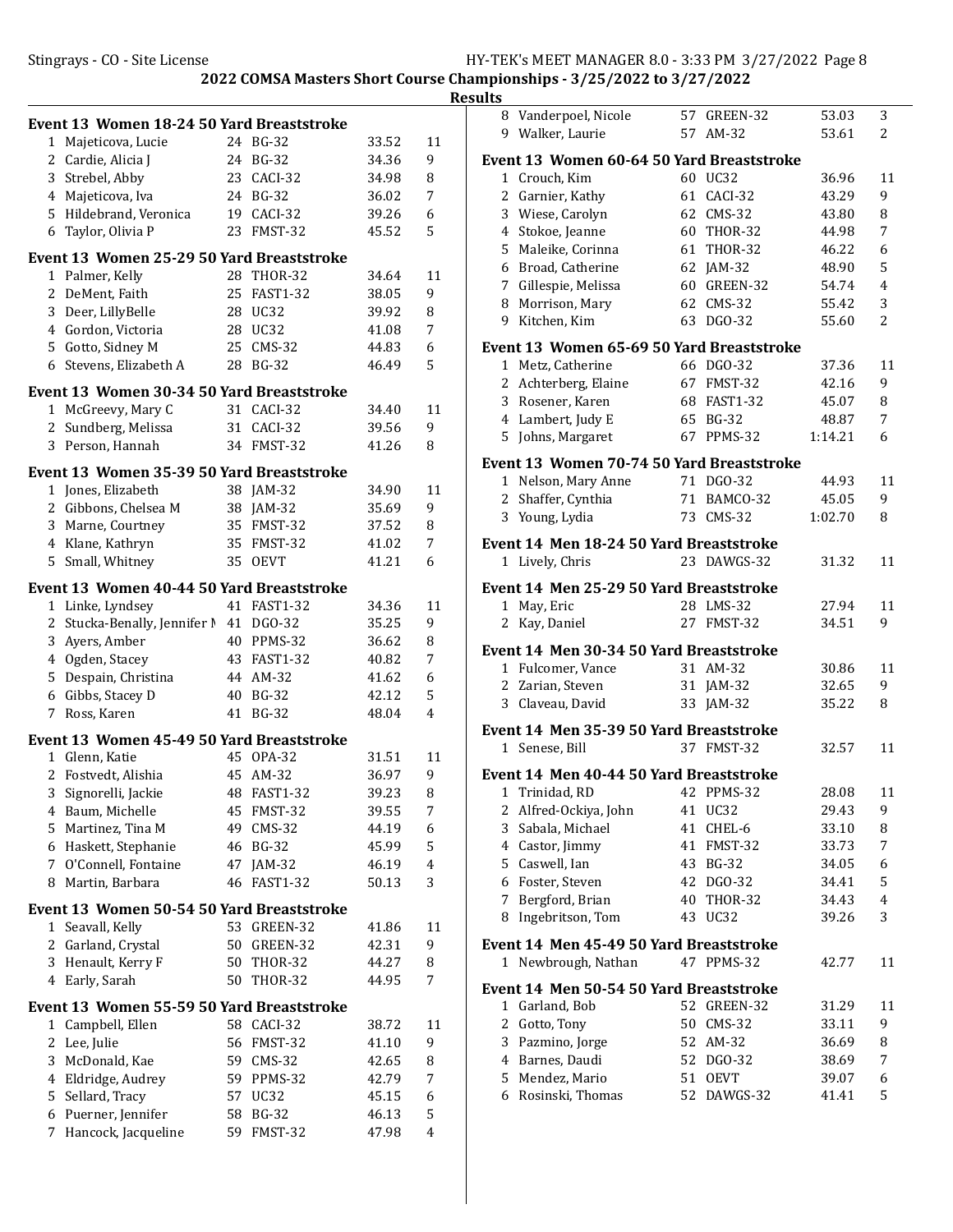|    | Event 14 Men 55-59 50 Yard Breaststroke |    |                 |         |    |
|----|-----------------------------------------|----|-----------------|---------|----|
| 1  | Jankelow, Mark                          |    | 58 UC32         | 33.00   | 11 |
|    | 2 Barringer, Rob                        |    | 56 CMS-32       | 36.16   | 9  |
|    | 3 Neilsen, Eric                         |    | 56 FAST1-32     | 36.67   | 8  |
|    | 4 Nielson, Rich                         |    | 58 UC32         | 39.32   | 7  |
| 5  | Joyner, Thomas T                        |    | 56 DGO-32       | 40.64   | 6  |
|    |                                         |    |                 |         |    |
|    | Event 14 Men 60-64 50 Yard Breaststroke |    |                 |         |    |
|    | 1 Hugo, John                            |    | 61 CMS-32       | 35.33   | 11 |
| 2  | Kalin, Dan M                            |    | 64 PPMS-32      | 38.40   | 9  |
|    | 3 O'Keeffe, John                        |    | 60 BG-32        | 41.86   | 8  |
| 4  | Ramirez, Alfonso                        |    | 60 BG-32        | 42.79   | 7  |
| 5  | Miller, David                           | 64 | GREEN-32        | 50.33   | 6  |
|    | 6 Reetziii, Eric                        |    | 62 BG-32        | 52.76   | 5  |
|    | --- Pedelty, Jeffrey                    |    | 64 UC32         | DQ.     |    |
|    | --- Cattles, Steve                      |    | 62 BG-32        | DQ      |    |
|    | Event 14 Men 65-69 50 Yard Breaststroke |    |                 |         |    |
|    | 1 Louie, Jamie                          |    | 65 COSAM-32     | 35.03   | 11 |
| 2  | Nolte, Christopher                      |    | 65 CACI-32      | 36.24   | 9  |
|    | 3 Hess, Richard                         |    | 67 BG-32        | 36.75   | 8  |
|    | 4 Alvarado, Ray                         |    | 65 CMS-32       | 39.82   | 7  |
|    | 5 Morrison, Jeffrey                     | 67 | $CMS-32$        | 40.81   | 6  |
|    | 6 Valvano, John J                       |    | 65 JAM-32       | 51.43   | 5  |
|    |                                         |    |                 |         |    |
|    | Event 14 Men 70-74 50 Yard Breaststroke |    |                 |         |    |
|    | 1 MacDonald, Lee H                      | 70 | <b>FAST1-32</b> | 36.67   | 11 |
|    | 2 Carney, Kent                          | 74 | $CMS-32$        | 39.57   | 9  |
|    | 3 Wolff, Charles W                      | 70 | <b>OEVT</b>     | 39.96   | 8  |
|    | 4 Kennedy, James                        |    | 70 UC32         | 41.91   | 7  |
|    | Event 14 Men 75-79 50 Yard Breaststroke |    |                 |         |    |
|    | 1 Riker, Tony                           |    | 77 WISC-20      | 45.66   | 11 |
|    | 2 McDanal, Steven                       |    | 78 JAM-32       | 49.28   | 9  |
|    | 3 Zaparanick, Robert                    |    | 76 CMS-32       | 53.00   | 8  |
|    | 4 Kalstrom, Reynold                     |    | 77 FMST-32      | 54.91   | 7  |
|    | Event 14 Men 85-89 50 Yard Breaststroke |    |                 |         |    |
|    | 1 Plummer, Mark A                       |    | 85 CACI-32      | 1:11.46 | 11 |
|    | Event 15 Women 18-24 200 Yard Butterfly |    |                 |         |    |
|    | 1 Sanders, Sedona 22 JAM-32             |    |                 | 2:23.70 | 11 |
|    |                                         |    |                 |         |    |
|    | Event 15 Women 25-29 200 Yard Butterfly |    |                 |         |    |
|    | 1 Wrolson, Maddie                       |    | 26 JAM-32       | 2:18.45 | 11 |
| 2  | Stevens, Elizabeth A                    |    | 28 BG-32        | 4:10.55 | 9  |
|    | Event 15 Women 30-34 200 Yard Butterfly |    |                 |         |    |
|    | 1 Binggeli, Kayla                       |    | 31 DGO-32       | 3:03.54 | 11 |
|    | Event 15 Women 35-39 200 Yard Butterfly |    |                 |         |    |
|    | 1 Quinnell, Jodi                        |    | 39 JAM-32       | 2:20.95 | 11 |
|    | 2 Sawicz, Kasia                         |    | 37 CHEL-6       | 2:21.09 | 9  |
|    | 3 Lincoln, Laura Beth                   |    | 38 ROCH-4       | 3:12.70 | 8  |
|    | 4 Shupe, Abigail                        |    | 37 FAST1-32     | 3:33.19 | 7  |
| 5. | Moss, Amanda L                          |    | 37 JAM-32       | 4:03.60 | 6  |
|    |                                         |    |                 |         |    |
|    | Event 15 Women 40-44 200 Yard Butterfly |    |                 |         |    |
|    | 1 Ogden, Stacey                         |    | 43 FAST1-32     | 2:46.49 | 11 |
|    | Event 15 Women 50-54 200 Yard Butterfly |    |                 |         |    |
|    | 1 Moss, Bonnie                          |    | 50 PPMS-32      | 2:22.65 | 11 |

| Event 15 Women 55-59 200 Yard Butterfly |    |                       |           |         |
|-----------------------------------------|----|-----------------------|-----------|---------|
| 1 Vanderpoel, Nicole                    |    | 57 GREEN-32           | 3:39.63   | 11      |
|                                         |    |                       |           |         |
| Event 15 Women 60-64 200 Yard Butterfly |    |                       |           |         |
| 1 Maleike, Corinna                      |    | 61 THOR-32            | 3:57.81   | 11      |
| Townley, Antoinette<br>2                |    | 61 THOR-32            | 4:54.60   | 9       |
| Event 16 Men 18-24 200 Yard Butterfly   |    |                       |           |         |
| 1 Lively, Chris                         |    | 23 DAWGS-32           | 2:13.18   | 11      |
|                                         |    |                       |           |         |
| Event 16 Men 25-29 200 Yard Butterfly   |    |                       | 1:59.86   |         |
| 1 Bergstrom, Scott                      |    | 27 FMST-32<br>28 UC32 |           | 11<br>9 |
| 2 Blumberg, Marc<br>3 Kezer, Loren      |    |                       | 2:04.79   |         |
|                                         |    | 29 BG-32              | 2:22.05   | 8       |
| Event 16 Men 30-34 200 Yard Butterfly   |    |                       |           |         |
| 1 Hepper, Charles                       |    | 31 JAM-32             | 2:05.09   | 11      |
| Event 16 Men 35-39 200 Yard Butterfly   |    |                       |           |         |
| 1 Colvert, Brian                        |    | 38 PPMS-32            | 2:08.10   | 11      |
| 2 Clark, Steve                          |    | 38 THOR-32            | 3:03.55   | 9       |
|                                         |    |                       |           |         |
| Event 16 Men 40-44 200 Yard Butterfly   |    |                       |           |         |
| 1 Batchelder, John                      |    | 41 GREEN-32           | 2:19.49   | 11      |
| Event 16 Men 45-49 200 Yard Butterfly   |    |                       |           |         |
| 1 Edwards, Dan                          |    | 48 CMS-32             | 2:21.39   | 11      |
|                                         |    |                       |           |         |
| Event 16 Men 50-54 200 Yard Butterfly   |    |                       |           |         |
| 1 Landreth, John                        |    | 52 NAM-17             | 2:11.55   | 11      |
| 2 White, Brad                           |    | 52 BG-32              | 3:36.97   | 9       |
| Event 16 Men 55-59 200 Yard Butterfly   |    |                       |           |         |
| 1 Edgerton, Karl                        |    | 59 OPA-32             | 2:54.89   | 11      |
| 2 Neilsen, Eric                         |    | 56 FAST1-32           | 3:17.42   | 9       |
| --- Carlson, David                      |    | 59 FMST-32            | <b>DQ</b> |         |
|                                         |    |                       |           |         |
| Event 16 Men 60-64 200 Yard Butterfly   |    |                       |           |         |
| 1 Bakel, Joseph                         |    | 60 FAST1-32           | 2:46.63   | 11      |
| 2 Hansen, Erik D                        |    | 60 UC32               | 2:46.73   | 9       |
| 3 Bunevich, Steven                      |    | 61 FMST-32            | 3:03.67   | 8       |
| --- Reetziii, Eric                      | 62 | BG-32                 | DQ        |         |
| Event 16 Men 65-69 200 Yard Butterfly   |    |                       |           |         |
| 1 Ronat, Jon 66 FMST-32                 |    |                       | 4:06.64   | 11      |
|                                         |    |                       |           |         |
| <b>Event 17 Women 18-24 100 Yard IM</b> |    |                       |           |         |
| 1 Cardie, Alicia J                      | 24 | <b>BG-32</b>          | 1:03.21   | 11      |
| 2<br>Majeticova, Lucie                  | 24 | <b>BG-32</b>          | 1:11.00   | 9       |
| 3 Hildebrand, Veronica                  | 19 | CACI-32               | 1:12.79   | 8       |
| Majeticova, Iva<br>4                    | 24 | <b>BG-32</b>          | 1:13.77   | 7       |
| <b>Event 17 Women 25-29 100 Yard IM</b> |    |                       |           |         |
| Demsher, Krystin<br>1                   |    | 26 UC32               | 1:07.51   | 11      |
| 2<br>Johnson, Paige                     | 25 | GREEN-32              | 1:08.65   | 9       |
| 3 Deer, LillyBelle                      | 28 | UC32                  | 1:12.86   | 8       |
| 4 Gordon, Victoria                      | 28 | UC32                  | 1:15.94   | 7       |
| 5 Gotto, Sidney M                       | 25 | $CMS-32$              | 1:27.02   | 6       |
|                                         |    |                       |           |         |
| <b>Event 17 Women 30-34 100 Yard IM</b> |    |                       |           |         |
| McGreevy, Mary C<br>1                   | 31 | CACI-32               | 1:05.36   | 11      |
| Sundberg, Melissa<br>2                  | 31 | CACI-32               | 1:14.04   | 9       |
| Burggraaf, Kelly<br>3                   | 31 | FMST-32               | 1:15.42   | 8       |
| 4 Sassler, Sarah                        |    | 33 JAM-32             | 1:16.15   | 7       |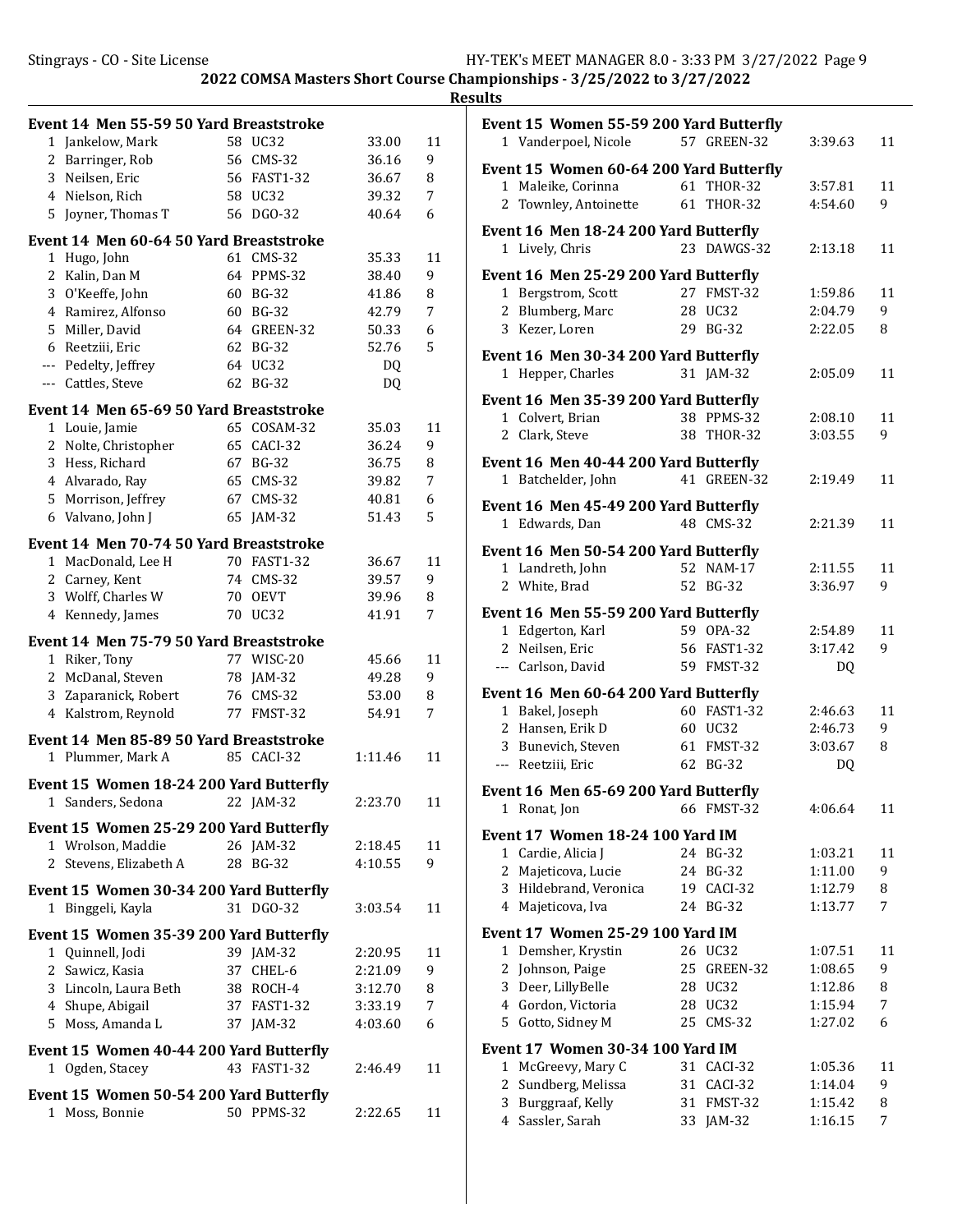|                | (Event 17 Women 30-34 100 Yard IM) |    |                 |         |    |
|----------------|------------------------------------|----|-----------------|---------|----|
| 5              | Meyer, Lauren K                    |    | 34 FMST-32      | 1:17.15 | 6  |
| 6              | Person, Hannah                     |    | 34 FMST-32      | 1:22.58 | 5  |
|                | Event 17 Women 35-39 100 Yard IM   |    |                 |         |    |
|                | 1 Jones, Elizabeth                 |    | 38 JAM-32       | 1:07.79 | 11 |
| 2              | Sawicz, Kasia                      | 37 | CHEL-6          | 1:08.83 | 9  |
|                | 3 Marne, Courtney                  | 35 | FMST-32         | 1:10.78 | 8  |
|                | 4 Gibbons, Chelsea M               |    | 38 JAM-32       | 1:11.52 | 7  |
| 5              | Tien, Lauren                       |    | 36 JAM-32       | 1:13.06 | 6  |
| 6              | Klane, Kathryn                     | 35 | FMST-32         | 1:16.39 | 5  |
| 7              | Small, Whitney                     | 35 | <b>OEVT</b>     | 1:18.33 | 4  |
| 8              | Dodd, Leigh                        | 38 | <b>THOR-32</b>  | 1:18.84 | 3  |
| 9              | Moss, Amanda L                     | 37 | $JAM-32$        | 1:43.62 | 2  |
|                | Event 17 Women 40-44 100 Yard IM   |    |                 |         |    |
| $\mathbf{1}$   | Linke, Lyndsey                     |    | 41 FAST1-32     | 1:06.45 | 11 |
| 2              | Ayers, Amber                       |    | 40 PPMS-32      | 1:08.81 | 9  |
| 3              | Stucka-Benally, Jennifer N         |    | 41 DGO-32       | 1:13.23 | 8  |
|                | 4 Ogden, Stacey                    | 43 | <b>FAST1-32</b> | 1:13.89 | 7  |
| 5              | Marschner, Marie                   |    | 43 JAM-32       | 1:14.58 | 6  |
|                | 6 Brewster, Natalie                | 43 | CGPS-32         | 1:14.84 | 5  |
|                | 7 Gibbs, Stacey D                  | 40 | <b>BG-32</b>    | 1:18.13 | 4  |
| 8              | Despain, Christina                 | 44 | AM-32           | 1:19.30 | 3  |
| 9              | Ross, Karen                        | 41 | $BG-32$         | 1:36.69 | 2  |
|                | Event 17 Women 45-49 100 Yard IM   |    |                 |         |    |
| $\mathbf{1}$   | Glenn, Katie                       | 45 | <b>OPA-32</b>   | 1:04.70 | 11 |
| 2              | Fostvedt, Alishia                  | 45 | AM-32           | 1:13.52 | 9  |
| 3              | Baum, Michelle                     |    | 45 FMST-32      | 1:15.13 | 8  |
| 4              | Signorelli, Jackie                 |    | 48 FAST1-32     | 1:18.49 | 7  |
| 5              | O'Connell, Fontaine                |    | 47 JAM-32       | 1:23.88 | 6  |
| 6              | Haskett, Stephanie                 |    | 46 BG-32        | 1:25.30 | 5  |
| 7              | Martinez, Tina M                   | 49 | CMS-32          | 1:28.18 | 4  |
| 8              | Gaston, Katherine                  | 46 | $IAM-32$        | 1:30.15 | 3  |
| 9              | Martin, Barbara                    | 46 | <b>FAST1-32</b> | 1:33.80 | 2  |
|                | Event 17 Women 50-54 100 Yard IM   |    |                 |         |    |
| 1              | Moss, Bonnie                       | 50 | PPMS-32         | 1:03.98 | 11 |
| 2              | Williams, Susan                    | 52 | FMST-32         | 1:11.49 | 9  |
| 3              | Bierstedt, Michele                 |    | 51 FMST-32      | 1:19.53 | 8  |
| 4              | Garland, Crystal                   | 50 | GREEN-32        | 1:19.83 | 7  |
| 5              | Early, Sarah                       | 50 | THOR-32         | 1:32.09 | 6  |
| 6              | Henault, Kerry F                   | 50 | THOR-32         | 1:34.30 | 5  |
|                | --- Orgill, Michelle               | 50 | GREEN-32        | DQ      |    |
| $---$          | Albano, Susan B                    | 51 | GREEN-32        | DQ      |    |
|                | Event 17 Women 55-59 100 Yard IM   |    |                 |         |    |
| 1              | Steffe, Kathleen                   | 59 | CACI-32         | 1:12.93 | 11 |
| 2              | Campbell, Ellen                    | 58 | CACI-32         | 1:16.55 | 9  |
| 3              | Lee, Julie                         | 56 | FMST-32         | 1:17.34 | 8  |
| $\overline{4}$ | Eldridge, Audrey                   | 59 | PPMS-32         | 1:25.23 | 7  |
| 5              | Puerner, Jennifer                  | 58 | <b>BG-32</b>    | 1:29.07 | 6  |
| 6              | McDonald, Kae                      | 59 | $CMS-32$        | 1:29.19 | 5  |
| 7              | Vanderpoel, Nicole                 | 57 | GREEN-32        | 1:32.61 | 4  |
| 8              | Walker, Laurie                     | 57 | AM-32           | 1:43.75 | 3  |
|                | Event 17 Women 60-64 100 Yard IM   |    |                 |         |    |
| $\mathbf{1}$   | Crouch, Kim                        | 60 | <b>UC32</b>     | 1:11.50 | 11 |
| 2              | Cotton, Suzy                       | 62 | CACI-32         | 1:15.03 | 9  |

| <b>Results</b> |                                                          |    |                 |         |              |
|----------------|----------------------------------------------------------|----|-----------------|---------|--------------|
|                | 3 Nelson, Judy A                                         |    | 61 GREEN-32     | 1:20.42 | 8            |
|                | 4 Garnier, Kathy                                         |    | 61 CACI-32      | 1:21.17 | 7            |
|                | 5 Maleike, Corinna                                       |    | 61 THOR-32      | 1:25.20 | 6            |
|                | 6 Wiese, Carolyn                                         |    | 62 CMS-32       | 1:25.40 | 5            |
|                | 7 Parker, Andrea                                         |    | 60 DGO-32       | 1:38.04 | 4            |
|                | 8 Broad, Catherine                                       |    | 62 JAM-32       | 1:42.36 | 3            |
|                | 9 Gillespie, Melissa                                     |    | 60 GREEN-32     | 1:50.63 | 2            |
|                | 10 Morrison, Mary                                        |    | 62 CMS-32       | 1:56.20 | $\mathbf{1}$ |
|                | 11 Corbett, Mary                                         |    | 60 CMS-32       | 2:02.36 |              |
|                | <b>Event 17 Women 65-69 100 Yard IM</b>                  |    |                 |         |              |
|                | 1 Metz, Catherine                                        |    | 66 DGO-32       | 1:12.18 | 11           |
|                | 2 Achterberg, Elaine                                     |    | 67 FMST-32      | 1:26.65 | 9            |
|                | 3 Bloomfield, Sue A                                      |    | 69 FAST1-32     | 1:35.51 | 8            |
|                | 4 Lambert, Judy E                                        |    | 65 BG-32        | 1:36.40 | 7            |
|                | 5 Johns, Margaret                                        |    | 67 PPMS-32      | 2:35.55 | 6            |
|                | <b>Event 17 Women 70-74 100 Yard IM</b>                  |    |                 |         |              |
|                | 1 Shaffer, Cynthia                                       |    | 71 BAMCO-32     | 1:28.77 | 11           |
|                | 2 Young, Lydia                                           |    | 73 CMS-32       | 1:52.03 | 9            |
|                |                                                          |    |                 |         |              |
|                | <b>Event 18 Men 18-24 100 Yard IM</b><br>1 Lively, Chris |    | 23 DAWGS-32     | 1:01.81 | 11           |
|                |                                                          |    |                 |         |              |
|                | <b>Event 18 Men 25-29 100 Yard IM</b>                    |    |                 |         |              |
|                | 1 Price, Shane                                           |    | 29 FAST1-32     | 56.12   | 11           |
|                | 2 Bergstrom, Scott                                       |    | 27 FMST-32      | 57.18   | 9            |
|                | 3 May, Eric                                              |    | 28 LMS-32       | 57.77   | 8            |
|                | 4 Blumberg, Marc                                         |    | 28 UC32         | 58.55   | 7            |
|                | 5 Stockinger, Andy                                       |    | 26 GREEN-32     | 1:01.07 | 6            |
|                | 6 Paradis, Bennett                                       |    | 28 GREEN-32     | 1:01.39 | 5            |
|                | 7 Kezer, Loren                                           |    | 29 BG-32        | 1:02.87 | 4            |
|                | 8 Kay, Daniel                                            |    | 27 FMST-32      | 1:03.60 | 3            |
|                | 9 Essells, Ben T                                         |    | 28 PPMS-32      | 1:05.65 | 2            |
|                | Event 18 Men 30-34 100 Yard IM                           |    |                 |         |              |
|                | 1 Zarian, Steven                                         |    | 31 JAM-32       | 1:01.27 | 11           |
|                | 2 Fulcomer, Vance                                        |    | 31 AM-32        | 1:07.04 | 9            |
|                | 3 Claveau, David                                         |    | 33 JAM-32       | 1:11.60 | 8            |
|                | Event 18 Men 35-39 100 Yard IM                           |    |                 |         |              |
| 1              | Gullett, Jeffrey                                         | 38 | THOR-32         | 58.26   | 11           |
| 2              | White, J.D.                                              | 38 | <b>BG-32</b>    | 58.39   | 9            |
|                | 3 Senese, Bill                                           | 37 | FMST-32         | 1:00.31 | 8            |
|                | 4 Heaton, Jesse                                          | 37 | PPMS-32         | 1:05.01 | 7            |
| 5              | Clark, Steve                                             | 38 | <b>THOR-32</b>  | 1:07.53 | 6            |
|                | <b>Event 18 Men 40-44 100 Yard IM</b>                    |    |                 |         |              |
| 1              | Trinidad, RD                                             |    | 42 PPMS-32      | 58.39   | 11           |
|                | 2 Pierce, Jeffrey                                        | 41 | <b>FAST1-32</b> | 1:00.87 | 9            |
|                | 3 Caswell, Ian                                           | 43 | <b>BG-32</b>    | 1:01.22 | 8            |
|                | 4 Alfred-Ockiya, John                                    | 41 | UC32            | 1:03.76 | 7            |
|                | 5 Foster, Steven                                         | 42 | DGO-32          | 1:04.17 | 6            |
|                | 6 Castor, Jimmy                                          | 41 | FMST-32         | 1:05.04 | 5            |
| 7              | Bergford, Brian                                          | 40 | <b>THOR-32</b>  | 1:05.26 | 4            |
|                | 8 Sabala, Michael                                        | 41 | CHEL-6          | 1:05.82 | 3            |
|                | 9 Heath, James                                           | 41 | UC32            | 1:07.10 | 2            |
| 10             | Batchelder, John                                         | 41 | GREEN-32        | 1:07.77 | $\mathbf{1}$ |
|                | <b>Event 18 Men 45-49 100 Yard IM</b>                    |    |                 |         |              |
|                | 1 O'Sullivan, Chris                                      |    | 47 CRZ8-32      | 55.92   | 11           |
| 2              | Hultgren, Edward                                         | 49 | CACI-32         | 1:07.77 | 9            |
|                |                                                          |    |                 |         |              |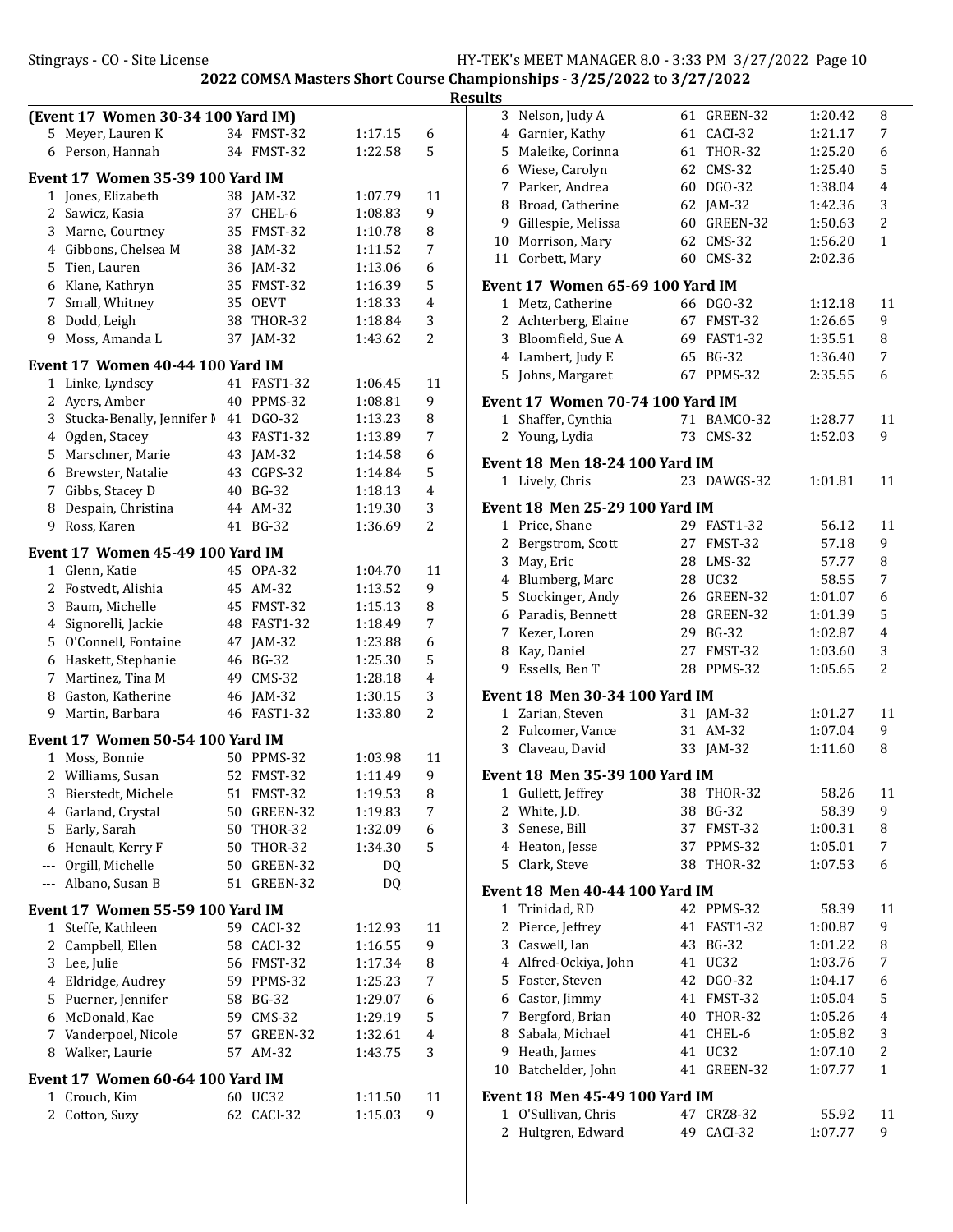| (Event 18 Men 45-49 100 Yard IM)      |    |             |         |                |  |  |
|---------------------------------------|----|-------------|---------|----------------|--|--|
| 3 Braney, Kevin                       |    | 49 JAM-32   | 1:14.99 | 8              |  |  |
| 4 Newbrough, Nathan                   |    | 47 PPMS-32  | 1:19.20 | 7              |  |  |
| <b>Event 18 Men 50-54 100 Yard IM</b> |    |             |         |                |  |  |
| 1 Landreth, John                      |    | 52 NAM-17   | 57.25   | 11             |  |  |
| 2 Garland, Bob                        |    | 52 GREEN-32 | 1:00.54 | 9              |  |  |
| 3 Gotto, Tony                         |    | 50 CMS-32   | 1:04.71 | 8              |  |  |
| 4 Holmes, Todd                        |    | 52 AM-32    | 1:09.24 | 7              |  |  |
| 5 Barnes, Daudi                       |    | 52 DGO-32   | 1:11.07 | 6              |  |  |
| 6 Pazmino, Jorge                      |    | 52 AM-32    | 1:11.29 | 5              |  |  |
| 7 Weis, Robert                        |    | 51 BG-32    | 1:19.06 | $\overline{4}$ |  |  |
| 8 Rosinski, Thomas                    |    | 52 DAWGS-32 | 1:19.68 | 3              |  |  |
| 9 Mendez, Mario                       |    | 51 OEVT     | 1:22.84 | $\overline{2}$ |  |  |
| <b>Event 18 Men 55-59 100 Yard IM</b> |    |             |         |                |  |  |
| 1 Barringer, Rob                      |    | 56 CMS-32   | 1:01.63 | 11             |  |  |
| 2 Ponthier, Chuck                     |    | 59 CACI-32  | 1:04.69 | 9              |  |  |
| 3 Neilsen, Eric                       |    | 56 FAST1-32 | 1:15.88 | 8              |  |  |
| 4 Carlson, David                      |    | 59 FMST-32  | 1:46.82 | 7              |  |  |
| Event 18 Men 60-64 100 Yard IM        |    |             |         |                |  |  |
| 1 Hugo, John                          |    | 61 CMS-32   | 1:06.73 | 11             |  |  |
| 2 Hansen, Erik D                      |    | 60 UC32     | 1:09.08 | 9              |  |  |
| 3 Kalin, Dan M                        |    | 64 PPMS-32  | 1:16.56 | 8              |  |  |
| 4 Pedelty, Jeffrey                    |    | 64 UC32     | 1:17.71 | 7              |  |  |
| 5 Ramirez, Alfonso                    |    | 60 BG-32    | 1:27.96 | 6              |  |  |
| 6 Miller, David                       |    | 64 GREEN-32 | 1:32.02 | 5              |  |  |
| 7 O'Keeffe, John                      |    | 60 BG-32    | 1:37.95 | 4              |  |  |
| 8 Erzinger, Martin J                  |    | 64 GREEN-32 | 1:39.89 | 3              |  |  |
| 9.<br>Reetziii, Eric                  |    | 62 BG-32    | 1:45.62 | 2              |  |  |
| Event 18 Men 65-69 100 Yard IM        |    |             |         |                |  |  |
| 1 Stanback, John H                    |    | 68 FAST1-32 | 1:11.20 | 11             |  |  |
| 2 Hess, Richard                       |    | 67 BG-32    | 1:11.77 | 9              |  |  |
| 3 Nolte, Christopher                  |    | 65 CACI-32  | 1:12.82 | 8              |  |  |
| 4 Petrie, Stephen                     |    | 65 AM-32    | 1:19.54 | 7              |  |  |
| Alvarado, Ray<br>5                    |    | 65 CMS-32   | 1:24.02 | 6              |  |  |
| Pearcy, Rick<br>6                     |    | 68 DGO-32   | 1:51.81 | 5              |  |  |
| Valvano, John J<br>7                  |    | 65 JAM-32   | 1:54.16 | 4              |  |  |
| Event 18 Men 70-74 100 Yard IM        |    |             |         |                |  |  |
| MacDonald, Lee H<br>1                 |    | 70 FAST1-32 | 1:13.91 | 11             |  |  |
| 2 Wolff, Charles W                    |    | 70 OEVT     | 1:19.76 | 9              |  |  |
| 3 Carney, Kent                        |    | 74 CMS-32   | 1:23.34 | 8              |  |  |
| 4 Kennedy, James                      |    | 70 UC32     | 1:29.04 | 7              |  |  |
| 5 Rakita, David                       | 72 | DG0-32      | 1:39.96 | 6              |  |  |
| <b>Event 18 Men 75-79 100 Yard IM</b> |    |             |         |                |  |  |
| 1 Abrahams, Richard                   |    | 77 CRZ8-32  | 1:15.09 | 11             |  |  |
| 2 Ogilby, Chuck                       |    | 78 CMS-32   | 1:23.64 | 9              |  |  |
| 3 Burson, William                     |    | 77 GREEN-32 | 1:40.90 | 8              |  |  |
| 4 Kalstrom, Reynold                   |    | 77 FMST-32  | 1:52.58 | 7              |  |  |
| 5 McDanal, Steven                     |    | 78 JAM-32   | 1:52.99 | 6              |  |  |
| 6 Zaparanick, Robert                  |    | 76 CMS-32   | 2:08.71 | 5              |  |  |
| Event 18 Men 85-89 100 Yard IM        |    |             |         |                |  |  |
| 1 Plummer, Mark A                     |    | 85 CACI-32  | 2:28.11 | 11             |  |  |
| Event 19 Women 18-24 400 Yard IM      |    |             |         |                |  |  |
| 1 Sanders, Sedona                     |    | 22 JAM-32   | 5:18.39 | 11             |  |  |
|                                       |    |             |         |                |  |  |

|   | Event 19 Women 25-29 400 Yard IM<br>1 Stevens, Elizabeth A |          | 28 BG-32                  | 6:41.14            | 11     |
|---|------------------------------------------------------------|----------|---------------------------|--------------------|--------|
|   |                                                            |          |                           |                    |        |
|   | Event 19 Women 30-34 400 Yard IM<br>1 Binggeli, Kayla      |          | 31 DGO-32                 | 6:04.07            | 11     |
|   | Event 19 Women 35-39 400 Yard IM                           |          |                           |                    |        |
|   | 1 Quinnell, Jodi                                           |          | 39 JAM-32                 | 4:56.47            | 11     |
|   | 2 Lincoln, Laura Beth                                      |          | 38 ROCH-4                 | 6:38.21            | 9      |
|   | 3 Moss, Amanda L                                           | 37       | $JAM-32$                  | 7:24.76            | 8      |
|   | <b>Event 19 Women 50-54 400 Yard IM</b>                    |          |                           |                    |        |
|   | 1 Moss, Bonnie                                             |          | 50 PPMS-32                | 5:06.75            | 11     |
|   | 2 Henault, Kerry F                                         |          | 50 THOR-32                | 7:13.44            | 9      |
|   | Event 19 Women 55-59 400 Yard IM                           |          |                           |                    |        |
|   | 1 Vanderpoel, Nicole                                       |          | 57 GREEN-32               | 6:45.33            | 11     |
|   | <b>Event 19 Women 60-64 400 Yard IM</b>                    |          |                           |                    |        |
|   | 1 Maleike, Corinna                                         |          | 61 THOR-32                | 6:53.29            | 11     |
|   | Event 19 Women 65-69 400 Yard IM                           |          |                           |                    |        |
|   | 1 Achterberg, Elaine                                       | 67       | FMST-32                   | 6:50.54            | 11     |
|   | 2 Bloomfield, Sue A                                        |          | 69 FAST1-32               | 7:23.25            | 9      |
|   |                                                            |          |                           |                    |        |
|   | <b>Event 19 Women 70-74 400 Yard IM</b>                    |          |                           |                    |        |
|   | 1 Young, Lydia                                             |          | 73 CMS-32                 | 8:56.58            | 11     |
|   | <b>Event 20 Men 25-29 400 Yard IM</b>                      |          |                           |                    |        |
|   | 1 Bergstrom, Scott                                         |          | 27 FMST-32                | 4:31.70            | 11     |
|   | <b>Event 20 Men 30-34 400 Yard IM</b>                      |          |                           |                    |        |
|   | 1 Hepper, Charles                                          |          | 31 JAM-32                 | 4:35.09            | 11     |
|   | <b>Event 20 Men 35-39 400 Yard IM</b>                      |          |                           |                    |        |
|   | 1 Gullett, Jeffrey                                         |          | 38 THOR-32                | 4:58.30            | 11     |
| 2 | Clark, Steve                                               | 38       | THOR-32                   | 5:40.15            | 9      |
|   | <b>Event 20 Men 40-44 400 Yard IM</b>                      |          |                           |                    |        |
|   | 1 Batchelder, John                                         |          | 41 GREEN-32               | 4:59.02            | 11     |
|   | 2 Caswell, Ian                                             | 43       | BG-32                     | 5:01.07            | 9      |
|   | 3 Bergford, Brian                                          |          | 40 THOR-32                | 5:02.85            | 8      |
|   | <b>Event 20 Men 50-54 400 Yard IM</b>                      |          |                           |                    |        |
|   | 1 Landreth, John                                           |          | 52 NAM-17                 | 4:40.27            | 11     |
| 2 | Garland, Bob                                               | 52       | GREEN-32                  | 4:52.39            | 9      |
| 3 | Murphy, Seth                                               | 52       | FMST-32                   | 6:21.61            | 8      |
|   | 4 White, Brad                                              | 52       | <b>BG-32</b>              | 6:38.22            | 7      |
|   |                                                            |          |                           |                    |        |
|   | <b>Event 20 Men 55-59 400 Yard IM</b>                      |          |                           |                    |        |
|   | 1 Jimenez, Ignacio                                         |          | 56 CRZ8-32                | 4:46.00            | 11     |
| 2 | Edgerton, Karl<br>3 Neilsen, Eric                          | 59<br>56 | OPA-32<br><b>FAST1-32</b> | 5:38.00<br>6:12.43 | 9      |
|   | 4 Carlson, David                                           |          | 59 FMST-32                | 8:00.25            | 8<br>7 |
|   |                                                            |          |                           |                    |        |
|   | <b>Event 20 Men 60-64 400 Yard IM</b>                      |          |                           |                    |        |
|   | 1 Bakel, Joseph                                            |          | 60 FAST1-32               | 5:46.23            | 11     |
| 2 | Bunevich, Steven                                           | 61       | FMST-32                   | 6:08.07            | 9      |
| 3 | Reetziii, Eric                                             | 62       | <b>BG-32</b>              | 8:04.02            | 8      |
|   | <b>Event 20 Men 65-69 400 Yard IM</b>                      |          |                           |                    |        |
| 1 | Louie, Jamie                                               | 65       | COSAM-32                  | 5:46.15            | 11     |
| 2 | Ronat, Jon                                                 | 66       | FMST-32                   | 7:25.69            | 9      |
| 3 | Valvano, John J                                            | 65       | $JAM-32$                  | 9:03.49            | 8      |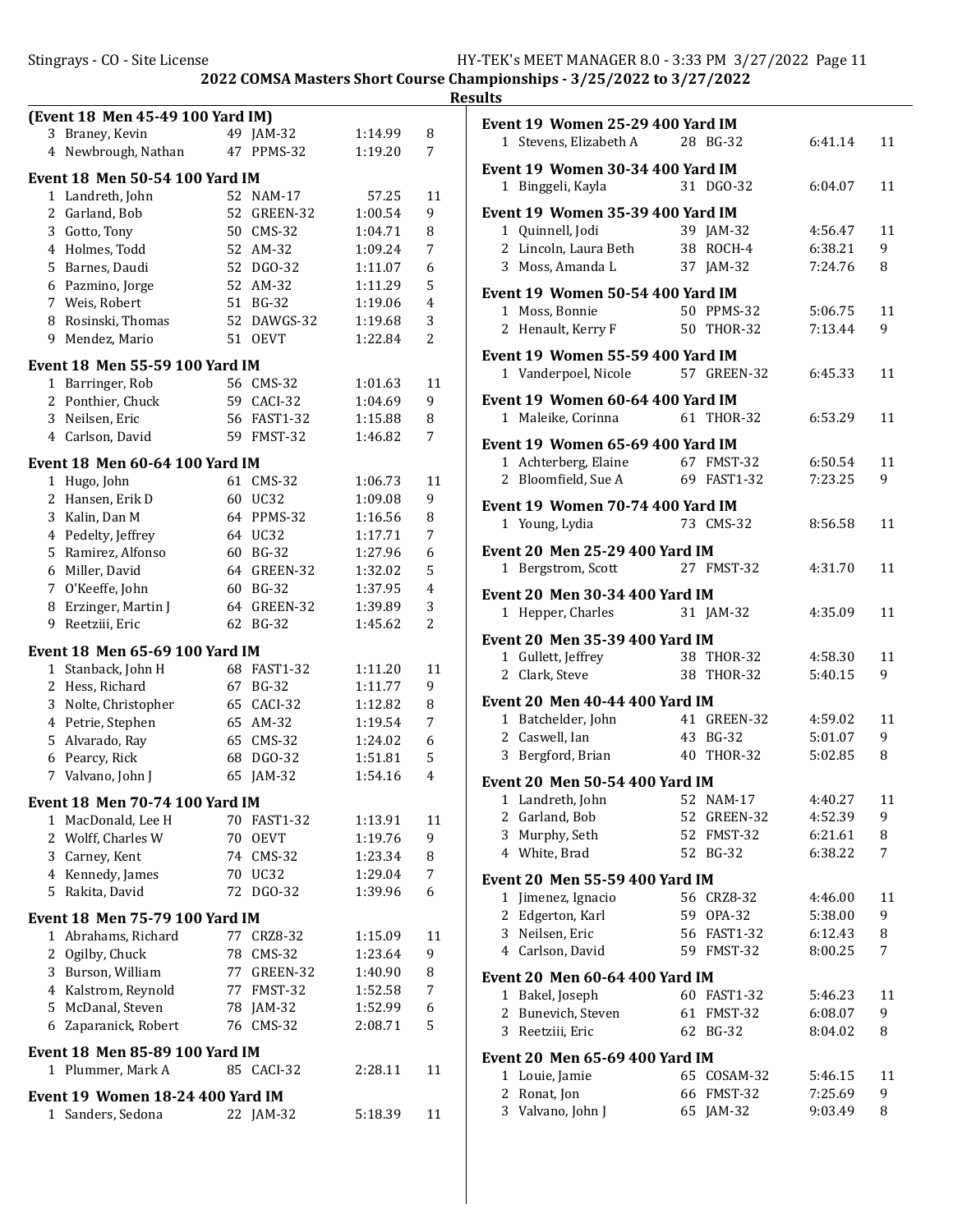|                   | <b>Event 20 Men 70-74 400 Yard IM</b><br>1 Kennedy, James |          | 70 UC32                | 7:19.87            | 11      |
|-------------------|-----------------------------------------------------------|----------|------------------------|--------------------|---------|
|                   |                                                           |          |                        |                    |         |
|                   | Event 21 Women 18-24 100 Yard Breaststroke                |          |                        |                    |         |
| 1                 | Majeticova, Lucie                                         |          | 24 BG-32               | 1:12.09            | 11      |
| 2                 | Majeticova, Iva                                           |          | 24 BG-32               | 1:15.77            | 9       |
| 3                 | Strebel, Abby                                             |          | 23 CACI-32             | 1:15.96            | 8       |
|                   | Event 21 Women 25-29 100 Yard Breaststroke                |          |                        |                    |         |
|                   | 1 Gotto, Sidney M                                         | 25       | <b>CMS-32</b>          | 1:34.93            | 11      |
| $\mathbf{2}$      | Stevens, Elizabeth A                                      | 28       | <b>BG-32</b>           | 1:39.87            | 9       |
|                   | Event 21 Women 30-34 100 Yard Breaststroke                |          |                        |                    |         |
| 1                 | Burggraaf, Kelly                                          | 31       | FMST-32                | 1:21.40            | 11      |
| 2                 | Binggeli, Kayla                                           | 31       | DGO-32                 | 1:25.59            | 9       |
| 3                 | Sundberg, Melissa                                         |          | 31 CACI-32             | 1:28.43            | 8       |
|                   | 4 Boyce, Katie                                            |          | 33 JAM-32              | 1:30.62            | 7       |
|                   | 5 Person, Hannah                                          | 34       | FMST-32                | 1:30.89            | 6       |
|                   | Event 21 Women 35-39 100 Yard Breaststroke                |          |                        |                    |         |
|                   | 1 Gibbons, Chelsea M                                      |          | 38 IAM-32              | 1:17.39            | 11      |
|                   | 2 Marne, Courtney                                         |          | 35 FMST-32             | 1:18.45            | 9       |
| 3                 | Jones, Elizabeth                                          |          | 38 JAM-32              | 1:18.66            | 8       |
|                   | 4 Moss, Amanda L                                          |          | 37 JAM-32              | 1:54.22            | 7       |
|                   | Event 21 Women 40-44 100 Yard Breaststroke                |          |                        |                    |         |
|                   | 1 Stucka-Benally, Jennifer M 41 DGO-32                    |          |                        | 1:18.84            | 11      |
|                   | 2 Marschner, Marie                                        |          | 43 JAM-32              | 1:24.25            | 9       |
| 3                 | Berra, Alexis M                                           |          | 41 FMST-32             | 1:33.67            | 8       |
|                   | Event 21 Women 45-49 100 Yard Breaststroke                |          |                        |                    |         |
|                   | 1 Glenn, Katie                                            |          | 45 OPA-32              | 1:07.20            | 11      |
|                   | 2 Fostvedt, Alishia                                       | 45       | $AM-32$                | 1:20.88            | 9       |
|                   |                                                           |          |                        |                    |         |
|                   | Event 21 Women 50-54 100 Yard Breaststroke                |          |                        |                    |         |
| $\mathbf{2}$      | 1 Moss, Bonnie                                            | 53       | 50 PPMS-32<br>GREEN-32 | 1:13.27<br>1:28.27 | 11<br>9 |
|                   | Seavall, Kelly<br>3 Garland, Crystal                      | 50       | GREEN-32               | 1:31.12            | 8       |
|                   | 4 Early, Sarah                                            | 50       | <b>THOR-32</b>         | 1:35.43            | 7       |
| 5                 | Henault, Kerry F                                          | 50       | <b>THOR-32</b>         | 1:35.87            | 6       |
|                   |                                                           |          |                        |                    |         |
|                   | Event 21 Women 55-59 100 Yard Breaststroke                |          |                        |                    |         |
| $\mathbf{1}$<br>2 | Campbell, Ellen                                           | 58<br>59 | CACI-32<br>CACI-32     | 1:21.08<br>1:22.26 | 11<br>9 |
| 3                 | Steffe, Kathleen<br>Eldridge, Audrey                      | 59       | PPMS-32                | 1:32.28            | 8       |
| $\overline{4}$    | McDonald, Kae                                             | 59       | $CMS-32$               | 1:36.30            | 7       |
| 5                 | Hancock, Jacqueline                                       | 59       | FMST-32                | 1:43.56            | 6       |
|                   |                                                           |          |                        |                    |         |
|                   | Event 21 Women 60-64 100 Yard Breaststroke                |          |                        |                    |         |
| 1                 | Crouch, Kim                                               | 60       | <b>UC32</b>            | 1:21.11            | 11      |
| 2                 | Wiese, Carolyn                                            | 62       | <b>CMS-32</b>          | 1:35.59            | 9       |
| 3<br>4            | Stokoe, Jeanne                                            | 60       | <b>THOR-32</b>         | 1:40.75            | 8<br>7  |
| 5                 | Maleike, Corinna<br>Garnier, Kathy                        | 61<br>61 | <b>THOR-32</b>         | 1:41.10<br>1:43.53 |         |
| 6                 | Broad, Catherine                                          | 62       | CACI-32<br>JAM-32      | 1:44.32            | 6<br>5  |
| 7                 | Kitchen, Kim                                              | 63       | DGO-32                 | 2:04.41            | 4       |
|                   |                                                           |          |                        |                    |         |
|                   | Event 21 Women 65-69 100 Yard Breaststroke                |          |                        |                    |         |
| 1                 | Achterberg, Elaine                                        | 67       | FMST-32                | 1:32.63            | 11      |
| 2                 | Rosener, Karen                                            | 68       | FAST1-32               | 1:37.90            | 9       |
| 3                 | Bloomfield, Sue A                                         | 69       | FAST1-32               | 1:40.84            | 8       |

|                | Event 21 Women 70-74 100 Yard Breaststroke      |    |                |         |         |
|----------------|-------------------------------------------------|----|----------------|---------|---------|
|                | 1 Nelson, Mary Anne                             |    | 71 DGO-32      | 1:45.87 | 11      |
|                | <b>Event 22 Men 25-29 100 Yard Breaststroke</b> |    |                |         |         |
|                | 1 Bergstrom, Scott                              | 27 | FMST-32        | 1:04.36 | 11      |
| 2              | Essells, Ben T                                  |    | 28 PPMS-32     | 1:11.17 | 9       |
|                |                                                 |    |                |         |         |
|                | Event 22 Men 30-34 100 Yard Breaststroke        |    |                |         |         |
| 1              | McCoy, Jonathan                                 |    | 31 FMST-32     | 1:09.02 | 11      |
| 2              | Fulcomer, Vance                                 |    | 31 AM-32       | 1:15.45 | 9       |
|                | Event 22 Men 35-39 100 Yard Breaststroke        |    |                |         |         |
| 1              | Gullett, Jeffrey                                |    | 38 THOR-32     | 1:04.50 | 11      |
| $\overline{2}$ | Senese, Bill                                    | 37 | FMST-32        | 1:11.84 | 9       |
|                | <b>Event 22 Men 40-44 100 Yard Breaststroke</b> |    |                |         |         |
|                | 1 Trinidad, RD                                  |    | 42 PPMS-32     | 1:01.42 | 11      |
|                | 2 Bergford, Brian                               | 40 | <b>THOR-32</b> | 1:13.17 | 9       |
|                | 3 Castor, Jimmy                                 | 41 | FMST-32        | 1:14.47 | 8       |
|                | 4 Batchelder, John                              | 41 | GREEN-32       | 1:16.72 | 7       |
|                |                                                 |    |                |         |         |
|                | Event 22 Men 45-49 100 Yard Breaststroke        |    |                |         |         |
| 1              | Hultgren, Edward                                |    | 49 CACI-32     | 1:15.92 | 11      |
|                | Event 22 Men 50-54 100 Yard Breaststroke        |    |                |         |         |
|                | 1 Landreth, John                                |    | 52 NAM-17      | 1:03.20 | 11      |
|                | 2 Garland, Bob                                  | 52 | GREEN-32       | 1:09.42 | 9       |
|                | 3 Gotto, Tony                                   | 50 | CMS-32         | 1:13.96 | 8       |
|                | 4 Murphy, Seth                                  | 52 | FMST-32        | 1:27.78 | 7       |
| 5              | White, Brad                                     | 52 | <b>BG-32</b>   | 1:28.52 | 6       |
|                | <b>Event 22 Men 55-59 100 Yard Breaststroke</b> |    |                |         |         |
| 1              | Jankelow, Mark                                  |    | 58 UC32        | 1:13.03 | 11      |
| 2              | Barringer, Rob                                  | 56 | $CMS-32$       | 1:14.52 | 9       |
| 3              | Neilsen, Eric                                   |    | 56 FAST1-32    | 1:20.83 | 8       |
| 4              | Nielson, Rich                                   |    | 58 UC32        | 1:28.19 | 7       |
| 5              | Joyner, Thomas T                                | 56 | DGO-32         | 1:28.94 | 6       |
|                | 6 Bennett, Dean                                 |    | 55 CMS-32      | 1:45.32 | 5       |
|                |                                                 |    |                |         |         |
|                | Event 22 Men 60-64 100 Yard Breaststroke        |    |                |         |         |
|                | 1 Ramirez, Alfonso                              |    | 60 BG-32       | 1:42.62 | 11      |
| $---$          | Hugo, John                                      | 61 | $CMS-32$       | DQ      |         |
|                | --- Cattles, Steve                              | 62 | <b>BG-32</b>   | DQ      |         |
|                | <b>Event 22 Men 65-69 100 Yard Breaststroke</b> |    |                |         |         |
|                | 1 Louie, Jamie                                  |    | 65 COSAM-32    | 1:20.65 | 11      |
| 2              | Morrison, Jeffrey                               | 67 | $CMS-32$       | 1:32.45 | 9       |
|                | 3 Valvano, John J                               |    | 65 JAM-32      | 1:52.75 | 8       |
|                | <b>Event 22 Men 70-74 100 Yard Breaststroke</b> |    |                |         |         |
|                | 1 MacDonald, Lee H                              |    | 70 FAST1-32    | 1:19.33 |         |
|                |                                                 |    | 70 UC32        |         | 11<br>9 |
| 2              | Kennedy, James                                  |    |                | 1:35.27 |         |
|                | <b>Event 22 Men 75-79 100 Yard Breaststroke</b> |    |                |         |         |
| 1              | Riker, Tony                                     |    | 77 WISC-20     | 1:45.68 | 11      |
| 2              | McDanal, Steven                                 |    | 78 JAM-32      | 2:07.97 | 9       |
|                | <b>Event 22 Men 85-89 100 Yard Breaststroke</b> |    |                |         |         |
|                | 1 Plummer, Mark A                               |    | 85 CACI-32     | 2:38.84 | 11      |
|                |                                                 |    |                |         |         |
|                | Event 23  Women 18-24 200 Yard Backstroke       |    |                |         |         |
| 1              | Taylor, Olivia P                                |    | 23 FMST-32     | 2:47.31 | 11      |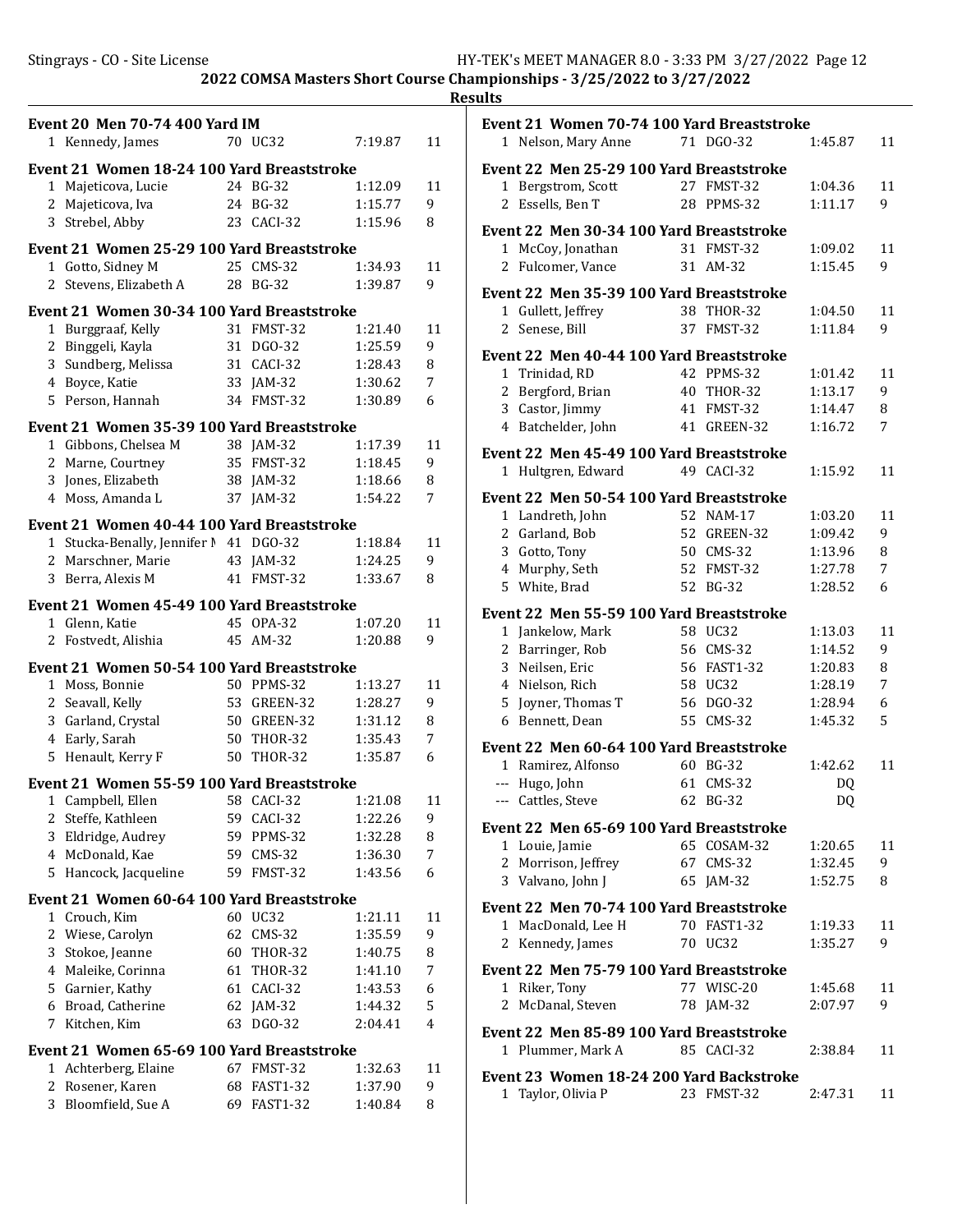|                | Event 23 Women 25-29 200 Yard Backstroke<br>1 Stevens, Elizabeth A |    | 28 BG-32        | 3:03.96 | 11 |
|----------------|--------------------------------------------------------------------|----|-----------------|---------|----|
|                | Event 23 Women 30-34 200 Yard Backstroke                           |    |                 |         |    |
|                | 1 Biggs, Brittany                                                  |    | 32 AM-32        | 2:26.10 | 11 |
| $\overline{2}$ | Meyer, Lauren K                                                    | 34 | FMST-32         | 2:40.75 | 9  |
| 3              | Sundberg, Melissa                                                  |    | 31 CACI-32      | 2:41.36 | 8  |
|                |                                                                    |    |                 |         |    |
|                | Event 23 Women 35-39 200 Yard Backstroke                           |    |                 |         |    |
| 1              | Tien, Lauren                                                       |    | 36 JAM-32       | 2:34.69 | 11 |
|                | 2 Romero, Rachel                                                   | 35 | FMST-32         | 2:39.66 | 9  |
|                | 3 Lincoln, Laura Beth                                              | 38 | ROCH-4          | 3:06.30 | 8  |
|                | 4 Moss, Amanda L                                                   | 37 | $JAM-32$        | 3:53.32 | 7  |
|                | Event 23 Women 40-44 200 Yard Backstroke                           |    |                 |         |    |
| 1              | Ogden, Stacey                                                      | 43 | <b>FAST1-32</b> | 2:33.02 | 11 |
| $\overline{2}$ | Gibbs, Stacey D                                                    | 40 | <b>BG-32</b>    | 3:02.00 | 9  |
|                |                                                                    |    |                 |         |    |
|                | Event 23 Women 45-49 200 Yard Backstroke                           |    |                 |         |    |
|                | 1 Wells, Katie                                                     | 45 | $IAM-32$        | 2:47.89 | 11 |
| 2              | Haskett, Stephanie                                                 | 46 | <b>BG-32</b>    | 3:10.98 | 9  |
|                | Event 23 Women 50-54 200 Yard Backstroke                           |    |                 |         |    |
|                | 1 Batizy-Morley, Julianna                                          |    | 51 CMS-32       | 2:40.94 | 11 |
|                | 2 Bierstedt, Michele                                               |    | 51 FMST-32      | 2:52.27 | 9  |
| 3              | Henault, Kerry F                                                   | 50 | <b>THOR-32</b>  | 3:25.64 | 8  |
|                |                                                                    |    |                 |         |    |
|                | Event 23 Women 55-59 200 Yard Backstroke                           |    |                 |         |    |
|                | 1 Steffe, Kathleen                                                 |    | 59 CACI-32      | 2:43.15 | 11 |
|                | 2 Vanderpoel, Nicole                                               | 57 | GREEN-32        | 2:59.90 | 9  |
|                | Event 23 Women 60-64 200 Yard Backstroke                           |    |                 |         |    |
|                |                                                                    | 62 |                 |         | 11 |
|                | 1 Cotton, Suzy                                                     |    | CACI-32         | 2:41.06 |    |
|                | 2 Wiese, Carolyn                                                   | 62 | CMS-32          | 3:03.20 | 9  |
|                | 3 Garnier, Kathy                                                   | 61 | CACI-32         | 3:42.09 | 8  |
|                | 4 Townley, Antoinette                                              | 61 | THOR-32         | 3:58.68 | 7  |
|                | Event 23 Women 65-69 200 Yard Backstroke                           |    |                 |         |    |
|                | 1 Metz, Catherine                                                  |    | 66 DGO-32       | 2:36.74 | 11 |
| 2              | Bennett, Aimee                                                     | 65 | $CMS-32$        | 4:38.07 | 9  |
|                |                                                                    |    |                 |         |    |
|                | Event 23 Women 70-74 200 Yard Backstroke                           |    |                 |         |    |
|                | 1 Shaffer, Cynthia 71 BAMCO-32                                     |    |                 | 3:05.32 | 11 |
|                | 2 Young, Lydia                                                     | 73 | $CMS-32$        | 3:53.67 | 9  |
| 3              | Wolberg, Neice                                                     | 71 | CACI-32         | 4:14.70 | 8  |
|                | Event 24 Men 30-34 200 Yard Backstroke                             |    |                 |         |    |
| 1              | Paknys, Ramunas                                                    |    | 30 PPMS-32      | 1:53.34 | 11 |
|                |                                                                    |    |                 |         |    |
|                | Event 24 Men 35-39 200 Yard Backstroke                             |    |                 |         |    |
|                | 1 Senese, Bill                                                     |    | 37 FMST-32      | 2:03.04 | 11 |
|                | 2 Colvert, Brian                                                   | 38 | PPMS-32         | 2:07.79 | 9. |
| 3              | Heaton, Jesse                                                      | 37 | PPMS-32         | 2:18.85 | 8  |
|                | Event 24 Men 40-44 200 Yard Backstroke                             |    |                 |         |    |
|                | 1 Caswell, Ian                                                     | 43 | <b>BG-32</b>    | 2:10.29 | 11 |
|                | 2 Foster, Steven                                                   | 42 | DGO-32          | 2:15.86 | 9  |
|                | 3 Bergford, Brian                                                  | 40 | THOR-32         | 2:20.29 | 8  |
|                | 4 Castor, Jimmy                                                    | 41 | FMST-32         | 2:23.51 | 7  |
|                |                                                                    |    |                 |         |    |
|                | 5 Batchelder, John                                                 | 41 | GREEN-32        | 2:25.23 | 6  |
|                | Event 24 Men 50-54 200 Yard Backstroke                             |    |                 |         |    |
|                | 1 Murphy, Seth                                                     |    | 52 FMST-32      | 2:43.93 | 11 |
|                |                                                                    |    |                 |         |    |

|                | <b>Event 24 Men 55-59 200 Yard Backstroke</b> |    |                 |         |    |
|----------------|-----------------------------------------------|----|-----------------|---------|----|
|                | 1 Jimenez, Ignacio                            |    | 56 CRZ8-32      | 2:10.47 | 11 |
| $\overline{2}$ | Wise, Mike                                    |    | 57 FMST-32      | 2:42.21 | 9  |
| 3              | Bennett, Dean                                 |    | 55 CMS-32       | 3:41.54 | 8  |
|                | <b>Event 24 Men 60-64 200 Yard Backstroke</b> |    |                 |         |    |
| $\mathbf 1$    | Collings, Mark S                              | 61 | FMST-32         | 2:51.81 | 11 |
| $\overline{2}$ | Kelly, John                                   | 60 | <b>BG-32</b>    | 3:15.34 | 9  |
|                |                                               |    |                 |         |    |
|                | Event 24 Men 65-69 200 Yard Backstroke        |    |                 |         |    |
| $\mathbf{1}$   | Stanback, John H                              |    | 68 FAST1-32     | 2:26.38 | 11 |
| 2              | Tveitmoe, Robert                              |    | 69 JAM-32       | 2:52.92 | 9  |
|                | Event 24 Men 70-74 200 Yard Backstroke        |    |                 |         |    |
|                | 1 Bailey, Mark                                |    | 71 BAMCO-32     | 3:15.91 | 11 |
| $\overline{2}$ | Netting, Rob                                  | 72 | AM-32           | 3:55.63 | 9  |
|                | Event 24 Men 75-79 200 Yard Backstroke        |    |                 |         |    |
| 1              | Tobin, John                                   | 79 | $CMS-32$        | 3:50.15 | 11 |
| $\overline{2}$ | McDanal, Steven                               |    | 78 JAM-32       | 4:26.47 | 9  |
|                | Event 24 Men 85-89 200 Yard Backstroke        |    |                 |         |    |
| $\mathbf{1}$   | Plummer, Mark A                               |    | 85 CACI-32      | 4:25.51 | 11 |
|                |                                               |    |                 |         |    |
|                | Event 25 Women 18-24 50 Yard Freestyle        |    |                 |         |    |
|                | 1 Hildebrand, Veronica                        |    | 19 CACI-32      | 27.99   | 11 |
|                | 2 Strebel, Abby                               |    | 23 CACI-32      | 28.25   | 9  |
|                | 3 Sanders, Sedona                             | 22 | $IAM-32$        | 28.71   | 8  |
|                | 4 Taylor, Olivia P                            | 23 | FMST-32         | 31.82   | 7  |
|                | <b>Event 25 Women 25-29 50 Yard Freestyle</b> |    |                 |         |    |
| 1              | Wrolson, Maddie                               |    | 26 JAM-32       | 24.43   | 11 |
| 2              | Palmer, Kelly                                 | 28 | <b>THOR-32</b>  | 25.69   | 9  |
| 3              | Gotto, Sidney M                               | 25 | $CMS-32$        | 30.37   | 8  |
|                | 4 Peditto, Kati                               | 28 | $LMS-32$        | 33.09   | 7  |
|                | Event 25 Women 30-34 50 Yard Freestyle        |    |                 |         |    |
|                | 1 Biggs, Brittany                             |    | 32 AM-32        | 25.72   | 11 |
|                | 2 McGreevy, Mary C                            |    | 31 CACI-32      | 25.93   | 9  |
| 3              | Meyer, Lauren K                               |    | 34 FMST-32      | 28.49   | 8  |
|                | 4 Varner, Meghan                              |    |                 |         |    |
|                |                                               |    | 30 BAMCO-32     | 28.54   | 7  |
| 5              | Burggraaf, Kelly                              | 31 | FMST-32         | 29.24   | 6  |
| 6              | Sundberg, Melissa                             |    | 31 CACI-32      | 30.24   | 5  |
| 7              | Sassler, Sarah                                |    | 33 JAM-32       | 30.32   | 4  |
|                | Event 25 Women 35-39 50 Yard Freestyle        |    |                 |         |    |
| 1              | Jones, Elizabeth                              | 38 | JAM-32          | 25.37   | 11 |
| 2              | Romero, Rachel                                | 35 | FMST-32         | 27.50   | 9  |
| 3              | Gibbons, Chelsea M                            | 38 | JAM-32          | 28.58   | 8  |
|                | 4 Klane, Kathryn                              | 35 | FMST-32         | 29.31   | 7  |
| 5              | Civitano, Ann                                 | 37 | FMST-32         | 30.12   | 6  |
| 6              | Shupe, Abigail                                | 37 | FAST1-32        | 33.34   | 5  |
|                | Event 25 Women 40-44 50 Yard Freestyle        |    |                 |         |    |
| 1              | Linke, Lyndsey                                | 41 | <b>FAST1-32</b> | 26.31   | 11 |
| $\overline{c}$ | Ayers, Amber                                  | 40 | PPMS-32         | 26.71   | 9  |
| 3              | Ogden, Stacey                                 | 43 | <b>FAST1-32</b> | 27.45   | 8  |
| $\overline{4}$ | Daelli, Carly                                 | 41 | UC32            | 28.12   | 7  |
| 5              | Stucka-Benally, Jennifer N                    |    |                 |         |    |
|                |                                               | 41 | DGO-32          | 28.66   | 6  |
| 6              | Gibbs, Stacey D                               | 40 | <b>BG-32</b>    | 29.13   | 5  |
| 7              | Despain, Christina                            | 44 | AM-32           | 29.80   | 4  |
| 8              | Marschner, Marie                              | 43 | JAM-32          | 30.44   | 3  |
|                |                                               |    |                 |         |    |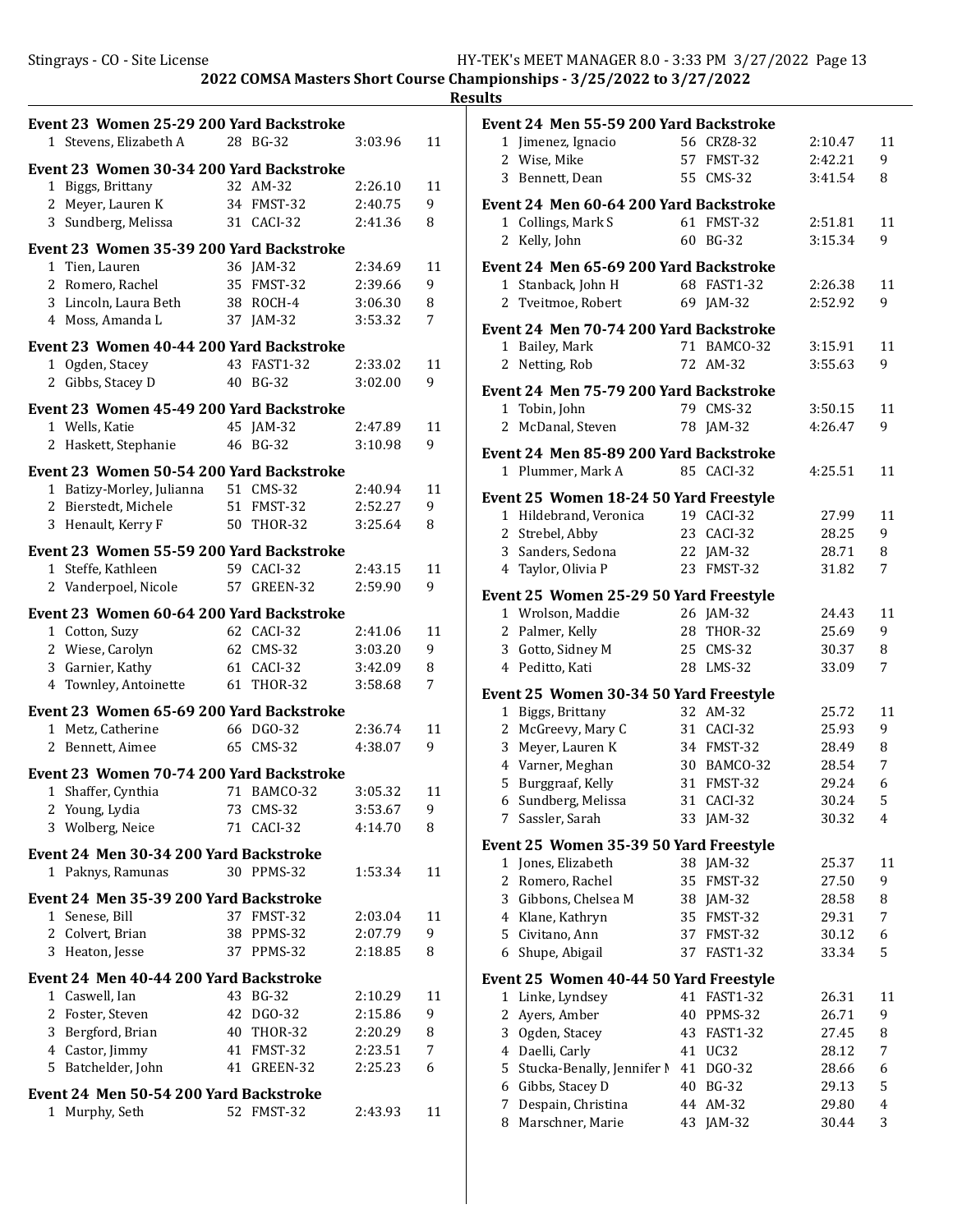|                | (Event 25 Women 40-44 50 Yard Freestyle)                |    |                 |       |                         |
|----------------|---------------------------------------------------------|----|-----------------|-------|-------------------------|
| 9              | Berra, Alexis M                                         | 41 | FMST-32         | 30.86 | 2                       |
| 10             | Ross, Karen                                             |    | 41 BG-32        | 33.15 | $\mathbf{1}$            |
|                | Event 25 Women 45-49 50 Yard Freestyle                  |    |                 |       |                         |
|                | 1 Glenn, Katie                                          | 45 | OPA-32          | 25.72 | 11                      |
| 2              | Johnson, Suzanne                                        | 47 | DG0-32          | 27.61 | 9                       |
| 3              | Baum, Michelle                                          | 45 | FMST-32         | 28.50 | 8                       |
| 4              | Fostvedt, Alishia                                       | 45 | AM-32           | 28.68 | 7                       |
| 5              | Wells, Katie                                            | 45 | $IAM-32$        | 29.05 | 6                       |
| 6              | Signorelli, Jackie                                      | 48 | <b>FAST1-32</b> | 29.60 | 5                       |
| 7              | O'Connell, Fontaine                                     | 47 | $JAM-32$        | 31.34 | 4                       |
| 8              | Haskett, Stephanie                                      | 46 | <b>BG-32</b>    | 32.80 | 3                       |
|                | Event 25 Women 50-54 50 Yard Freestyle                  |    |                 |       |                         |
| 1              | Dravenstott, Laura                                      |    | 50 CACI-32      | 27.11 | 11                      |
| 2              | Seavall, Kelly                                          | 53 | GREEN-32        | 30.64 | 9                       |
| 3              | Batizy-Morley, Julianna                                 |    | 51 CMS-32       | 30.75 | 8                       |
| $\overline{4}$ | Torrence, Diane                                         | 53 | PPMS-32         | 30.76 | 7                       |
| 5              | Garland, Crystal                                        | 50 | GREEN-32        | 31.64 | 6                       |
| 6              | Orgill, Michelle                                        | 50 | GREEN-32        | 33.10 | 5                       |
| 7              | Early, Sarah                                            | 50 | <b>THOR-32</b>  | 35.09 | 4                       |
|                | Event 25 Women 55-59 50 Yard Freestyle                  |    |                 |       |                         |
| 1              | Sappey, Collette H                                      | 57 | <b>CMS-32</b>   | 26.15 | 11                      |
| 2              | Lee, Julie                                              | 56 | FMST-32         | 28.59 | 9                       |
| 3              | Campbell, Ellen                                         | 58 | CACI-32         | 29.95 | 8                       |
|                | 4 Eldridge, Audrey                                      | 59 | PPMS-32         | 33.81 | 7                       |
| 5              | Hancock, Jacqueline                                     | 59 | FMST-32         | 35.87 | 6                       |
| 6              | Vanderpoel, Nicole                                      | 57 | GREEN-32        | 36.46 | 5                       |
|                | 7 Walker, Laurie                                        | 57 | AM-32           | 39.83 | 4                       |
|                | Event 25 Women 60-64 50 Yard Freestyle                  |    |                 |       |                         |
| 1              | Garnier, Kathy                                          | 61 | CACI-32         | 28.14 | 11                      |
| 2              | Crouch, Kim                                             | 60 | UC32            | 28.20 | 9                       |
| 3              | Cotton, Suzy                                            | 62 | CACI-32         | 29.53 | 8                       |
| 4              | Maleike, Corinna                                        | 61 | THOR-32         | 31.68 | 7                       |
| 5              | Wiese, Carolyn                                          | 62 | $CMS-32$        | 32.43 | 6                       |
| 6              | Parker, Andrea                                          | 60 | DGO-32          | 36.01 | 5                       |
| 7              | Broad, Catherine                                        | 62 | $IAM-32$        | 37.83 | $\overline{\mathbf{4}}$ |
|                | 8 Nolte, Susan D                                        |    | 61 CACI-32      | 40.78 | 3                       |
|                | Event 25 Women 65-69 50 Yard Freestyle                  |    |                 |       |                         |
|                | 1 Metz, Catherine                                       |    | 66 DGO-32       | 27.92 | 11                      |
| 2              | Morrison, Lynn                                          | 67 | LSM-26          | 28.05 | 9                       |
|                | 3 Rosener, Karen                                        | 68 | <b>FAST1-32</b> | 32.12 | 8                       |
|                | 4 Lambert, Judy E                                       |    | 65 BG-32        | 35.15 | 7                       |
| 5              | Johns, Margaret                                         | 67 | PPMS-32         | 58.25 | 6                       |
|                | Event 25 Women 70-74 50 Yard Freestyle                  |    |                 |       |                         |
|                | 1 Shaffer, Cynthia                                      |    | 71 BAMCO-32     | 32.70 | 11                      |
| 2              | Young, Lydia                                            |    | 73 CMS-32       | 42.01 | 9                       |
| 3              | Wolberg, Neice                                          |    | 71 CACI-32      | 43.98 | 8                       |
|                | 4 Beatty, Kristine                                      | 72 | PPMS-32         | 48.60 | 7                       |
|                |                                                         |    |                 |       |                         |
|                | Event 26 Men 18-24 50 Yard Freestyle<br>1 Lively, Chris |    | 23 DAWGS-32     | 23.84 | 11                      |
|                |                                                         |    |                 |       |                         |
|                | Event 26 Men 25-29 50 Yard Freestyle                    |    |                 |       |                         |
| 1              | Bergstrom, Scott                                        | 27 | FMST-32         | 22.27 | 11                      |
| $\mathbf{2}$   | Price, Shane                                            |    | 29 FAST1-32     | 22.68 | 9                       |

| 3              | Paradis, Bennett                            | 28 | GREEN-32     | 23.21 | 8              |
|----------------|---------------------------------------------|----|--------------|-------|----------------|
| 4              | May, Eric                                   |    | 28 LMS-32    | 23.33 | 7              |
| 5              | Kay, Daniel                                 |    | 27 FMST-32   | 23.54 | 6              |
|                | 6 Stockinger, Andy                          |    | 26 GREEN-32  | 24.18 | 5              |
| 7              | Kezer, Loren                                |    | 29 BG-32     | 25.16 | 4              |
| 8              | Essells, Ben T                              |    | 28 PPMS-32   | 25.54 | 3              |
|                | Event 26 Men 30-34 50 Yard Freestyle        |    |              |       |                |
|                | 1 Zarian, Steven                            |    | 31 JAM-32    | 23.10 | 11             |
| 2              | Hepper, Charles                             | 31 | JAM-32       | 24.05 | 9              |
| 3              | McCoy, Jonathan                             |    | 31 FMST-32   | 24.22 | 8              |
|                | 4 Davids, Thomas                            |    | 32 UC32      | 25.71 | 7              |
|                | 5 Fulcomer, Vance                           |    | 31 AM-32     | 26.36 | 6              |
| 6              | Claveau, David                              |    | 33 JAM-32    | 27.33 | 5              |
|                | Event 26 Men 35-39 50 Yard Freestyle        |    |              |       |                |
|                | 1 Senese, Bill                              |    | 37 FMST-32   | 22.25 | 11             |
|                | 2 White, J.D.                               |    | 38 BG-32     | 22.79 | 9              |
| 3              | Gullett, Jeffrey                            |    | 38 THOR-32   | 22.95 | 8              |
|                | Event 26 Men 40-44 50 Yard Freestyle        |    |              |       |                |
| 1              | Pierce, Jeffrey                             |    | 41 FAST1-32  | 23.70 | 11             |
| 2              | Caswell, Ian                                |    | 43 BG-32     | 23.71 | 9              |
|                | 3 Foster, Steven                            |    | 42 DGO-32    | 24.72 | 8              |
|                | 4 Heath, James                              |    | 41 UC32      | 24.96 | 7              |
| 5              | Castor, Jimmy                               |    | 41 FMST-32   | 25.65 | 6              |
| 6              | Bergford, Brian                             | 40 | THOR-32      | 27.24 | 5              |
|                | Event 26 Men 45-49 50 Yard Freestyle        |    |              |       |                |
|                | 1 O'Sullivan, Chris                         |    | 47 CRZ8-32   | 22.82 | 11             |
|                | 2 Wick, Abe                                 |    | 47 BG-32     | 24.00 | 9              |
| 3              | Edwards, Dan                                |    | 48 CMS-32    | 24.49 | 8              |
|                | 4 Hultgren, Edward                          |    | 49 CACI-32   | 26.19 | 7              |
| 5              | Rockwell, Michael                           |    | 48 FMST-32   | 26.35 | 6              |
| 6              | Braney, Kevin                               |    | 49 JAM-32    | 26.41 | 5              |
| 7              | Newbrough, Nathan                           |    | 47 PPMS-32   | 29.19 | 4              |
|                | Event 26 Men 50-54 50 Yard Freestyle        |    |              |       |                |
|                | 1 Sheldon, Paul                             |    | 51 CMS-32    | 23.71 | 11             |
| $\overline{2}$ | Garland, Bob                                |    | 52 GREEN-32  | 23.99 | 9              |
| 3              | Gotto, Tony                                 |    | 50 CMS-32    | 24.63 | 8              |
|                | 4 Rosinski, Thomas                          |    | 52 DAWGS-32  | 25.54 | $\overline{7}$ |
|                | 5 Pazmino, Jorge                            |    | 52 AM-32     | 26.08 | 6              |
| 6              | Holmes, Todd                                | 52 | AM-32        | 26.14 | 5              |
| 7              | Brown, Brian                                | 51 | GREEN-32     | 27.09 | 4              |
| 8              | Mendez, Mario                               | 51 | <b>OEVT</b>  | 28.98 | 3              |
| 9              | Murphy, Seth                                | 52 | FMST-32      | 30.38 | 2              |
|                | <b>Event 26 Men 55-59 50 Yard Freestyle</b> |    |              |       |                |
| 1              | Ponthier, Chuck                             |    | 59 CACI-32   | 23.89 | 11             |
| 2              | Barringer, Rob                              |    | 56 CMS-32    | 24.43 | 9              |
| 3              | Carlson, David                              | 59 | FMST-32      | 39.41 | 8              |
|                | Event 26 Men 60-64 50 Yard Freestyle        |    |              |       |                |
| 1              | Hugo, John                                  |    | 61 CMS-32    | 25.67 | 11             |
| 2              | Sheahan, Dan                                | 64 | <b>KM-35</b> | 29.32 | 9              |
| 3              | Kalin, Dan M                                |    | 64 PPMS-32   | 29.33 | 8              |
| 4              | Pedelty, Jeffrey                            | 64 | UC32         | 30.61 | 7              |
| 5              | Miller, David                               | 64 | GREEN-32     | 30.87 | 6              |
| 6              | Ramirez, Alfonso                            | 60 | <b>BG-32</b> | 30.98 | 5              |
| 7              | Erzinger, Martin J                          | 64 | GREEN-32     | 31.62 | 4              |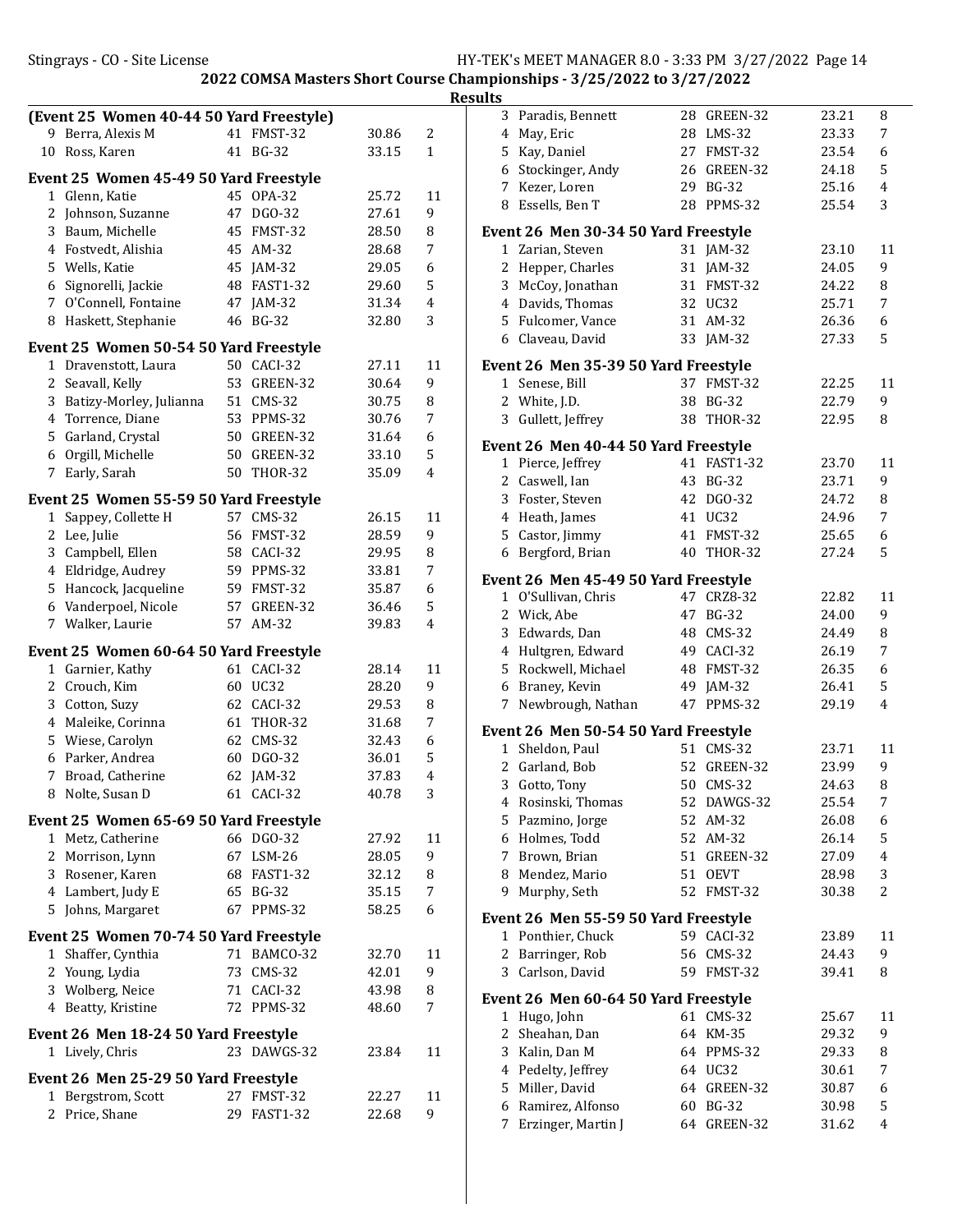|    | (Event 26 Men 60-64 50 Yard Freestyle)                      |    |              |                |    |
|----|-------------------------------------------------------------|----|--------------|----------------|----|
|    | 8 O'Keeffe, John                                            |    | 60 BG-32     | 33.93          | 3  |
| 9  | Reetziii, Eric                                              |    | 62 BG-32     | 36.46          | 2  |
| 10 | Cattles, Steve                                              |    | 62 BG-32     | 47.22          | 1  |
|    | Event 26 Men 65-69 50 Yard Freestyle                        |    |              |                |    |
|    | 1 Hess, Richard                                             | 67 | <b>BG-32</b> | 27.26          | 11 |
|    | 2 Petrie, Stephen                                           | 65 | AM-32        | 27.45          | 9  |
|    | 3 Nolte, Christopher                                        |    | 65 CACI-32   | 28.46          | 8  |
|    | 4 Tveitmoe, Robert                                          |    | 69 JAM-32    | 29.12          | 7  |
|    | 5 Morrison, Jeffrey                                         |    | 67 CMS-32    | 30.97          | 6  |
|    | 6 Valvano, John J                                           | 65 | JAM-32       | 34.95          | 5  |
|    | Event 26 Men 70-74 50 Yard Freestyle                        |    |              |                |    |
|    | 1 MacDonald, Lee H                                          |    | 70 FAST1-32  | 1:00.61        | 11 |
|    |                                                             |    |              |                |    |
|    | Event 26 Men 75-79 50 Yard Freestyle<br>1 Abrahams, Richard |    | 77 CRZ8-32   |                | 11 |
|    | 2 Ogilby, Chuck                                             |    | 78 CMS-32    | 26.98<br>31.57 | 9  |
|    | 3 Burson, William                                           |    | 77 GREEN-32  | 37.43          | 8  |
|    | 4 McDanal, Steven                                           |    | 78 JAM-32    | 40.65          | 7  |
| 5. | Kalstrom, Reynold                                           |    | 77 FMST-32   | 41.15          | 6  |
|    |                                                             |    |              |                |    |
|    | Event 26 Men 80-84 50 Yard Freestyle                        |    |              |                |    |
|    | 1 Geary, Dic                                                |    | 81 OEVT      | 38.69          | 11 |
|    | Event 27 Women 18-24 200 Yard IM                            |    |              |                |    |
| 1  | Majeticova, Iva                                             |    | 24 BG-32     | 2:34.06        | 11 |
| 2  | Majeticova, Lucie                                           |    | 24 BG-32     | 2:36.84        | 9  |
|    | Event 27 Women 25-29 200 Yard IM                            |    |              |                |    |
| 1  | Stevens, Elizabeth A                                        |    | 28 BG-32     | 3:05.01        | 11 |
|    |                                                             |    |              |                |    |
|    | Event 27 Women 30-34 200 Yard IM                            |    |              |                |    |
|    | 1 Burggraaf, Kelly                                          |    | 31 FMST-32   | 2:46.41        | 11 |
|    | 2 Person, Hannah                                            |    | 34 FMST-32   | 3:01.32        | 9  |
| 3  | Boyce, Katie                                                | 33 | $JAM-32$     | 3:04.89        | 8  |
|    | <b>Event 27 Women 35-39 200 Yard IM</b>                     |    |              |                |    |
| 1  | Jones, Elizabeth                                            |    | 38 JAM-32    | 2:27.22        | 11 |
|    | 2 Gibbons, Chelsea M                                        |    | 38 JAM-32    | 2:32.48        | 9  |
| 3  | Marne, Courtney                                             | 35 | FMST-32      | 2:34.42        | 8  |
|    | 4 Civitano, Ann                                             |    | 37 FMST-32   | 2:50.82        | 7  |
| 5. | Moss, Amanda L                                              |    | 37 JAM-32    | 3:35.76        | 6  |
|    | Event 27 Women 40-44 200 Yard IM                            |    |              |                |    |
|    | 1 Lee, Jodi                                                 |    | 44 JAM-32    | 2:20.45        | 11 |
|    | 2 Linke, Lyndsey                                            |    | 41 FAST1-32  | 2:29.09        | 9  |
| 3  | Stucka-Benally, Jennifer M 41 DGO-32                        |    |              | 2:45.65        | 8  |
|    | <b>Event 27 Women 45-49 200 Yard IM</b>                     |    |              |                |    |
| 1  | Glenn, Katie                                                |    | 45 OPA-32    | 2:19.48        | 11 |
| 2  | Baum, Michelle                                              | 45 | FMST-32      | 2:43.55        | 9  |
| 3  | Haskett, Stephanie                                          |    | 46 BG-32     | 3:06.93        | 8  |
|    |                                                             |    |              |                |    |
|    | <b>Event 27 Women 50-54 200 Yard IM</b>                     |    |              |                |    |
|    | 1 Bierstedt, Michele                                        |    | 51 FMST-32   | 2:51.22        | 11 |
| 2  | Henault, Kerry F                                            | 50 | THOR-32      | 3:22.90        | 9  |
|    | Event 27 Women 55-59 200 Yard IM                            |    |              |                |    |
| 1  | Steffe, Kathleen                                            |    | 59 CACI-32   | 2:37.25        | 11 |
| 2  | Vanderpoel, Nicole                                          | 57 | GREEN-32     | 3:18.27        | 9  |

| Event 27 Women 60-64 200 Yard IM                             |    |                |         |    |
|--------------------------------------------------------------|----|----------------|---------|----|
| 1 Maleike, Corinna                                           | 61 | <b>THOR-32</b> | 3:03.06 | 11 |
| 2 Stokoe, Jeanne                                             |    | 60 THOR-32     | 3:42.47 | 9  |
| Event 27 Women 65-69 200 Yard IM                             |    |                |         |    |
| 1 Achterberg, Elaine                                         |    | 67 FMST-32     | 3:09.52 | 11 |
| Bloomfield, Sue A<br>$\mathcal{L}$                           |    | 69 FAST1-32    | 3:27.69 | 9  |
|                                                              |    |                |         |    |
| <b>Event 27 Women 70-74 200 Yard IM</b>                      |    |                |         |    |
| 1 Shaffer, Cynthia                                           |    | 71 BAMCO-32    | 3:11.40 | 11 |
| $\overline{c}$<br>Young, Lydia                               |    | 73 CMS-32      | 4:09.55 | 9  |
| <b>Event 28 Men 25-29 200 Yard IM</b>                        |    |                |         |    |
| 1 Bergstrom, Scott                                           |    | 27 FMST-32     | 2:05.69 | 11 |
| 2 Kezer, Loren                                               |    | 29 BG-32       | 2:17.33 | 9  |
|                                                              |    |                |         |    |
| <b>Event 28 Men 30-34 200 Yard IM</b>                        |    |                |         |    |
| 1 McCoy, Jonathan                                            |    | 31 FMST-32     | 2:25.61 | 11 |
| <b>Event 28 Men 35-39 200 Yard IM</b>                        |    |                |         |    |
| 1 Senese, Bill                                               |    | 37 FMST-32     | 2:32.96 | 11 |
| <b>Event 28 Men 40-44 200 Yard IM</b>                        |    |                |         |    |
| 1 Trinidad, RD                                               |    | 42 PPMS-32     | 2:09.39 | 11 |
| 2 Caswell, Ian                                               |    | 43 BG-32       | 2:17.19 | 9  |
| 3 Bergford, Brian                                            | 40 | <b>THOR-32</b> | 2:24.00 | 8  |
| 4 Batchelder, John                                           |    | 41 GREEN-32    | 2:25.34 | 7  |
|                                                              |    |                |         |    |
| <b>Event 28 Men 45-49 200 Yard IM</b>                        |    |                |         |    |
| Martin, Greg J<br>1                                          |    | 47 CACI-32     | 2:29.34 | 11 |
| Event 28 Men 50-54 200 Yard IM                               |    |                |         |    |
| 1 Landreth, John                                             |    | 52 NAM-17      | 2:06.63 | 11 |
| 2<br>Murphy, Seth                                            |    | 52 FMST-32     | 2:55.84 | 9  |
|                                                              |    |                |         |    |
| <b>Event 28 Men 55-59 200 Yard IM</b><br>1 Jimenez, Ignacio  |    | 56 CRZ8-32     | 2:11.95 | 11 |
| 2 Neilsen, Eric                                              |    | 56 FAST1-32    | 2:50.24 | 9  |
| 3 Bennett, Dean                                              |    | 55 CMS-32      | 3:38.84 | 8  |
| 4 Carlson, David                                             |    | 59 FMST-32     | 3:45.76 | 7  |
|                                                              |    |                |         |    |
| <b>Event 28 Men 65-69 200 Yard IM</b>                        |    |                |         |    |
| Stanback, John H<br>1                                        |    | 68 FAST1-32    | 2:34.48 | 11 |
| 2<br>Louie, Jamie                                            | 65 | COSAM-32       | 2:48.39 | 9  |
| <b>Event 28 Men 70-74 200 Yard IM</b>                        |    |                |         |    |
| Kennedy, James<br>1                                          |    | 70 UC32        | 3:17.23 | 11 |
| Bailey, Mark<br>2                                            |    | 71 BAMCO-32    | 3:20.56 | 9  |
|                                                              |    |                |         |    |
| Event 28 Men 75-79 200 Yard IM                               |    |                |         |    |
| 1 Kalstrom, Reynold                                          |    | 77 FMST-32     | 4:04.77 | 11 |
| Event 29 Women 18-24 100 Yard Butterfly                      |    |                |         |    |
| 1 Sanders, Sedona                                            |    | 22 JAM-32      | 1:05.66 | 11 |
|                                                              |    |                |         |    |
| Event 29 Women 25-29 100 Yard Butterfly<br>1 Wrolson, Maddie |    | 26 JAM-32      | 58.24   | 11 |
| 2 Stevens, Elizabeth A                                       |    | 28 BG-32       | 1:48.60 | 9  |
|                                                              |    |                |         |    |
| Event 29 Women 30-34 100 Yard Butterfly                      |    |                |         |    |
| 1 Biggs, Brittany                                            |    | 32 AM-32       | 1:04.16 | 11 |
| 2 Varner, Meghan                                             |    | 30 BAMCO-32    | 1:12.48 | 9  |
| Event 29 Women 35-39 100 Yard Butterfly                      |    |                |         |    |
| 1 Marne, Courtney                                            |    | 35 FMST-32     | 1:10.80 | 11 |
|                                                              |    |                |         |    |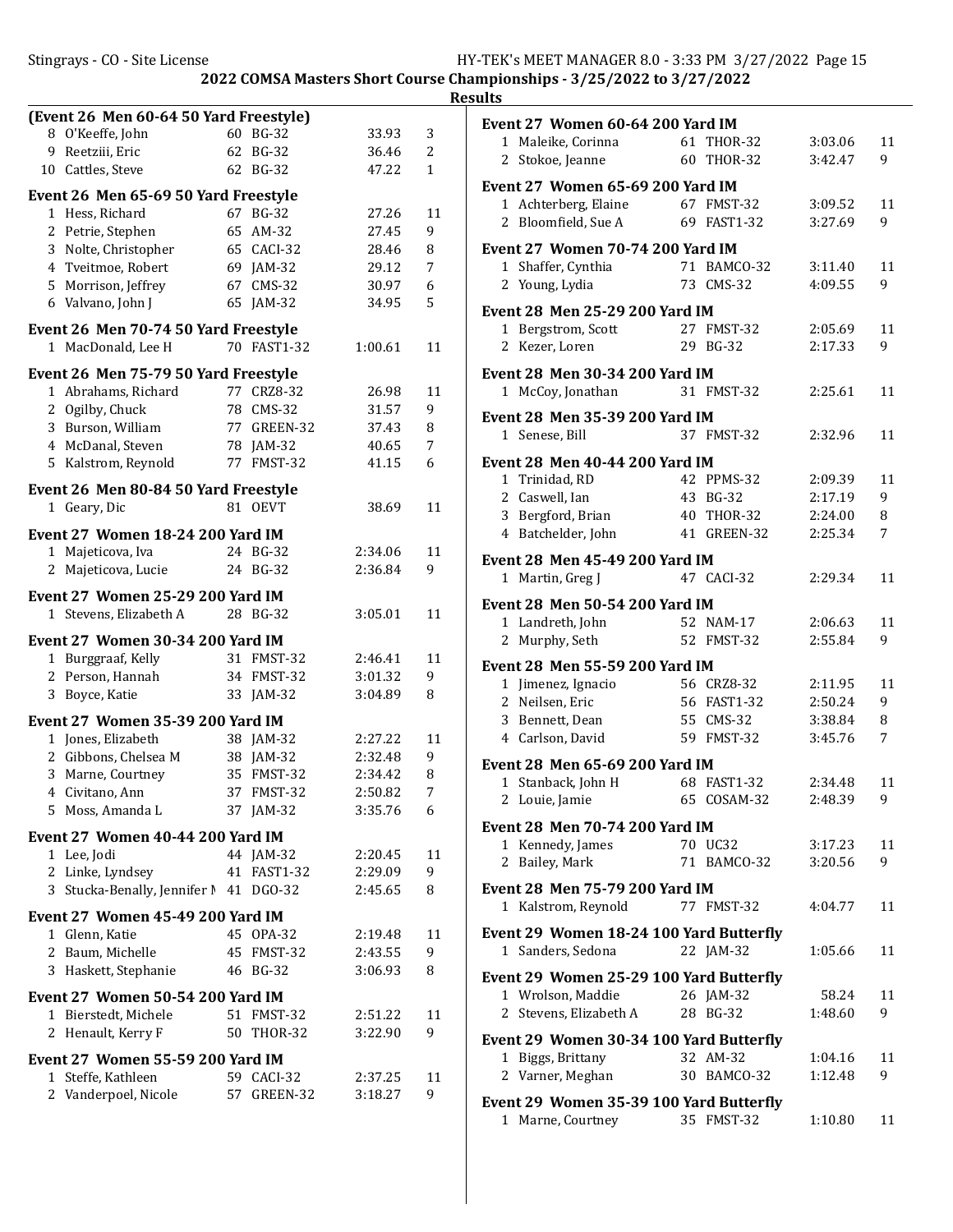|                   |                                                             |    |                       |                    |         | <b>Resu</b> |
|-------------------|-------------------------------------------------------------|----|-----------------------|--------------------|---------|-------------|
|                   | (Event 29 Women 35-39 100 Yard Butterfly)                   |    |                       |                    |         |             |
|                   | 2 Lincoln, Laura Beth                                       |    | 38 ROCH-4             | 1:26.29            | 9       |             |
| 3                 | Shupe, Abigail                                              |    | 37 FAST1-32           | 1:37.90            | 8       |             |
|                   | 4 Moss, Amanda L                                            |    | 37 JAM-32             | 1:43.49            | 7       |             |
|                   | Event 29 Women 40-44 100 Yard Butterfly                     |    |                       |                    |         |             |
|                   | 1 Lee, Jodi                                                 |    | 44 JAM-32             | 1:05.97            | 11      |             |
|                   | Event 29 Women 45-49 100 Yard Butterfly                     |    |                       |                    |         |             |
|                   | 1 Baum, Michelle                                            |    | 45 FMST-32            | 1:14.44            | 11      |             |
|                   |                                                             |    |                       |                    |         |             |
|                   | Event 29 Women 50-54 100 Yard Butterfly                     |    |                       |                    |         |             |
|                   | 1 Garland, Crystal                                          |    | 50 GREEN-32           | 1:20.86            | 11      |             |
|                   | Event 29 Women 55-59 100 Yard Butterfly                     |    |                       |                    |         |             |
|                   | 1 Steffe, Kathleen                                          |    | 59 CACI-32            | 1:12.83            | 11      |             |
|                   | 2 Vanderpoel, Nicole                                        |    | 57 GREEN-32           | 1:44.85            | 9       |             |
|                   | Event 29 Women 60-64 100 Yard Butterfly                     |    |                       |                    |         |             |
|                   | 1 Townley, Antoinette                                       |    | 61 THOR-32            | 1:59.27            | 11      |             |
|                   |                                                             |    |                       |                    |         |             |
|                   | Event 29 Women 65-69 100 Yard Butterfly                     |    | 69 FAST1-32           |                    |         |             |
|                   | 1 Bloomfield, Sue A                                         |    |                       | 1:48.94            | 11      |             |
|                   | Event 29 Women 70-74 100 Yard Butterfly                     |    |                       |                    |         |             |
|                   | 1 Young, Lydia                                              |    | 73 CMS-32             | 2:09.86            | 11      |             |
|                   | Event 30 Men 18-24 100 Yard Butterfly                       |    |                       |                    |         |             |
|                   | 1 Lively, Chris                                             |    | 23 DAWGS-32           | 58.10              | 11      |             |
|                   |                                                             |    |                       |                    |         |             |
|                   | Event 30 Men 25-29 100 Yard Butterfly<br>1 Bergstrom, Scott |    | 27 FMST-32            | 53.91              | 11      |             |
|                   | 2 Kezer, Loren                                              |    | 29 BG-32              | 1:03.39            | 9       |             |
|                   |                                                             |    |                       |                    |         |             |
|                   | Event 30 Men 35-39 100 Yard Butterfly                       |    |                       |                    |         |             |
|                   | 1 Colvert, Brian                                            |    | 38 PPMS-32            | 54.39              | 11      |             |
|                   | 2 Gullett, Jeffrey                                          |    | 38 THOR-32            | 56.37              | 9       |             |
|                   | Event 30 Men 40-44 100 Yard Butterfly                       |    |                       |                    |         |             |
|                   | 1 Pierce, Jeffrey                                           |    | 41 FAST1-32           | 56.92              | 11      |             |
|                   | 2 Caswell, Ian                                              |    | 43 BG-32              | 1:01.60            | 9       |             |
|                   | 3 Batchelder, John                                          |    | 41 GREEN-32           | 1:01.97            | 8       |             |
|                   | 4 Heath, James                                              |    | 41 UC32               | 1:08.06            | 7       |             |
|                   | Event 30 Men 45-49 100 Yard Butterfly                       |    |                       |                    |         |             |
|                   | 1 O'Sullivan, Chris                                         |    | 47 CRZ8-32            | 54.63              | 11      |             |
|                   | 2 Edwards, Dan                                              |    | 48 CMS-32             | 59.19              | 9       |             |
| 3                 | Martin, Greg J                                              |    | 47 CACI-32            | 1:09.25            | 8       |             |
|                   | Event 30 Men 50-54 100 Yard Butterfly                       |    |                       |                    |         |             |
| 1                 | Garland, Bob                                                | 52 | GREEN-32              | 59.84              | 11      |             |
| 2                 | White, Brad                                                 |    | 52 BG-32              | 1:19.53            | 9       |             |
|                   |                                                             |    |                       |                    |         |             |
|                   | Event 30 Men 55-59 100 Yard Butterfly                       |    |                       |                    |         |             |
| $\mathbf{1}$<br>2 | Ponthier, Chuck<br>Wise, Mike                               | 57 | 59 CACI-32<br>FMST-32 | 1:01.83            | 11<br>9 |             |
| 3                 | Neilsen, Eric                                               | 56 | <b>FAST1-32</b>       | 1:11.98<br>1:25.30 | 8       |             |
|                   |                                                             |    |                       |                    |         |             |
|                   | Event 30 Men 60-64 100 Yard Butterfly                       |    |                       |                    |         |             |
|                   | 1 Hugo, John                                                |    | 61 CMS-32             | 1:08.81            | 11      |             |
| 2                 | Collings, Mark S                                            |    | 61 FMST-32            | 1:08.96            | 9       |             |
| 3                 | Bunevich, Steven                                            |    | 61 FMST-32            | 1:13.36            | 8       |             |
|                   | 4 Erzinger, Martin J                                        |    | 64 GREEN-32           | 1:46.68            | 7       |             |

|              | <b>Event 30 Men 65-69 100 Yard Butterfly</b>                 |    |                 |         |    |
|--------------|--------------------------------------------------------------|----|-----------------|---------|----|
|              | 1 Hess, Richard                                              |    | 67 BG-32        | 1:15.60 | 11 |
|              | 2 Valvano, John J                                            | 65 | $IAM-32$        | 2:08.30 | 9  |
|              | Event 30 Men 70-74 100 Yard Butterfly                        |    |                 |         |    |
|              | 1 MacDonald, Lee H                                           |    | 70 FAST1-32     | 1:17.53 | 11 |
|              | 2 Kennedy, James                                             |    | 70 UC32         | 1:38.55 | 9  |
|              |                                                              |    |                 |         |    |
|              | <b>Event 30 Men 75-79 100 Yard Butterfly</b>                 |    |                 |         |    |
|              | 1 Abrahams, Richard                                          |    | 77 CRZ8-32      | 1:09.53 | 11 |
|              | Event 31 Women 18-24 200 Yard Freestyle                      |    |                 |         |    |
|              | 1 Sanders, Sedona                                            |    | 22 JAM-32       | 2:11.50 | 11 |
| 2            | Taylor, Olivia P                                             | 23 | FMST-32         | 2:33.97 | 9  |
|              |                                                              |    |                 |         |    |
|              | Event 31 Women 25-29 200 Yard Freestyle                      |    |                 |         |    |
| $\mathbf{1}$ | Stevens, Elizabeth A                                         |    | 28 BG-32        | 2:43.57 | 11 |
|              | Event 31 Women 30-34 200 Yard Freestyle                      |    |                 |         |    |
|              | 1 Varner, Meghan                                             |    | 30 BAMCO-32     | 2:17.92 | 11 |
|              | 2 Sundberg, Melissa                                          |    | 31 CACI-32      | 2:25.40 | 9  |
|              | 3 Burggraaf, Kelly                                           |    | 31 FMST-32      | 2:32.02 | 8  |
| 4            | Boyce, Katie                                                 |    | 33 JAM-32       | 2:44.08 | 7  |
|              | Event 31 Women 35-39 200 Yard Freestyle                      |    |                 |         |    |
|              | 1 Jones, Elizabeth                                           |    | 38 JAM-32       | 2:06.15 | 11 |
|              | 2 Tien, Lauren                                               |    | 36 JAM-32       | 2:17.12 | 9  |
|              | 3 Romero, Rachel                                             |    | 35 FMST-32      | 2:17.33 | 8  |
|              | 4 Olivos, Maegan                                             |    | 37 JAM-32       | 2:19.58 | 7  |
|              | 5 Civitano, Ann                                              | 37 | FMST-32         | 2:27.07 | 6  |
|              | 6 Moss, Amanda L                                             | 37 | $JAM-32$        | 3:09.76 | 5  |
|              |                                                              |    |                 |         |    |
|              | Event 31 Women 40-44 200 Yard Freestyle                      |    |                 |         |    |
| 1            | Ogden, Stacey                                                | 43 | <b>FAST1-32</b> | 2:15.35 | 11 |
|              | 2 Gibbs, Stacey D                                            | 40 | <b>BG-32</b>    | 2:18.67 | 9  |
|              | 3 Daelli, Carly                                              | 41 | <b>UC32</b>     | 2:22.01 | 8  |
|              | 4 Marschner, Marie                                           | 43 | JAM-32          | 2:24.45 | 7  |
|              | 5 Berra, Alexis M                                            |    | 41 FMST-32      | 2:41.38 | 6  |
|              | Event 31 Women 45-49 200 Yard Freestyle                      |    |                 |         |    |
|              | 1 Glenn, Katie                                               |    | 45 OPA-32       | 2:02.55 | 11 |
|              | 2 Wells, Katie                                               |    | 45 JAM-32       | 2:18.50 | 9  |
|              | 3 O'Connell, Fontaine                                        |    | 47 JAM-32       | 2:26.24 | 8  |
| 4            | Signorelli, Jackie                                           |    | 48 FAST1-32     | 2:28.88 | 7  |
| 5            | Haskett, Stephanie                                           | 46 | <b>BG-32</b>    | 2:40.13 | 6  |
| 6            | White, Crystal                                               | 48 | <b>BG-32</b>    | 3:22.59 | 5  |
|              | Event 31 Women 50-54 200 Yard Freestyle                      |    |                 |         |    |
| 1            | Bierstedt, Michele                                           |    | 51 FMST-32      | 2:25.01 | 11 |
| 2            | Orgill, Michelle                                             | 50 | GREEN-32        | 2:33.90 | 9  |
|              |                                                              |    |                 |         |    |
|              | Event 31 Women 55-59 200 Yard Freestyle                      |    |                 |         |    |
| 1            | Steffe, Kathleen                                             |    | 59 CACI-32      | 2:16.42 | 11 |
|              | 2 Lee, Julie                                                 |    | 56 FMST-32      | 2:27.24 | 9  |
|              | Event 31 Women 60-64 200 Yard Freestyle                      |    |                 |         |    |
| 1            | Garnier, Kathy                                               |    | 61 CACI-32      | 2:17.22 | 11 |
| 2            | Cotton, Suzy                                                 |    | 62 CACI-32      | 2:20.12 | 9  |
|              | 3 Wiese, Carolyn                                             |    | 62 CMS-32       | 2:43.11 | 8  |
| 4            | Nolte, Susan D                                               | 61 | CACI-32         | 3:16.88 | 7  |
|              |                                                              |    |                 |         |    |
|              | Event 31 Women 65-69 200 Yard Freestyle<br>1 Lambert, Judy E | 65 | BG-32           | 2:48.00 | 11 |
|              |                                                              |    |                 |         |    |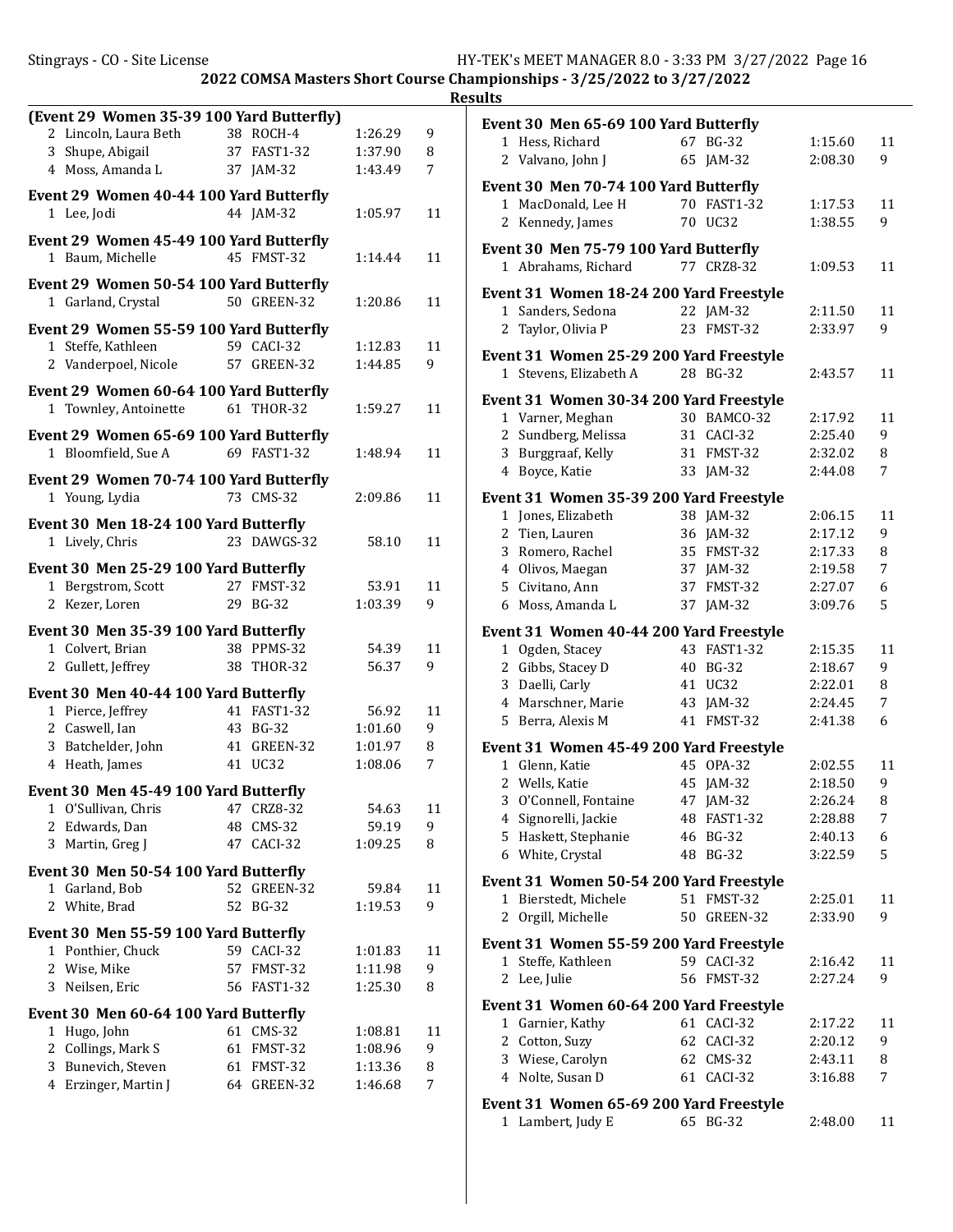|                                           |                           |                    |         | <b>Results</b>                          |                         |                |                |
|-------------------------------------------|---------------------------|--------------------|---------|-----------------------------------------|-------------------------|----------------|----------------|
| (Event 31 Women 65-69 200 Yard Freestyle) |                           |                    |         | Event 32 Men 85-89 200 Yard Freestyle   |                         |                |                |
| 2 Morrison, Lynn                          | 67 LSM-26                 | 3:26.75            | 9       | 1 Plummer, Mark A                       | 85 CACI-32              | 4:17.57        | 11             |
| Event 31 Women 70-74 200 Yard Freestyle   |                           |                    |         | Event 33 Women 18-24 50 Yard Backstroke |                         |                |                |
| 1 Shaffer, Cynthia                        | 71 BAMCO-32               | 2:47.13            | 11      | 1 Hildebrand, Veronica                  | 19 CACI-32              | 31.18          | 11             |
| Event 32 Men 25-29 200 Yard Freestyle     |                           |                    |         | 2 Taylor, Olivia P                      | 23 FMST-32              | 36.79          | 9              |
| 1 Bergstrom, Scott                        | 27 FMST-32                | 1:47.60            | 11      | Event 33 Women 25-29 50 Yard Backstroke |                         |                |                |
| 2 Paradis, Bennett                        | 28 GREEN-32               | 2:02.44            | 9       | 1 Wrolson, Maddie                       | 26 JAM-32               | 29.57          | 11             |
| 3 Essells, Ben T                          | 28 PPMS-32                | 2:06.66            | 8       | 2<br>Gotto, Sidney M                    | 25 CMS-32               | 39.42          | 9              |
| Event 32 Men 30-34 200 Yard Freestyle     |                           |                    |         | 3 Peditto, Kati                         | 28 LMS-32               | 41.71          | 8              |
| 1 Davids, Thomas                          | 32 UC32                   | 2:01.59            | 11      |                                         |                         |                |                |
|                                           |                           |                    |         | Event 33 Women 30-34 50 Yard Backstroke |                         |                |                |
| Event 32 Men 35-39 200 Yard Freestyle     | 38 BG-32                  | 1:55.14            | 11      | 1 McGreevy, Mary C<br>2 Biggs, Brittany | 31 CACI-32<br>32 AM-32  | 29.03<br>30.14 | 11<br>9        |
| 1 White, J.D.<br>2 Senese, Bill           | 37 FMST-32                | 2:00.02            | 9       | 3 Sundberg, Melissa                     | 31 CACI-32              | 32.58          | 8              |
| 3 Heaton, Jesse                           | 37 PPMS-32                | 2:04.81            | 8       | Meyer, Lauren K<br>4                    | 34 FMST-32              | 32.97          | 7              |
|                                           |                           |                    |         | 5 Sassler, Sarah                        | 33 JAM-32               | 34.54          | 6              |
| Event 32 Men 40-44 200 Yard Freestyle     |                           |                    |         |                                         |                         |                |                |
| 1 Pierce, Jeffrey                         | 41 FAST1-32               | 1:56.37            | 11      | Event 33 Women 35-39 50 Yard Backstroke |                         |                |                |
| 2 Castor, Jimmy                           | 41 FMST-32<br>42 DGO-32   | 2:02.98            | 9<br>8  | 1 Klane, Kathryn<br>2 Jones, Elizabeth  | 35 FMST-32              | 31.84<br>32.12 | 11<br>9        |
| 3 Foster, Steven<br>4 Batchelder, John    | 41 GREEN-32               | 2:04.01<br>2:10.34 | 7       | Marne, Courtney<br>3                    | 38 JAM-32<br>35 FMST-32 | 33.51          | 8              |
| 5 Heath, James                            | 41 UC32                   | 2:21.44            | 6       | Romero, Rachel<br>4                     | 35 FMST-32              | 33.89          | 7              |
|                                           |                           |                    |         | Tien, Lauren<br>5                       | 36 JAM-32               | 34.29          | 6              |
| Event 32 Men 45-49 200 Yard Freestyle     |                           |                    |         | Lincoln, Laura Beth<br>6                | 38 ROCH-4               | 36.45          | 5              |
| 1 Edwards, Dan                            | 48 CMS-32                 | 2:01.07            | 11      | Civitano, Ann<br>7                      | 37 FMST-32              | 38.12          | 4              |
| 2 Rockwell, Michael                       | 48 FMST-32                | 2:16.94            | 9       | 8 Gibbons, Chelsea M                    | 38 JAM-32               | 38.21          | 3              |
| Braney, Kevin<br>3<br>4 Newbrough, Nathan | 49 JAM-32<br>47 PPMS-32   | 2:22.59<br>2:24.11 | 8<br>7  | Event 33 Women 40-44 50 Yard Backstroke |                         |                |                |
|                                           |                           |                    |         | 1 Linke, Lyndsey                        | 41 FAST1-32             | 28.85          | 11             |
| Event 32 Men 50-54 200 Yard Freestyle     |                           |                    |         | 2 Ogden, Stacey                         | 43 FAST1-32             | 32.65          | 9              |
| 1 Landreth, John                          | 52 NAM-17                 | 1:56.11            | 11      | 3 Ayers, Amber                          | 40 PPMS-32              | 33.18          | 8              |
| 2 Sheldon, Paul                           | 51 CMS-32                 | 2:01.02            | 9       | 4 Stucka-Benally, Jennifer M 41 DGO-32  |                         | 36.58          | 7              |
| 3<br>Rosinski, Thomas                     | 52 DAWGS-32               | 2:11.10            | 8       | Gibbs, Stacey D<br>5.                   | 40 BG-32                | 37.43          | 6              |
| 4 Brown, Brian<br>5 Pazmino, Jorge        | 51 GREEN-32<br>52 AM-32   | 2:12.70            | 7       | Berra, Alexis M<br>6                    | 41 FMST-32              | 37.47          | 5              |
| 6 Holmes, Todd                            | 52 AM-32                  | 2:13.48<br>2:21.28 | 6<br>5  | Ross, Karen<br>7                        | 41 BG-32                | 43.64          | $\overline{4}$ |
|                                           |                           |                    |         | Despain, Christina<br>$\cdots$          | 44 AM-32                | DQ             |                |
| Event 32 Men 55-59 200 Yard Freestyle     |                           |                    |         | Event 33 Women 45-49 50 Yard Backstroke |                         |                |                |
| 1 Barringer, Rob                          | 56 CMS-32                 | 1:58.50            | 11      | 1 Johnson, Suzanne                      | 47 DGO-32               | 32.67          | 11             |
| 2 Wise, Mike                              | 57 FMST-32                | 2:10.88            | 9       | Fostvedt, Alishia<br>2                  | 45 AM-32                | 34.38          | 9              |
| 3 Maynard, Charlie                        | 56 PPMS-32                | 2:19.83            | 8       | Baum, Michelle<br>3                     | 45 FMST-32              | 38.08          | 8              |
| 4 Carlson, David                          | 59 FMST-32                | 3:13.88            | 7       | 4 O'Connell, Fontaine                   | 47 JAM-32               | 40.36          | 7              |
| Event 32 Men 60-64 200 Yard Freestyle     |                           |                    |         | 5 Haskett, Stephanie                    | 46 BG-32                | 41.51          | 6              |
| 1 Collings, Mark S                        | 61 FMST-32                | 2:13.68            | 11      | Event 33 Women 50-54 50 Yard Backstroke |                         |                |                |
| 2 Sheahan, Dan                            | 64 KM-35                  | 2:29.30            | 9       | 1 Dravenstott, Laura                    | 50 CACI-32              | 34.06          | 11             |
| Event 32 Men 65-69 200 Yard Freestyle     |                           |                    |         | 2 Garland, Crystal                      | 50 GREEN-32             | 38.26          | 9              |
| 1 Tveitmoe, Robert                        | 69 JAM-32                 | 2:29.24            | 11      | Early, Sarah<br>3                       | 50 THOR-32              | 41.63          | 8              |
| 2 Morrison, Jeffrey                       | 67 CMS-32                 | 2:35.52            | 9       | 4 Henault, Kerry F                      | 50 THOR-32              | 45.29          | 7              |
| 3 Ronat, Jon                              | 66 FMST-32                | 2:45.14            | 8       | Event 33 Women 55-59 50 Yard Backstroke |                         |                |                |
| Event 32 Men 70-74 200 Yard Freestyle     |                           |                    |         | Sappey, Collette H<br>$\mathbf{1}$      | 57 CMS-32               | 31.48          | 11             |
| 1 Kennedy, James                          | 70 UC32                   | 3:08.15            | 11      | 2 Lee, Julie                            | 56 FMST-32              | 35.55          | 9              |
| 2 Netting, Rob                            | 72 AM-32                  | 3:18.15            | 9       | Campbell, Ellen<br>3                    | 58 CACI-32              | 38.35          | 8              |
|                                           |                           |                    |         | Eldridge, Audrey<br>4                   | 59 PPMS-32              | 40.82          | 7              |
| Event 32 Men 75-79 200 Yard Freestyle     |                           |                    |         | Vanderpoel, Nicole<br>5.                | 57 GREEN-32             | 43.03          | 6              |
| 1 Burson, William<br>2 Kalstrom, Reynold  | 77 GREEN-32<br>77 FMST-32 | 3:05.97<br>3:23.87 | 11<br>9 | Walker, Laurie<br>6                     | 57 AM-32                | 49.18          | 5              |
|                                           |                           |                    |         | --- Hancock, Jacqueline                 | 59 FMST-32              | DQ             |                |